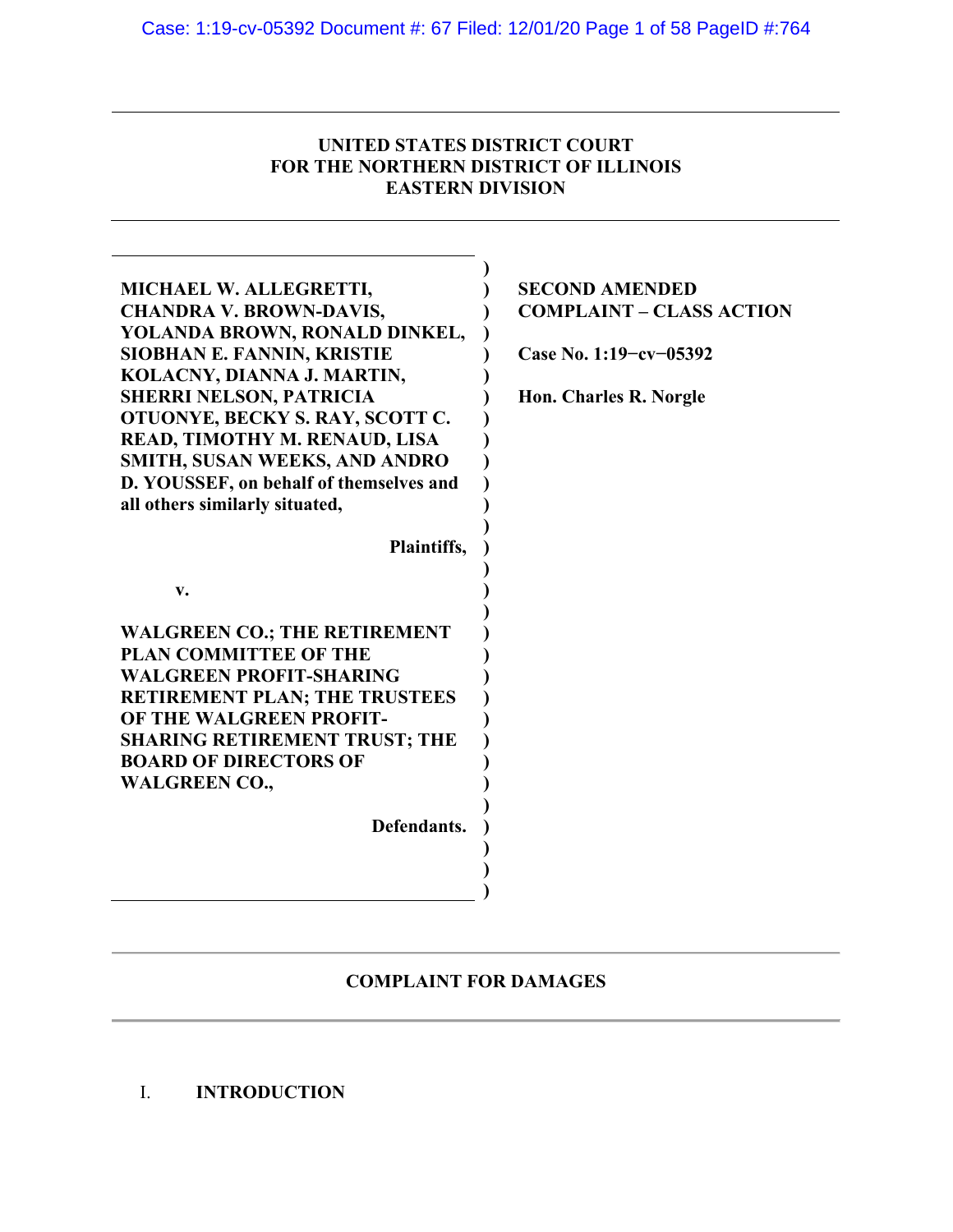### Case: 1:19-cv-05392 Document #: 67 Filed: 12/01/20 Page 2 of 58 PageID #:765

1. Plaintiffs Michael W. Allegretti, Chandra V. Brown-Davis, Yolanda Brown, Ronald Dinkel, Siobhan E. Fannin, Kristie Kolacny, Dianna J. Martin, Sherri Nelson, Patricia Otuonye, Becky S. Ray, Timothy M. Renaud, Scott C. Read, Lisa Smith, Susan Weeks, and Andro D. Youssef ("Plaintiffs"), individually and as representatives of a class of participants and beneficiaries of Walgreen Profit-Sharing Retirement Plan (the "Plan") bring this action under 29 U.S.C. §1132(a)(2) and (3) on behalf of the Plan against Defendants Walgreen Co., the Retirement Plan Committee For Walgreen Profit-Sharing Retirement Plan and its members, the Trustees for the Walgreen Profit-Sharing Retirement Trust, and its members, and the Board of Directors of Walgreens Co., and its members (collectively, "Walgreen" or "Walgreen Defendants") for breach of fiduciary duties under the Employee Retirement Income Security Act, 29 U.S.C. §§1001-1461 ("ERISA").

2. The Walgreen Defendants are fiduciaries to the Plan. They exercise discretionary authority or discretionary control respecting management of the Plan or disposition of its assets and/or have discretionary authority or discretionary responsibility in the administration of the Plan. The Plan's participants, who are mostly current and former Walgreen employees, can invest their retirement savings in any of the funds that Walgreen Defendants select for the Plan.

3. As fiduciaries, the Walgreen Defendants must prudently curate the Plan's investment options. They must regularly monitor Plan investments and remove ones that become imprudent. Throughout the Class Period, Walgreen Defendants breached these fiduciary duties. In 2013, they loaded the plan with a suite of poorly performing funds called the Northern Trust Focus Target Retirement Trusts ("Northern Trust Funds" or "the Funds"). Walgreen Defendants kept these Funds throughout the Class Period despite their continued underperformance.

4. The Northern Trust Funds are "target date funds"—they are designed to achieve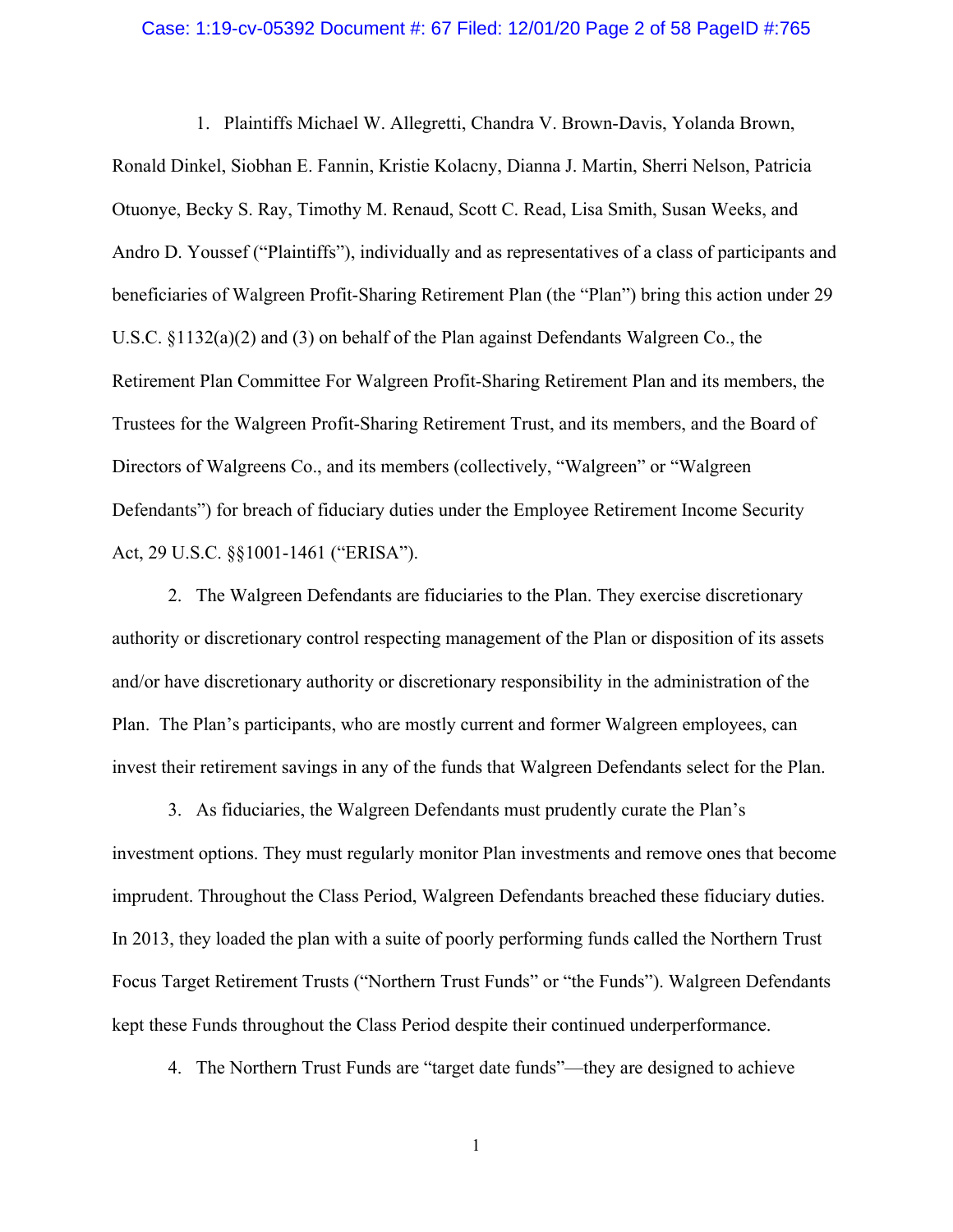### Case: 1:19-cv-05392 Document #: 67 Filed: 12/01/20 Page 3 of 58 PageID #:766

certain investment results based on an investor's anticipated retirement date (the "target date"). Over the past decade, target date funds have become increasingly popular retirement savings options. According to the Wall Street Journal, as of the end of 2016, target date funds held 21% of all 401(k) assets in the United States. In 2018, at least \$734 billion of retirement savings were invested in target date funds. Given the popularity of target date funds, retirement plan fiduciaries have hundreds of different target date funds to choose from when selecting target date options for their plans.

5. Despite a market teeming with better-performing alternatives, Walgreen selected the Northern Trust Funds. When Walgreen added the Funds to the Plan in 2013, the Funds already had a history of poor performance. They had significantly underperformed their benchmark indexes and comparable target date funds since Northern Trust launched the Funds in 2010. Predictably, the Northern Trust Funds continued underperforming through the present. For nearly a decade, these investment options performed worse than 70 to 100 percent of peer funds.

6. Still, Walgreen refuses to remove the Funds. In fact, since 2017 Walgreen actually has added to the Northern Trust Funds' lineup. Walgreen has even selected the Northern Trust Funds as the Plan's default investment options, an investment feature in which the Plan automatically invests participants' retirement savings in a Northern Trust Fund if they do not select another investment.

7. The Funds now comprise eleven of the twenty-four investment options on the Plan and collectively hold over \$3 billion in Plan assets, which represents over 30% of the Plan's assets.

8. Walgreen's imprudent decision to retain the Northern Trust Funds has had a large,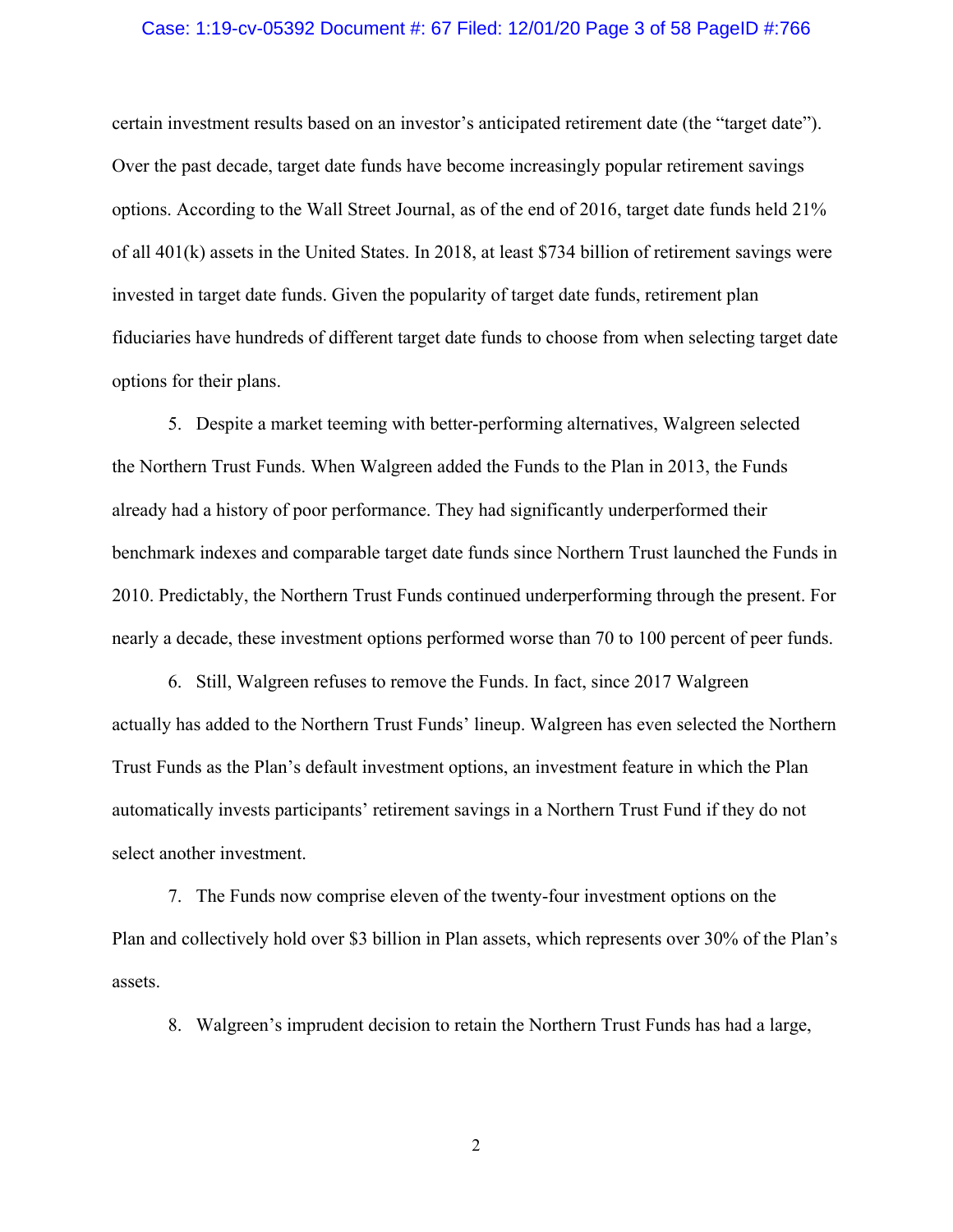### Case: 1:19-cv-05392 Document #: 67 Filed: 12/01/20 Page 4 of 58 PageID #:767

tangible impact on participants' retirement accounts. Based on an analysis of data compiled by Morningstar, Inc.<sup>[1](#page-3-0)</sup>, Plaintiffs project the Plan lost upwards of \$300 million in retirement savings since 2014 because of Walgreen's decision to retain the Northern Trust Funds instead of removing them.

9. The Northern Trust Funds have also impaired the Plan's overall performance. According to Brightscope<sup>[2](#page-3-1)</sup>, the average Plan participant could earn \$193,925 less in retirement savings than employees in top-rated retirement plans of a similar size. The \$193,925 disparity translates to an additional 10 years of work per participant.

10. To remedy Walgreen's breach of fiduciary duty, Plaintiffs individually, and as representatives of a class of participants and beneficiaries of the Plan, bring this action on behalf of the Plan under 29 U.S.C. §1132(a)(2) and (3) to enforce the Walgreen Defendants' personal liability under 29 U.S.C. §1109(a) to make good to the Plan all losses resulting from each breach of fiduciary duty occurring from January 1, 2014 to the date of judgment (the "Class Period"). In addition, Plaintiffs seek such other equitable or remedial relief for the Plan as the Court may deem appropriate.

11. Plaintiffs did not have knowledge of all material facts (including, among other things, comparisons of the Plan's investment performance relative to other available investment alternatives) necessary to understand that the Walgreen Defendants breached their fiduciary duties and engaged in other unlawful conduct in violation of ERISA until shortly before filing

<span id="page-3-0"></span><sup>1</sup> Morningstar, Inc. is a leading provider of independent investment research products (e.g., data and research insights on managed investment products, publicly listed companies, and private capital markets) for individual investors, financial advisors, asset managers, retirement plan providers and sponsors, and institutional investors in the private capital markets in North America, Europe, Australia, and Asia.

<span id="page-3-1"></span><sup>&</sup>lt;sup>2</sup> Brightscope is a leading financial information and technology company that prepares retirement plan ratings and investment analytics to participants, plan sponsors and asset managers in all 50 states. Plaintiffs accessed this data from Brightscope's website on July 3, 2019.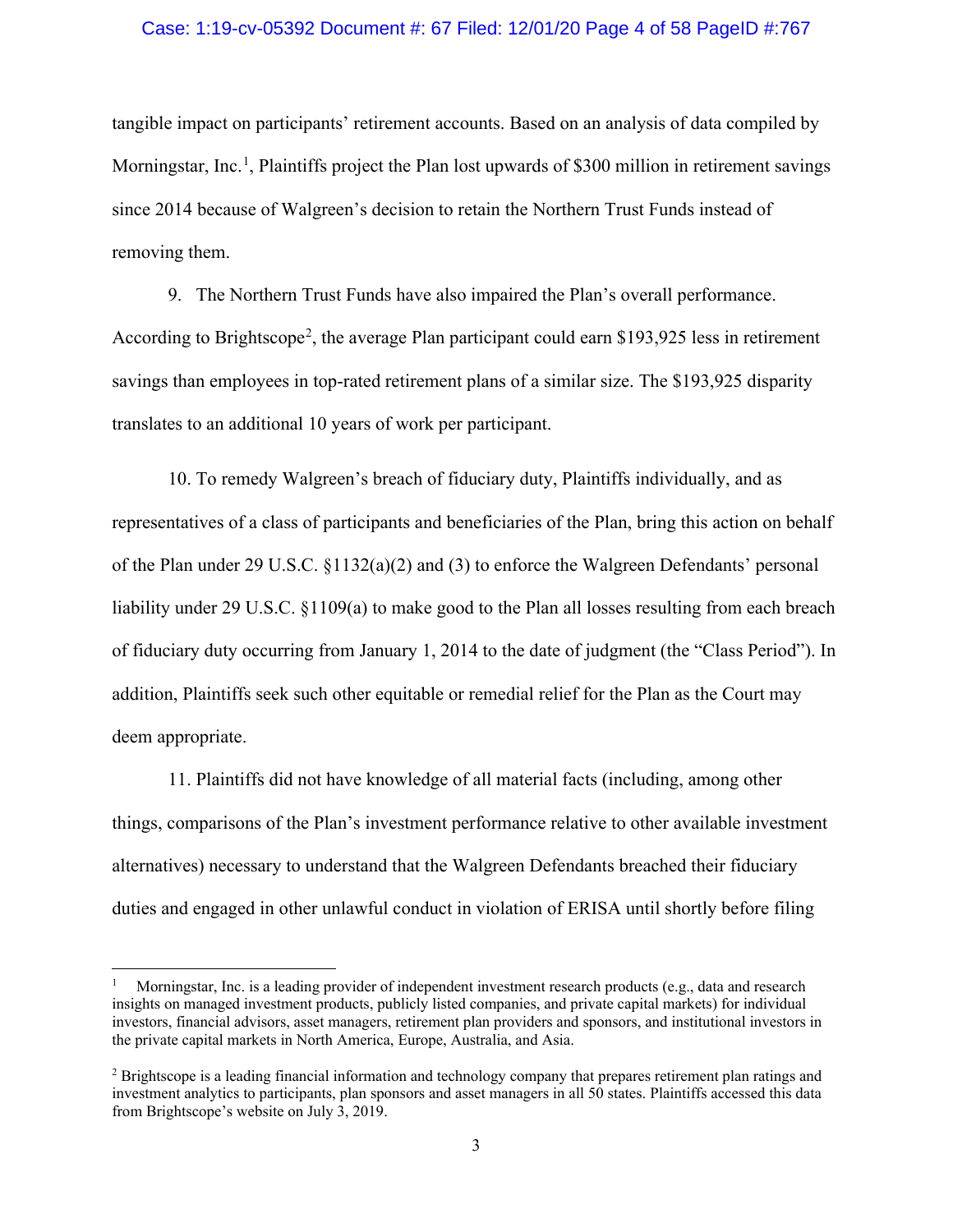### Case: 1:19-cv-05392 Document #: 67 Filed: 12/01/20 Page 5 of 58 PageID #:768

their original Complaint in this action. Further, prior to initiating this action, Plaintiffs did not have actual knowledge of the specifics of the Walgreen Defendants' decision-making processes with respect to the Plan, including the Walgreen Defendants' processes for monitoring and removing Plan investments, because this information was solely within the possession of the Walgreen Defendants prior to discovery. For purposes of this Complaint, Plaintiffs have drawn reasonable inferences regarding these processes based upon (among other things) the facts set forth herein.

### II. **PARTIES**

### A. **Plaintiffs**

12. Michael W. Allegretti was a participant in the Plan from 2002 until 2015. Plaintiff Allegretti suffered harm by investing in the Plan's poorly performing investment options, including the Northern Trust Focus 2050 Fund, the Northern Trust Focus 2055 Fund, and other investments Plaintiff Allegretti may have made through the Plan during the Class Period.

13. Chandra V. Brown-Davis has been a participant in the Plan since 1993. Plaintiff Brown-Davis suffered harm by investing in the Plan's poorly performing investment options, including the Northern Trust Focus 2030 Fund, and other investments Plaintiff Brown-Davis may have made through the Plan during the Class Period.

14. Yolanda Brown has been a participant in the Plan since 1995. Plaintiff Brown suffered harm by investing in the Plan's poorly performing investment options, including the Northern Trust Focus 2030 Fund, and other investments Plaintiff Brown may have made through the Plan during the Class Period.

15. Ronald Dinkel has been a participant in the Plan since 1990. Plaintiff Dinkel suffered harm by investing in the Plan's poorly performing investment options, including the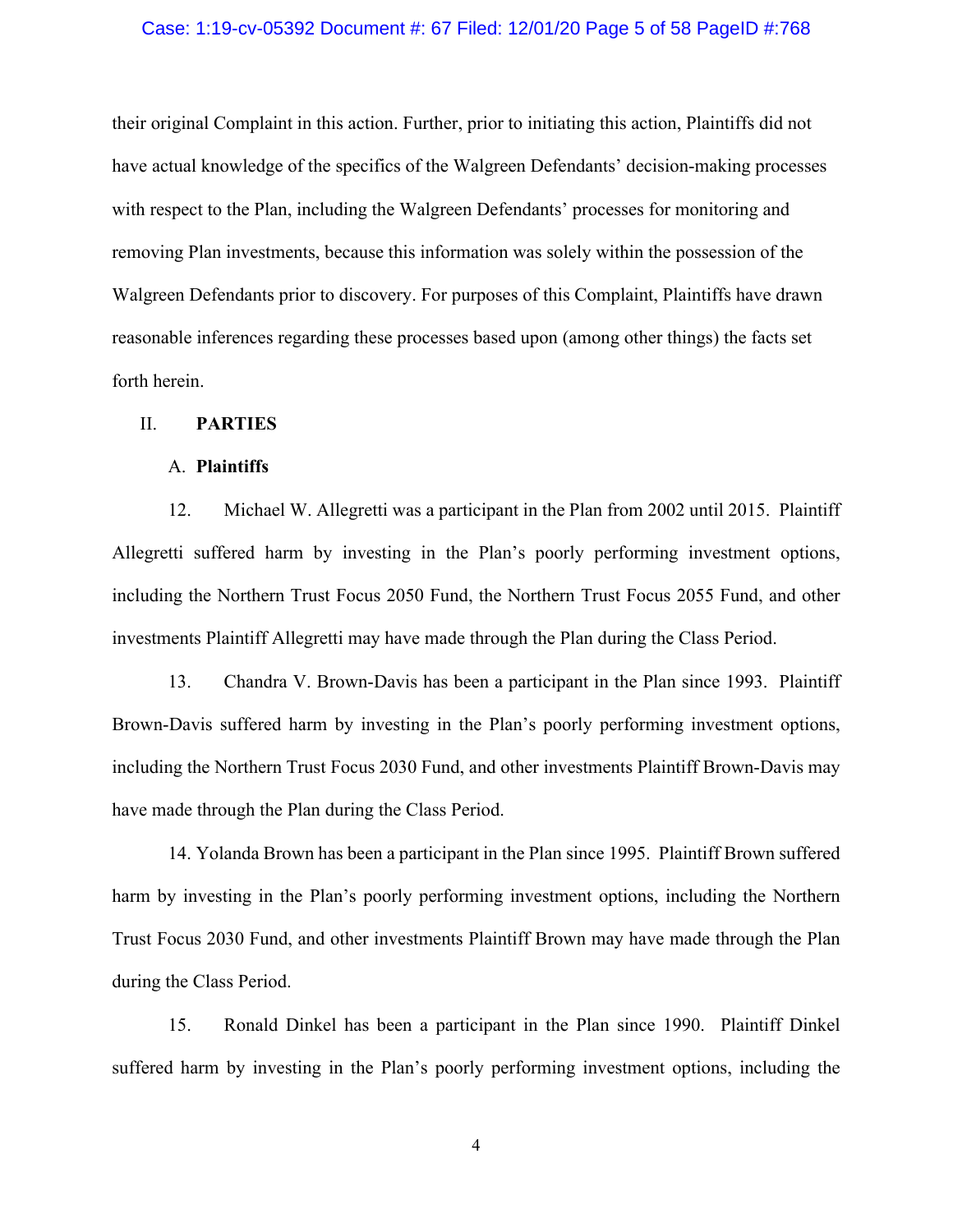### Case: 1:19-cv-05392 Document #: 67 Filed: 12/01/20 Page 6 of 58 PageID #:769

Northern Trust Focus 2030 Fund, and other investments Plaintiff Dinkel may have made through the Plan during the Class Period.

16. Siobhan E. Fannin has been a participant in the Plan since about 2005. Plaintiff Fannin suffered harm by investing in the Plan's poorly performing investment options, including the Northern Trust Focus 2045 Fund, and other investments Plaintiff Fannin may have made through the Plan during the Class Period.

17. Kristie Kolacny has been a participant in the Plan since 2005. Plaintiff Kolacny suffered harm by investing in the Plan's poorly performing investment options, including the Northern Trust Focus 2045 Fund, and other investments Plaintiff Kolacny may have made through the Plan during the Class Period.

18. Dianna J. Martin has been a participant in the Plan since 2003 or 2004. Plaintiff Martin suffered harm by investing in the Plan's poorly performing investment options, including the Northern Trust Focus 2025 Fund, and other investments Plaintiff Martin may have made through the Plan during the Class Period.

19. Sherri Nelson was a participant in the Plan from 1988 to 2019. Plaintiff Nelson suffered harm by investing in the Plan's poorly performing investment options, including the Northern Trust Focus 2020 Fund, Northern Trust Focus 2025 Fund, and other investments Plaintiff Nelson may have made through the Plan during the Class Period.

20. Patricia Otuonye was a participant in the Plan from 2007 until 2018. Plaintiff Otuonye suffered harm by investing in the Plan's poorly performing investment options, including the Northern Trust Focus 2040 Fund and other investments Plaintiff Otuonye may have made through the Plan during the Class Period.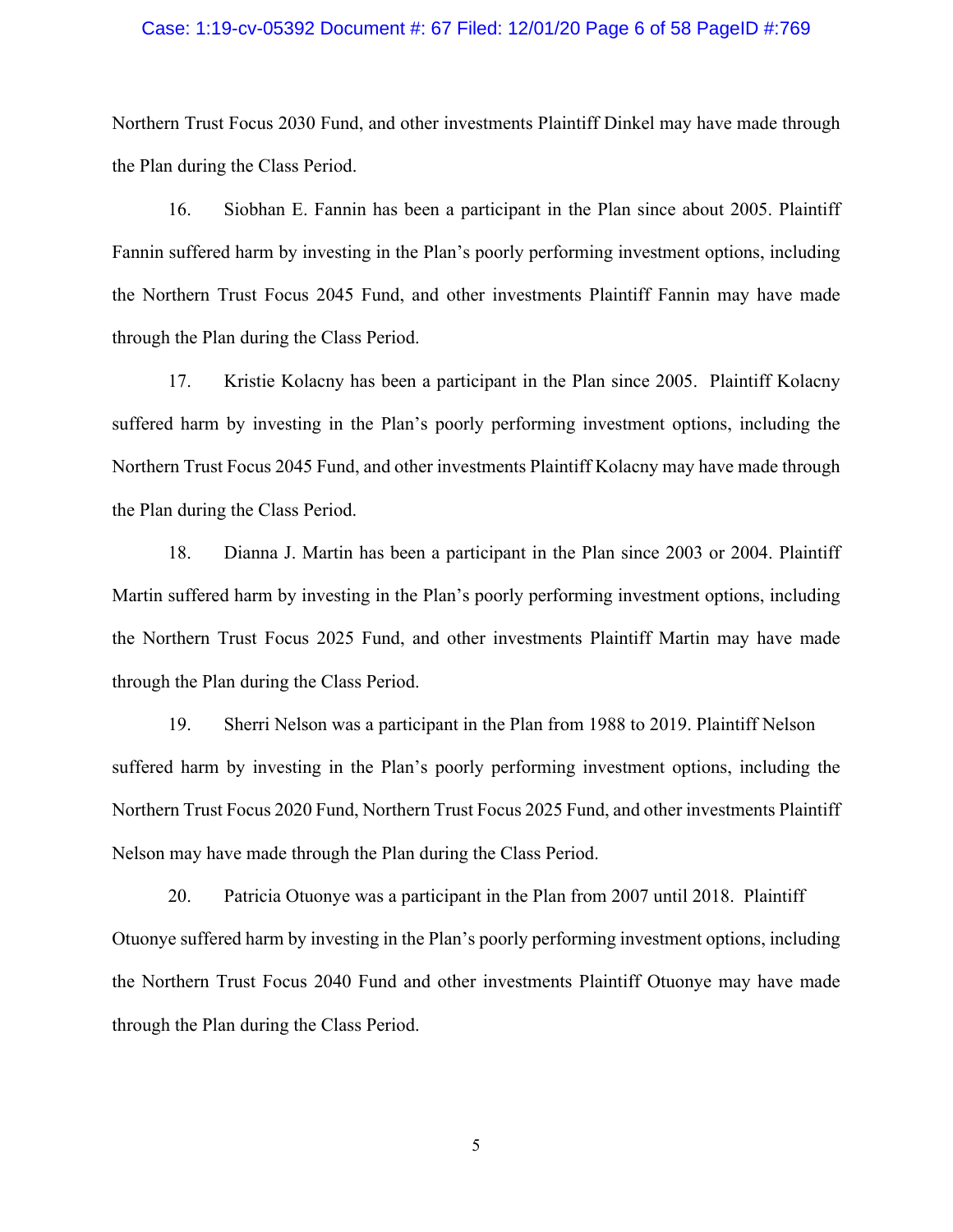### Case: 1:19-cv-05392 Document #: 67 Filed: 12/01/20 Page 7 of 58 PageID #:770

21. Becky S. Ray was a participant in the Plan from 1993 to 2019. Plaintiff Ray suffered harm by investing in the Plan's poorly performing investment options, including the Northern Trust Focus 2025 Fund, and other investments Plaintiff Ray may have made through the Plan during the Class Period.

22. Timothy M. Renaud has been a participant in the Plan since 2017. Plaintiff Renaud suffered harm by investing in the Plan's poor performing investment options, including the Northern Trust Focus 2020 Fund, Northern Trust Focus 2040 Fund, and other investments Plaintiff Renaud may have made through the Plan during the Class Period.

23. Scott C. Read has been a participant in the Plan since 1991. Plaintiff Read suffered harm by investing in the Plan's poor performing investment options, including the Northern Trust Focus 2035 Fund, and other investments Plaintiff Read may have made through the Plan during the Class Period.

24. Lisa Smith has been a participant in the Plan since about 1998. Plaintiff Smith suffered harm by investing in the Plan's poor performing investment options, including the Northern Trust Focus 2030 Fund, and other investments Plaintiff Smith may have made through the Plan during the Class Period.

25. Susan Weeks was a participant in the Plan from 1991 to 2019. Plaintiff Weeks suffered harm by investing in the Plan's poorly performing investment options, including the Northern Trust Focus 2020 Fund, Northern Trust Focus 2025 Fund, and other investments Plaintiff Weeks may have made through the Plan during the Class Period.

26. Andro D. Youssef has been a participant in the Plan since 2018. Plaintiff Youssef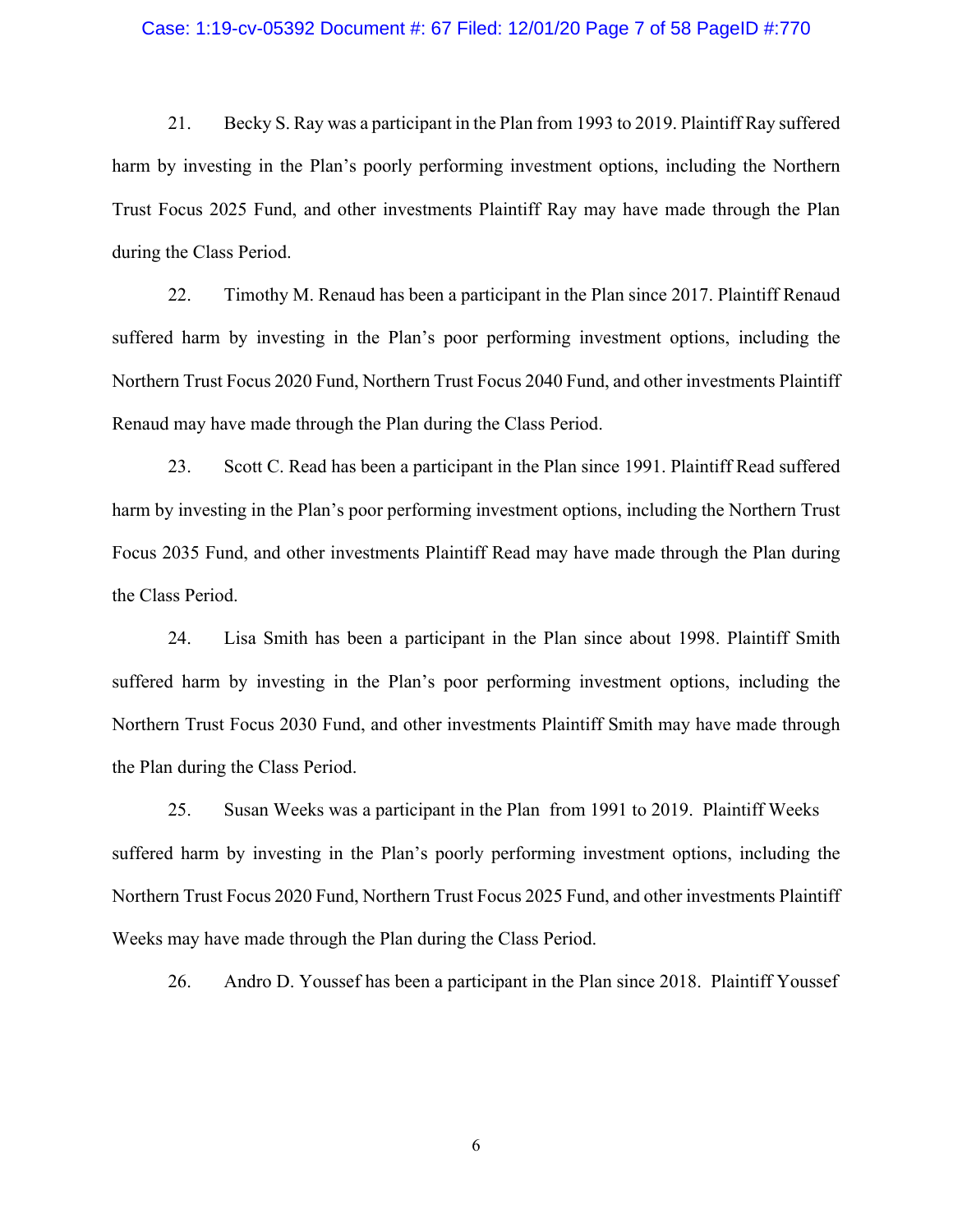## Case: 1:19-cv-05392 Document #: 67 Filed: 12/01/20 Page 8 of 58 PageID #:771

suffered harm by investing in the Plan's poorly performing investment options, including the Northern Trust Focus 2055 Fund, and other investments Plaintiff Youssef may have made through the Plan during the Class Period.

### B. **Defendants**

27. Walgreen Co., an Illinois corporation headquartered in Deerfield, Illinois, operates one of the largest drugstore chains in the United States. It is the Plan's sponsor and one of the Plan's fiduciaries.

28. The Retirement Plan Committee for the Walgreen Profit-Sharing Retirement Plan (the "Retirement Plan Committee") administers the Plan and has the authority to periodically establish funds, select funds, eliminate funds, or segregate certain Plan assets, as it deems necessary to meet anticipated or unanticipated circumstances affecting the orderly administration of the Plan. Current and former members of the Retirement Plan Committee are fiduciaries of the Plan under 29 U.S.C. § 1002(21)(A) because they exercised discretionary authority or discretionary control respecting management of the Plan. The Retirement Plan Committee simultaneously serves as the designated fiduciary for the following Walgreen retirement savings plans: the Plan, the Walgreen Puerto Rico Profit-Sharing Retirement Plan, the Take Care Health Systems 401(k) Plan, and the Walgreens Boots Alliance, Inc. Executive Deferred Profit-Sharing Plan. Accordingly, the Retirement Plan Committee is also referred to as the Retirement Plans Committee.

29. The Trustees for the Walgreen Profit-Sharing Retirement Trust (the "Trust Committee" a.k.a. the "Trustees of the Walgreen Profit-Sharing Retirement Plan") administered the Walgreen Profit-Sharing Retirement Trust, the master trust into which Plan assets are invested and commingled with the Walgreen Puerto Rico Profit-Sharing Retirement Plan. At relevant times during the Class Period, the Trust Committee had the authority to, inter alia,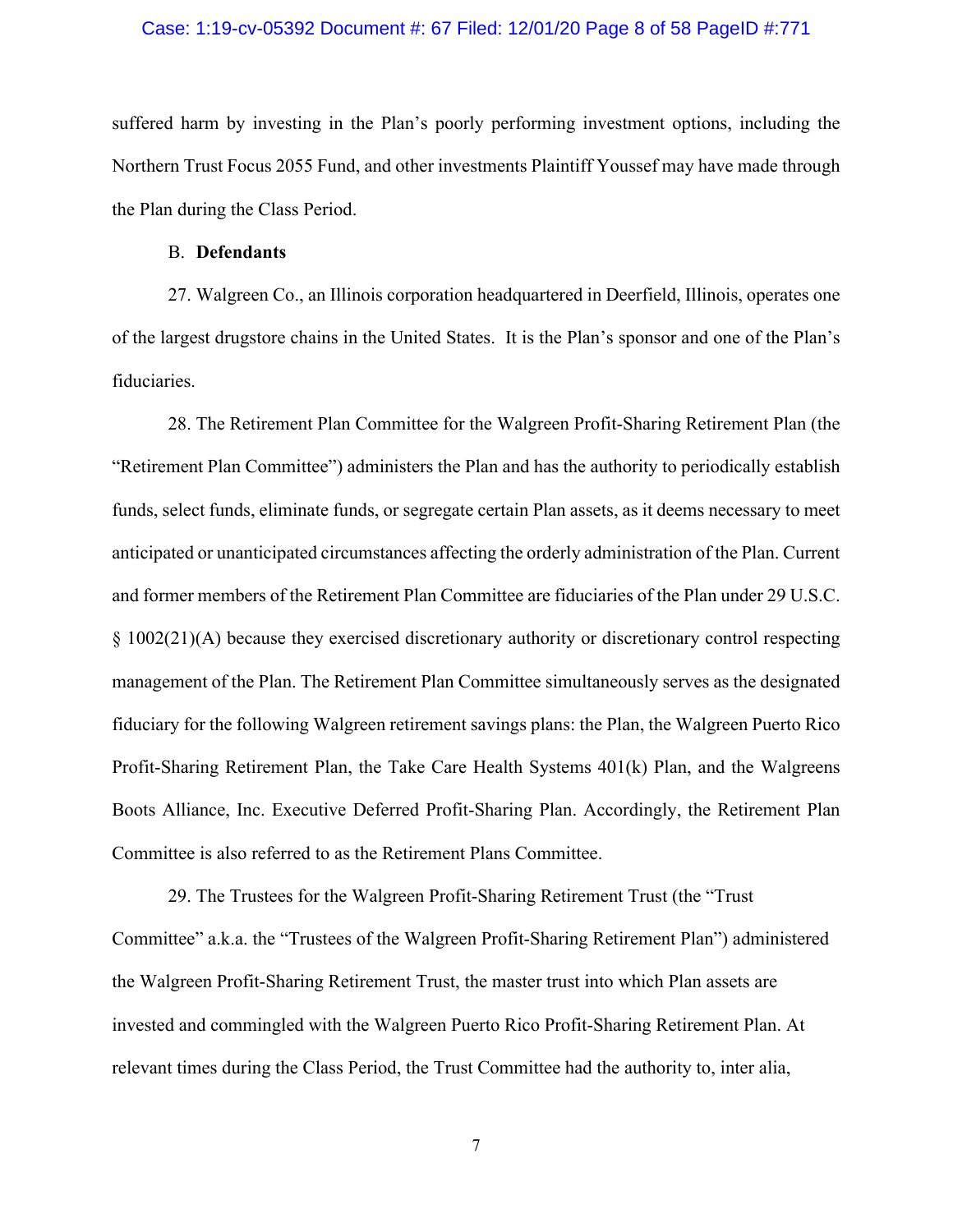### Case: 1:19-cv-05392 Document #: 67 Filed: 12/01/20 Page 9 of 58 PageID #:772

interpret the Plan; to appoint, monitor the performance of, and remove investment managers and other internal and external service providers; and to select, monitor the performance of, and remove or replace investment alternatives for the Plan. Members of the Trust Committee were fiduciaries of the Plan under 29 U.S.C. § 1002(21)(A) because they exercised discretionary authority or discretionary control respecting management of the Plan.

30. The Board of Directors of Walgreen Co. (, the "Walgreen Board") retained for itself the sole authority to appoint, monitor the performance of and remove persons who served on the Trust Committee.

31. Because the Retirement Plan Committee and the Trust Committee have acted as alleged herein as the agents of Walgreen Co. and the Walgreen Board, and/or the Retirement Plan Committee, the Trust Committee, Walgreen Co., and the Walgreen Board, together with their members, are co-fiduciaries, all Defendants are collectively referred to hereafter as "Walgreen" or "Walgreen Defendants."

32. Each of the Walgreen Defendants is subject to co-fiduciary liability under 29 U.S.C. § 1105(a)(1)–(3) because they enabled other fiduciaries to commit breaches of fiduciary duties through their appointment powers, failed to comply with 29 U.S.C. § 1104(a)(1) in the administration of their duties, and failed to remedy other fiduciaries' breaches of their duties, despite having knowledge of the breaches.

### **III. JURISDICTION AND VENUE**

33. This Court has exclusive jurisdiction over the subject matter of this action under 29 U.S.C. § 1132(e)(1) and 28 U.S.C. § 1331 because it is an action under 29 U.S.C. § 1132(a)(2) and (3).

34. This District and Division are the proper venue for this action under 29 U.S.C. §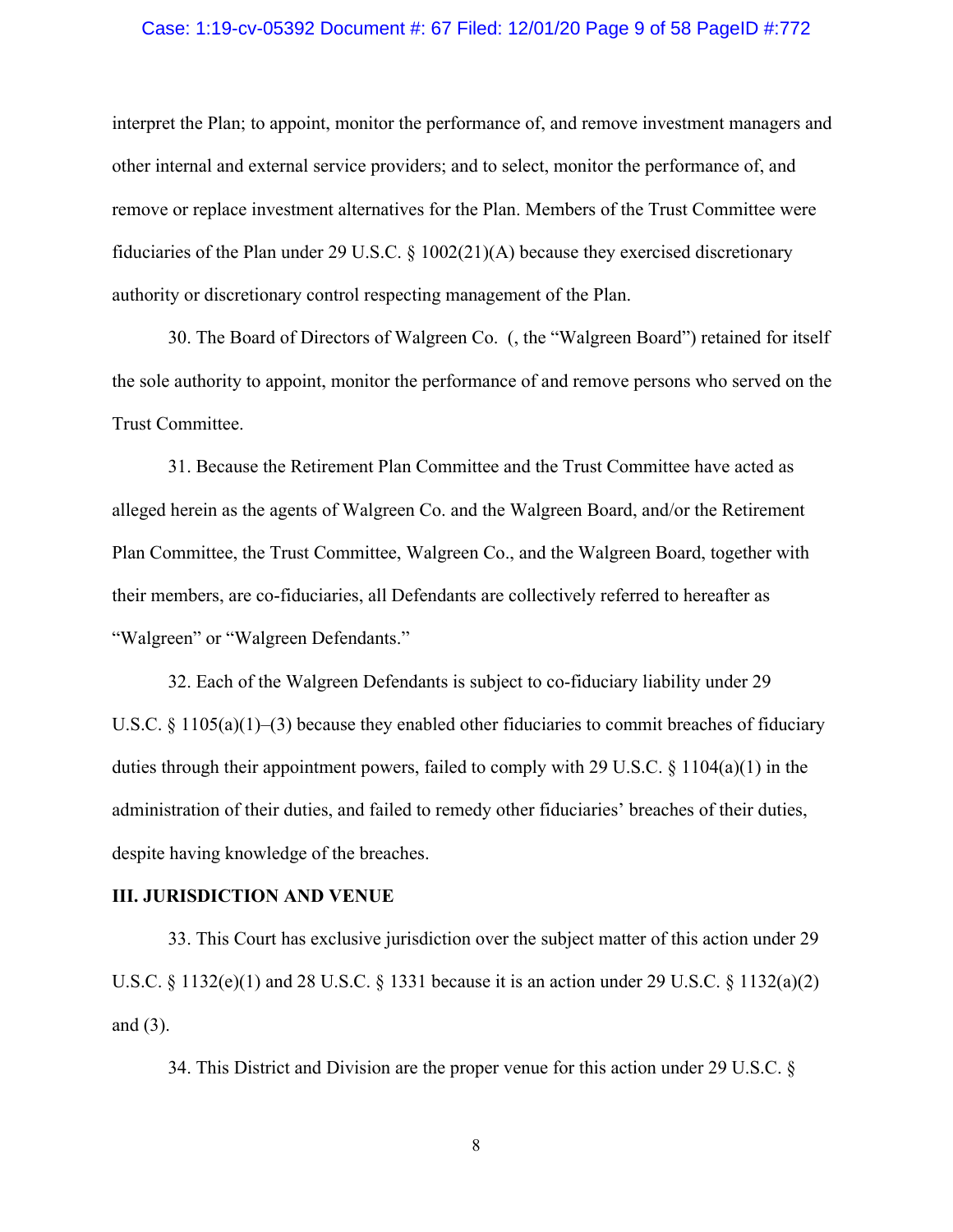1132(e)(2) and 28 U.S.C. § 1391(b) because they are the District and Division in which the subject Plan is administered and where at least one of the alleged breaches took place. They are also the District and Division in which Defendant Walgreen Co. resides.

### **IV. ERISA'S FIDUCIARY STANDARDS**

#### **A. Fiduciary Duties of Prudence and Loyalty**

35. ERISA imposes strict fiduciary duties of prudence and loyalty upon the Walgreen Defendants as fiduciaries of the Plan. 29 U.S.C.  $\S$  1104(a). These duties apply to all fiduciary acts, including the Walgreen Defendants' retention of investment options for the Plan.

36. ERISA's duty of prudence requires fiduciaries to discharge their responsibilities "with the care, skill, prudence, and diligence" that a prudent person "acting in a like capacity and familiar with such matters would use." 29 U.S.C. §1104(a)(1)(B). Accordingly, fiduciaries must vigorously and independently investigate each of the Plan's investment options with the skill of a prudent investor.

37. As part of its fiduciary duty, Walgreen "has a continuing duty to monitor [Plan] investments and remove imprudent ones." *Tibble v. Edison Int'l*, 135 S. Ct. 1823, 1828 (2015). That duty exists "separate and apart from the [fiduciary's] duty to exercise prudence in selecting investments." *Tibble v. Edison Int'l*, 135 S. Ct. 1823, 1828 (2015). "A plaintiff may allege that a fiduciary breached the duty of prudence by failing to properly monitor investments and remove imprudent ones." *Id.* at 1829. If an investment is imprudent, Walgreen "must dispose of it within a reasonable time." *Id.* (citation omitted).

### **B. Fiduciary Liability Under ERISA**

38. Under 29 U.S.C. § 1109, fiduciaries to the Plan are personally liable to make good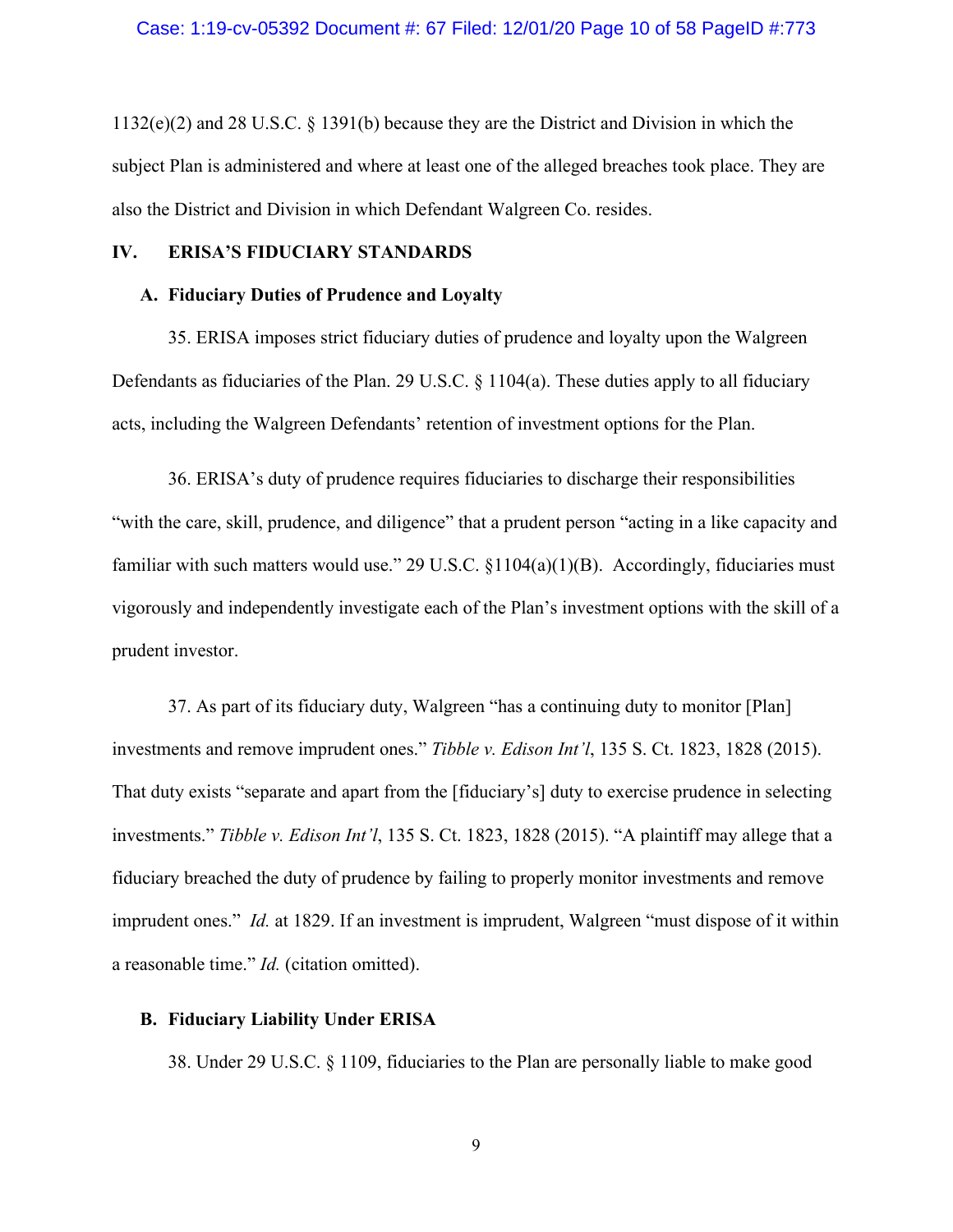## Case: 1:19-cv-05392 Document #: 67 Filed: 12/01/20 Page 11 of 58 PageID #:774

to the Plan any harm caused by their breaches of fiduciary duty. Section 1109(a) provides in

relevant part:

Any person who is a fiduciary with respect to a plan who breaches any of the responsibilities, obligations, or duties imposed upon fiduciaries by this subchapter shall be personally liable to make good to such plan any losses to the plan resulting from each such breach, and to restore to such plan any profits of such fiduciary which have been made through use of assets of the plan by the fiduciary, and shall be subject to such other equitable or remedial relief as the court may deem appropriate, including removal of such fiduciary.

## **C. Co-Fiduciary Liability**

39. ERISA provides for co-fiduciary liability where a fiduciary knowingly

participates in, or knowingly fails to cure, a breach by another fiduciary. Specifically, under 29

U.S.C. § 1105(a), a fiduciary shall be liable for a breach of fiduciary duty by a co-fiduciary if:

- i. he participates knowingly in, or knowingly undertakes to conceal, an act or omission of such other fiduciary, knowing such act or omission is a breach; [or] by his failure to comply with  $[29 \text{ U.S.C.} \& 1104(a)(1)]$ in the administration of his specific responsibilities which give rise to his status as a fiduciary, he has enabled such other fiduciary to commit a breach; or
- ii. by his failure to comply with [29 U.S.C.  $\S 1104(a)(1)$ ] in the administration of his specific responsibilities which give rise to his status as a fiduciary, he has enabled such other fiduciary to commit a breach; or
- iii. he has knowledge of a breach by such other fiduciary, unless he makes reasonable efforts under the circumstances to remedy the breach.

## **V. THE PLAN**

40. The Plan is a profit-sharing plan that includes a "qualified cash or deferred

arrangement" as described in Section  $401(k)$  of the Internal Revenue Code, I.R.C. §  $401(k)$ 

(1986) (hereinafter denoted as "the Code") and is subject to the provisions of ERISA. The Plan is

established and maintained under a written document in accordance with 29 U.S.C. § 1102(a).

Walgreen is the sponsor of the Plan. The Retirement Plan Committee is the Plan Administrator.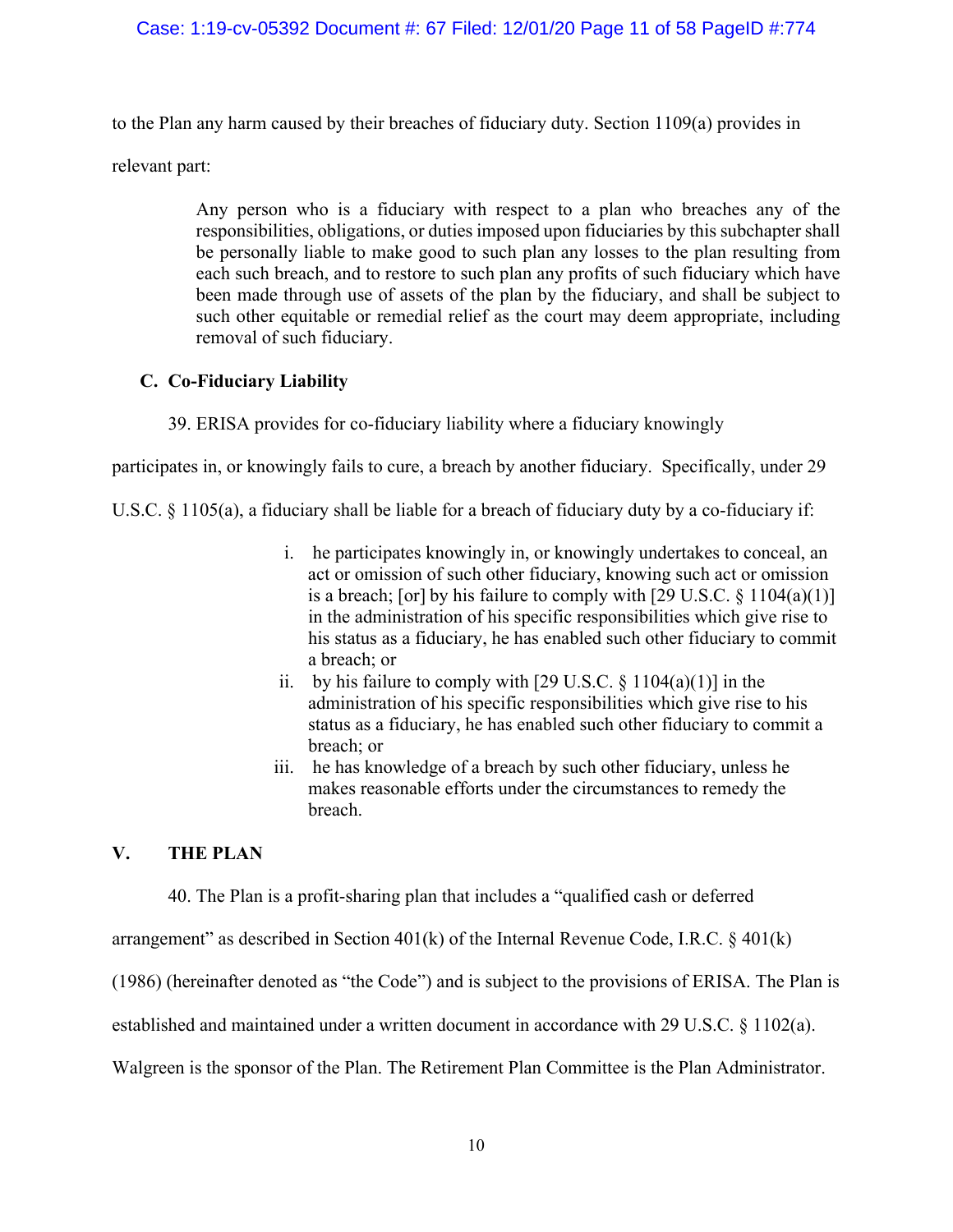### Case: 1:19-cv-05392 Document #: 67 Filed: 12/01/20 Page 12 of 58 PageID #:775

The Northern Trust Company serves as the Plan's trustee and as the custodian of the Plan's assets.

41. The Charter for the Trustees of the Walgreen Profit-Sharing Retirement Plan, adopted July 24, 2012 and amended on March 19, 2014, set forth certain fiduciary responsibilities of the Trust Committee, including the responsibility for selecting, monitoring, and removing investment options for the Plan.

42. When Walgreen Co. reorganized to form a new company, Walgreen Boots Alliance, Inc., the Charter for the Trustees was replaced on December 9, 2016 by the Charter for the Walgreens Retirement Plans Committee. The new Charter set forth certain fiduciary responsibilities of the Retirement Plans Committee, including the responsibility for selecting, monitoring, and removing investment options for the Plan.

43. Both Charters state that Board of Directors of the Company has retained for itself the sole authority to appoint, monitor the performance of, and remove Trustees and/or the members of the Retirement Plans Committee.

44. The Plan provides for retirement income for over 100,000 Walgreen employees, former employees, and their beneficiaries (the Plan "participants"). A participant's retirement account balance primarily depends on contributions made on behalf of each employee by his or her employer, Walgreen's matching contributions, and the performance of investment options net of fees and expenses. The Walgreen Defendants exclusively control the selection and retention of the Plan's investment options.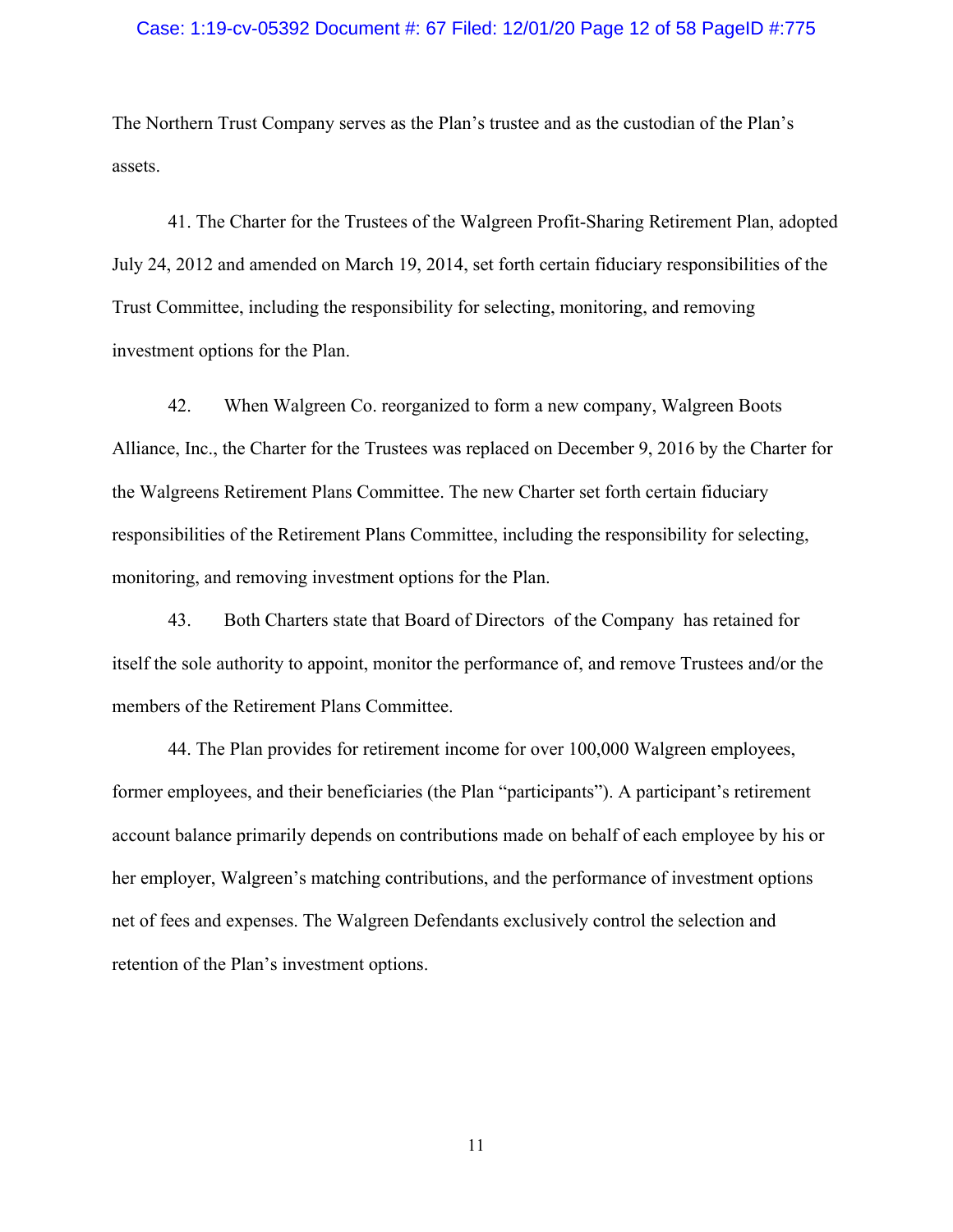### Case: 1:19-cv-05392 Document #: 67 Filed: 12/01/20 Page 13 of 58 PageID #:776

45. The Plan has over \$10 billion in assets under management.<sup>[3](#page-12-0)</sup> The Plan's assets include individual stocks, commingled investment vehicles (e.g. collective investment trusts, mutual funds), and insurance contracts. Approximately \$8 billion  $-80\%$  of the Plan's assets – are invested in commingled investment vehicles, such as mutual funds and collective investment trusts. Of that, over \$3 billion— nearly 40%—are invested among 11 Northern Trust Funds.

46. With over \$10 billion in assets, the Plan has tremendous leverage to demand and receive superior investment products and services. Unfortunately, Walgreen did not effectively use that leverage to identify and select prudent target date options for Plan participants.

## **VI. WALGREEN'S BREACH OF FIDUCIARY DUTY**

## **A. Walgreen Imprudently Retained Poorly-Performing Northern Trust Target Date Funds**

47. As Plan fiduciary, Walgreen was responsible for monitoring the Plan's investment options. Walgreen failed to prudently perform this function. Walgreen selected a suite of target date funds—the Northern Trust Funds—that were chronic poor performers. Walgreen failed to remove the Funds from the Plan despite their abysmal underperformance for almost a decade.

[4](#page-12-1)8. Walgreen began offering the Northern Trust Funds<sup>4</sup> to Plan participants in 2013. The Funds have target retirement dates ranging from 2010 to  $2055<sup>5</sup>$  $2055<sup>5</sup>$  $2055<sup>5</sup>$ . The Funds are the only

<span id="page-12-0"></span><sup>3</sup> Walgreen pools the assets of the Plan with the assets of another retirement plan, called the Walgreen Puerto Rico Profit-Sharing Retirement Plan, into a master trust known as the Walgreen Profit-Sharing Retirement Trust (the "Master Trust"). The Plan's assets comprise over 98% of the Master Trust.

<span id="page-12-1"></span><sup>&</sup>lt;sup>4</sup> These funds are organized as a collective investment trust (as opposed to a registered investment company or mutual fund). Collective investment trusts are subject to either state or federal banking regulations but are exempt from regulation by the Securities and Exchange Commission and the securities regulations of any state or other jurisdiction. Accordingly, public information is not as readily available for collective investment trusts as it would be for mutual funds. For information to support the allegations in the Complaint, Plaintiffs have relied primarily on Department of Labor filings and data published by Morningstar.

<span id="page-12-2"></span><sup>5</sup> Walgreen added the Northern Trust Focus 2060 Fund to the Plan sometime after 12//31/17.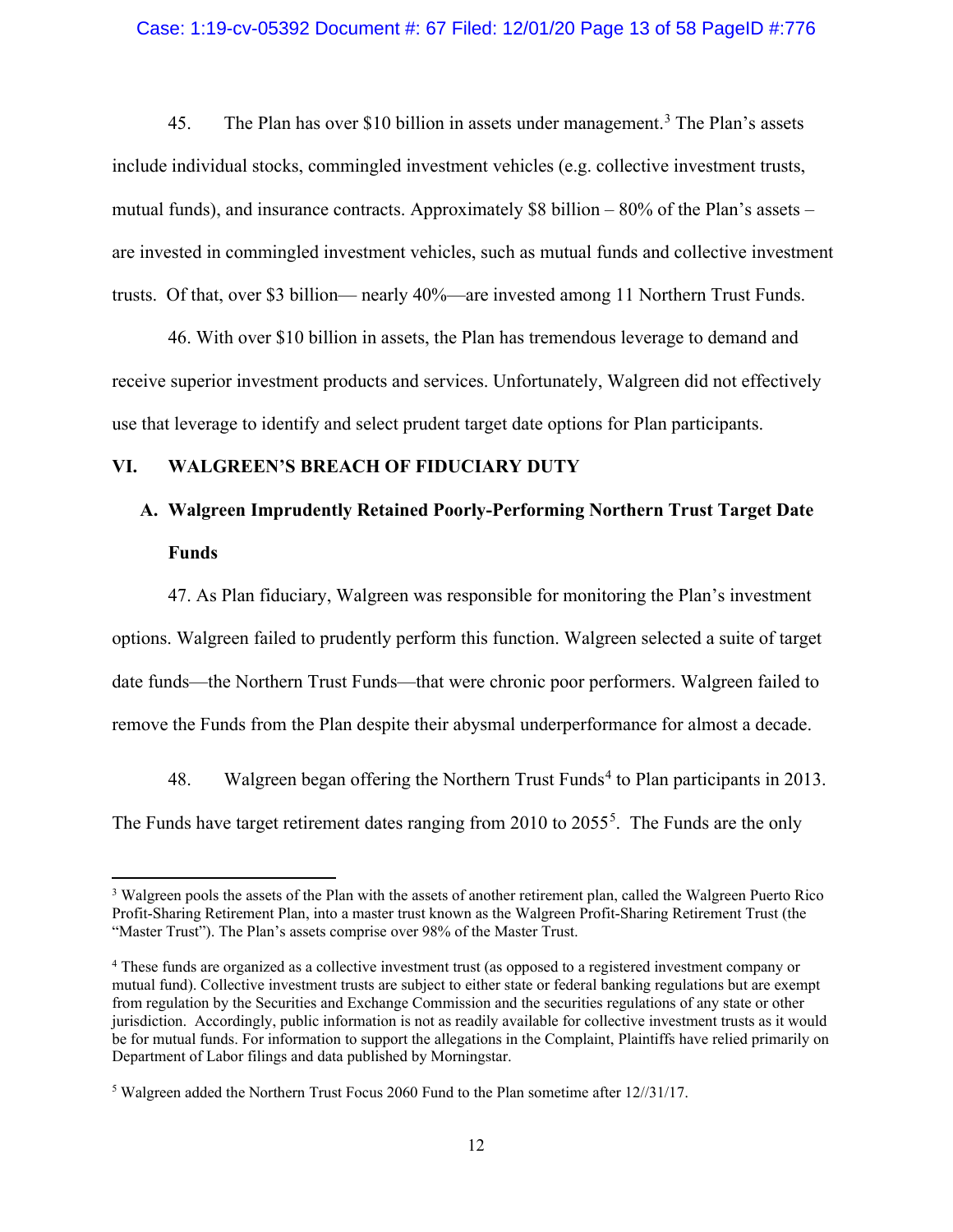## Case: 1:19-cv-05392 Document #: 67 Filed: 12/01/20 Page 14 of 58 PageID #:777

target date options on the Plan. Participants who want to invest in a target date strategy have no choices other than the Northern Trust Funds.

49. Walgreen also selected the Northern Trust Funds as the Plan's default investment options. If participants do not make investment fund elections, the Plan automatically invests their contributions, along with any matching contributions and/or earnings, in one of the Northern Trust Funds based on their age.

50. Based on publicly available Plan documents, Plan participants had invested over \$3 billion in the Northern Trust Funds as of December 31, 2017. In 2017, the Plan identified the following Northern Trust Funds along with the amount of Plan assets invested in each fund <sup>[6](#page-13-0)</sup>:

| Plan Option                    | Value \$        |
|--------------------------------|-----------------|
| Northern Trust Focus 2010 Fund | 54, 886, 148.65 |
| Northern Trust Focus 2015 Fund | 123,019,535.82  |
| Northern Trust Focus 2020 Fund | 312,141,926.99  |
| Northern Trust Focus 2025 Fund | 455,941,096.74  |
| Northern Trust Focus 2030 Fund | 440,717,888.79  |
| Northern Trust Focus 2035 Fund | 472,980,472.93  |
| Northern Trust Focus 2040 Fund | 453,005,311.56  |
| Northern Trust Focus 2045 Fund | 403,732,955.85  |
| Northern Trust Focus 2050 Fund | 264,444,007.19  |
| Northern Trust Focus 2055 Fund | 120,233,400.52  |

<span id="page-13-0"></span><sup>&</sup>lt;sup>6</sup> According to the Plan's 2018 filing with the Department of Labor, \$5,083,792.64 of Plan assets were invested in the Norther Trust 2060 Fund. Morningstar places the Fund in its Target-Date 2060+ Category. As of June 30, 2019, the Fund performed worse than 90 percent of funds in that Category for past 3-years and worse than 56 percent of funds in that Category for the past year.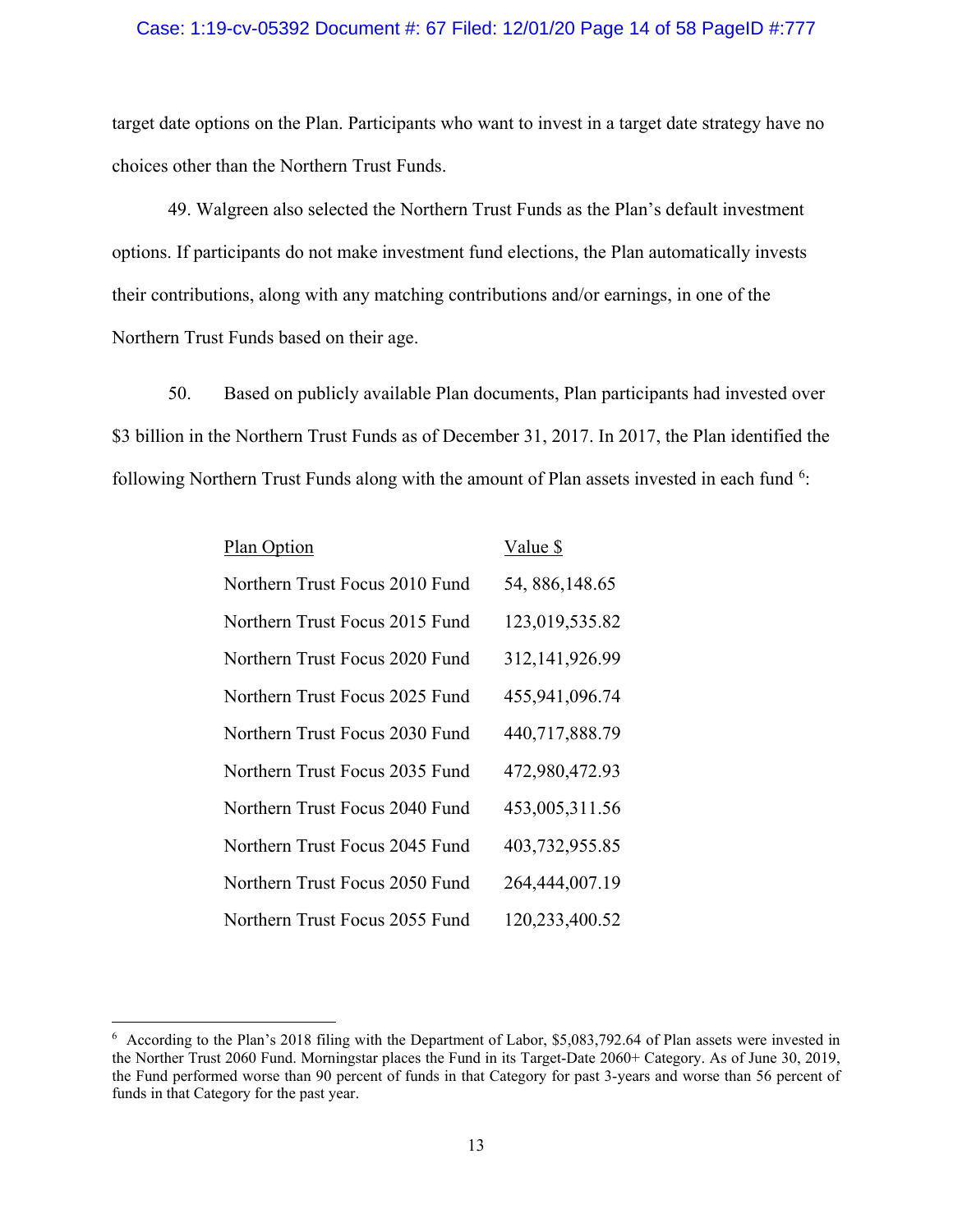## Case: 1:19-cv-05392 Document #: 67 Filed: 12/01/20 Page 15 of 58 PageID #:778

51. Retirement plan fiduciaries, like Walgreen, typically offer target date options through a suite of funds bundled by a single investment adviser (here, Northern Trust). Since Walgreen offers the Funds as a suite, Walgreen uses the same selection and monitoring process for each of the Northern Trust Funds.

52. Walgreen's selection and monitoring process for the Northern Trust Funds has been deficient. Before deciding to present the Northern Trust Funds to participants in 2013, any prudent fiduciary adhering to a rigorous process would have compared the Funds' performance with the performance of established target date benchmarks. According to Plan documents, the Plan uses the S&P Target Date Index as the investment benchmark for each of the Northern Trust Funds. Similarly, Morningstar uses the Morningstar Lifetime Moderate Index as the primary investment benchmark for each of the Northern Trust Funds. By 2013, when Walgreen first put the Northern Trust Funds on the Plan, the Funds had a track record of poor performance compared to these indexes. In fact, since Northern Trust created the Funds in 2010, they have underperformed relative to both benchmarks.

53. The Northern Trust Funds also had a record of underperforming relative to comparable target date funds. To measure each fund's investment performance relative to its peers, Morningstar places each of the Northern Trust Funds into a specific target date Morningstar Category<sup>[7](#page-14-0)</sup> that includes hundreds of other funds pursuing the same target retirement date investment strategy. Morningstar classifies the target date funds offered by Fidelity, T. Rowe Price, and Vanguard (collectively, the "Comparator Funds") within the same Category as the Northern Trust Funds. Each investment adviser for the Comparators Funds is an industry

<span id="page-14-0"></span><sup>&</sup>lt;sup>7</sup> A Morningstar Category is assigned by placing funds (e.g., Northern Trust, Fidelity, T. Rowe Price and Vanguard) into peer groups based on their underlying holdings. The underlying securities in each portfolio are the primary factor in Morningstar's analysis and proprietary classification methodology. Funds are placed in a category based on their portfolio statistics and compositions over the past three years.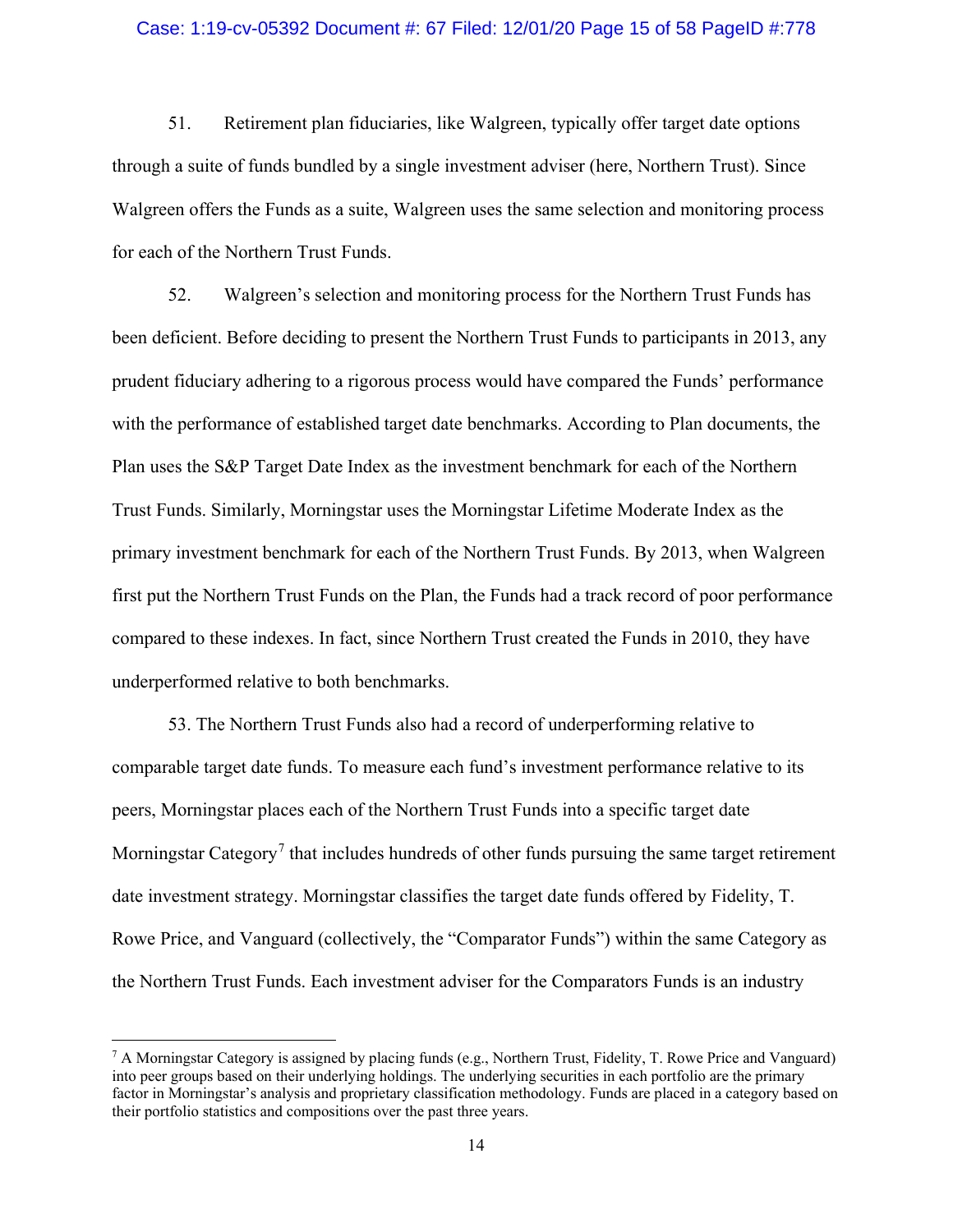### Case: 1:19-cv-05392 Document #: 67 Filed: 12/01/20 Page 16 of 58 PageID #:779

leader capable of providing target date strategies to large 401(k) plans like the Walgreen Plan. Each of the Comparator Funds outperformed the Northern Trust Funds between 2010 and 2013. Still, Walgreen selected Northern Trust for the Plan instead of the Comparator Funds.

54. Walgreen's decision to select the Northern Trust Funds resulted in a swift and devastating blow to participants' retirement accounts. In 2013-2014, the first two years that the Plan offered the Northern Trust Funds, the Funds underperformed relative to the Comparator Funds by over \$200 million. Predictably, Northern Trust Funds continued underperforming throughout the class period. Since their inception in 2010, the Northern Trust Funds have experienced nearly a decade of continuous underperformance.

55. Still, Walgreen has failed to remove the Northern Trust Funds from the Plan. In 2017, Walgreen even added the Northern Trust 2060 Fund to the Plan's mix. A reasonable investigation by the Walgreen Defendants would have revealed the Funds' chronic underperformance and prompted Walgreen to remove and replace them with superior options.

56. To this day, the investment performance of each of the ten Northern Trust Funds has continued its downward spiral to the bottom of its respective Morningstar Category for the preceding 3-year, 5-year, and 10-year periods. As of February 1, 2020, most of the Northern Trust Funds have performed worse than between 70% and 100% of the hundreds of funds within their respective Morningstar Categories for the past 3-year, 5-year, and 10-year periods. The Northern Trust Funds have also continued underperforming the Morningstar Lifetime Moderate Index and S&P Target Date Index. The overall breadth and depth of the Northern Trust Funds' underperformance raises a plausible inference that Walgreen's selection and monitoring process was tainted by a failure of competency or effort.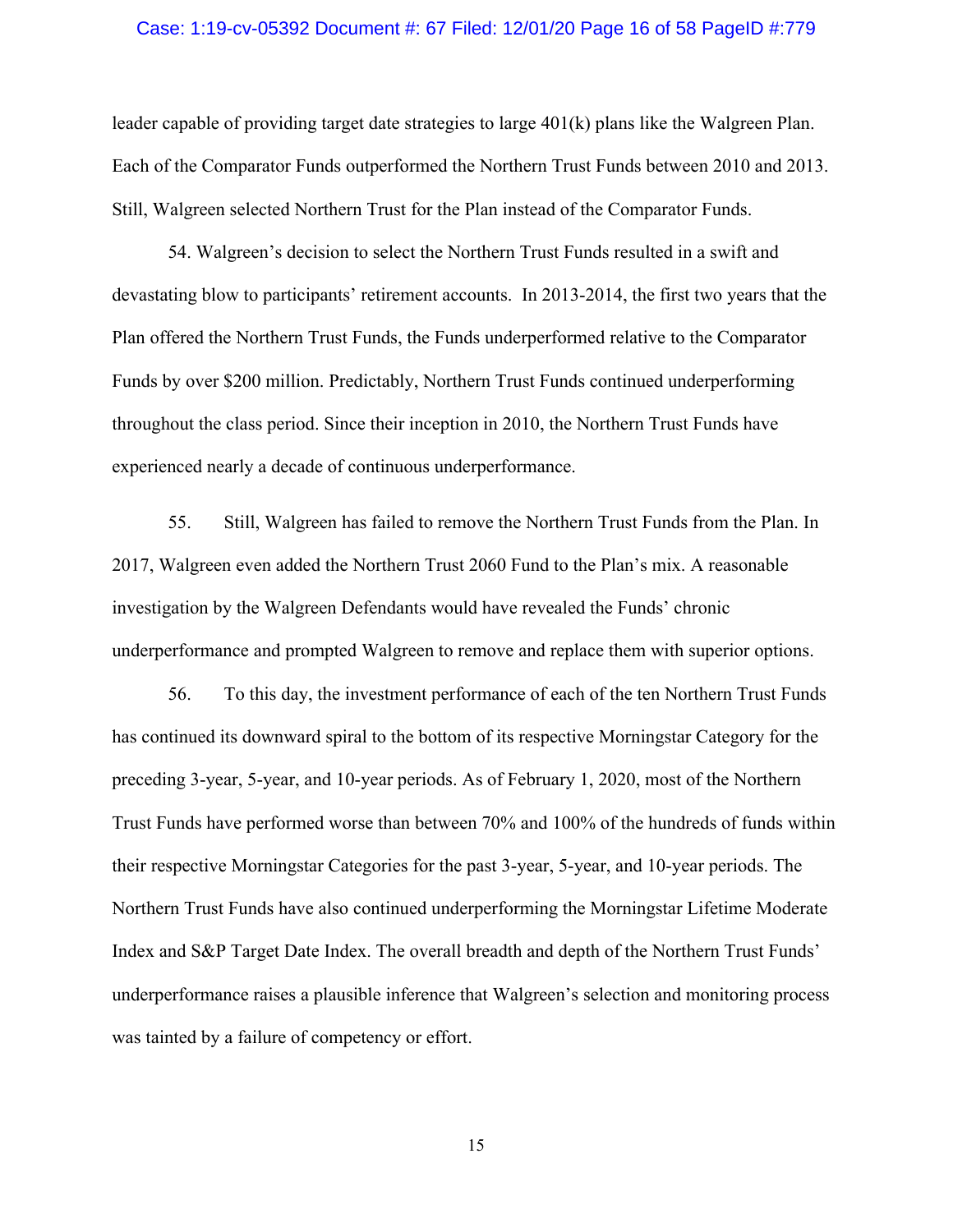### Case: 1:19-cv-05392 Document #: 67 Filed: 12/01/20 Page 17 of 58 PageID #:780

57. In the tables below, Plaintiffs demonstrate the underperformance of the ten Northern Trust Funds compared to the S&P Target Date Index, the Morningstar Lifetime Moderate Index, and the Comparator Funds at various periods since 2010. The data presented below was available to the Walgreen Defendants throughout the Class Period in real-time.

58. The Comparators Funds listed in the tables below (Fidelity, T. Rowe Price, and Vanguard) pursue the same investment objectives as the Northern Trust Funds, are managed by well-known investment advisers, and are available to all large retirement plans. Walgreen would not have had to scour the market to find them. On the contrary, the Northern Trust Funds' performance was so bad that Walgreen would likely have had to scour the market to find offerings as poor-performing as the Northern Trust Funds.

59. By selecting the Northern Trust Funds and then failing to remove them from the Plan, Walgreen breached its fiduciary duty of prudence under ERISA. Walgreen's decisions have had a profound and lasting effect on the Plan. Plan participants have lost upwards of \$300 million in retirement savings since 2014.

## **A) Northern Trust Focus 2010 Fund[8](#page-16-0)**

60. The Northern Trust Focus 2010 Fund's abysmal underperformance dates to its inception. **Table 1.a** below, illustrates nearly four-years of underperformance leading up to the Class Period, relative to benchmark indexes and Comparator Funds.

### **Table 1.a**

### $2010 - 2013$

Investment Cumulative Return % Annualized Return %

<span id="page-16-0"></span><sup>8</sup> Plaintiffs recognize that the Court dismissed Plaintiffs' claims concerning the 2010 and 2015 Northern Trust Focus Funds in its order on March 16, 2020. Dkt. No. 46. Plaintiffs include allegations concerning these funds as relevant background for their remaining claims. Plaintiffs, however, do not waive their right to appeal the Court's decision concerning the 2010 and 2015 Northern Trust Focus Funds.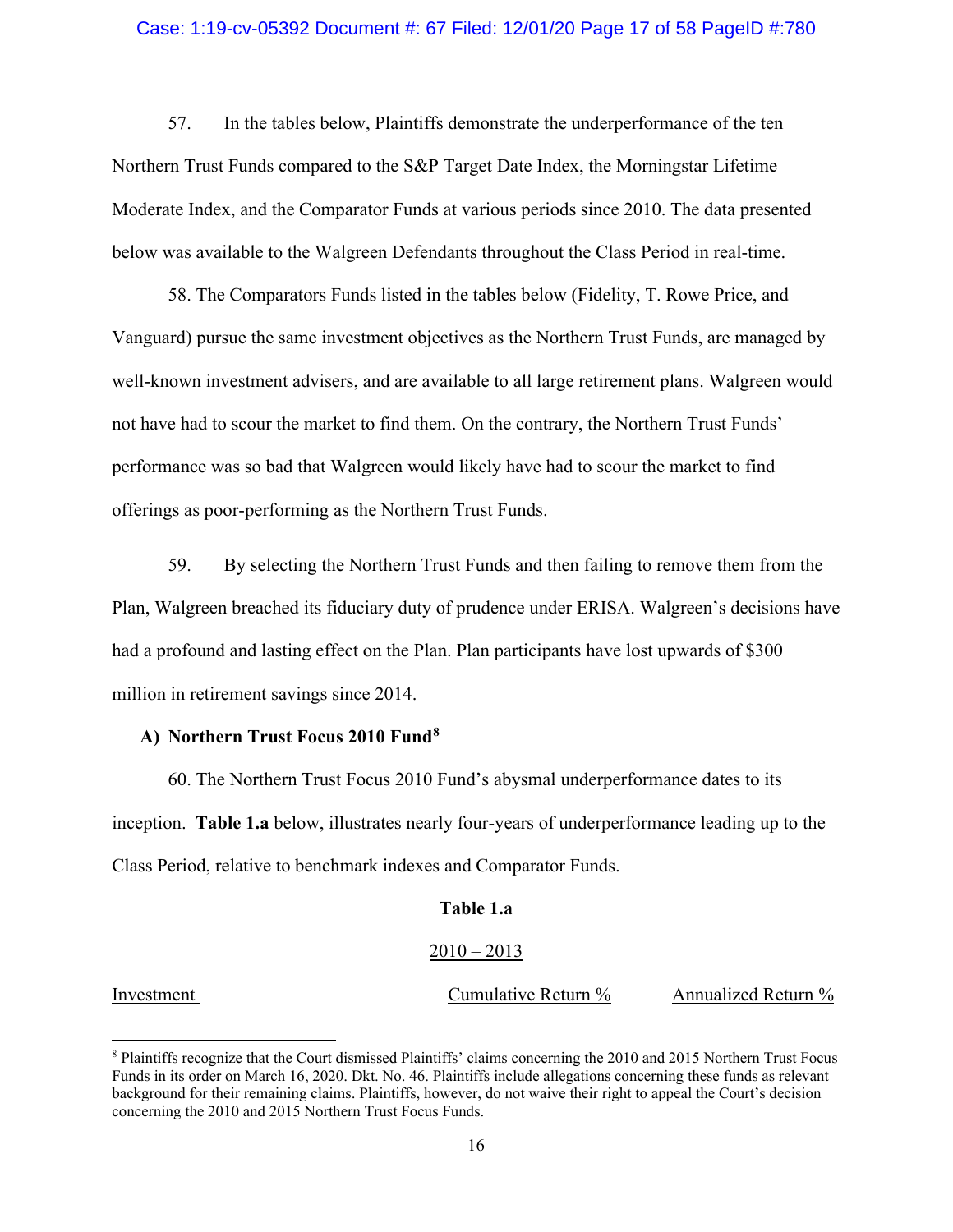## Case: 1:19-cv-05392 Document #: 67 Filed: 12/01/20 Page 18 of 58 PageID #:781

| NT Focus 2010 Fund - Tier W             | 34.99           | 7.96      |
|-----------------------------------------|-----------------|-----------|
| FIAM Blend Target Date 2010 S           | 41.66           | 9.30      |
| T. Rowe Price Ret Hybrid 2010 Tr-T1     | 44.88           | 9.93      |
| Vanguard Target Retirement 2010 Trust I | NA <sup>9</sup> | <b>NA</b> |
| Morningstar Lifetime Mod 2010           | 41.75           | 9.32      |
| S&P Target Date 2010                    | 37.23           | 8.42      |

61. Any prudent fiduciary would have used the indexes and Comparator Funds listed in **Table 1.a** above as benchmarks for the performance of the Northern Trust Focus 2010 Fund. The Plan itself identifies the S&P Target Date 2010 Index as the benchmark index for the Northern Trust Focus 2010 Fund. Furthermore, Morningstar uses the Morningstar Lifetime Moderate 2010 Index as the primary investment benchmark for the Northern Trust Focus 2010 Fund. Morningstar also places the Northern Trust Focus 2010 Fund in its Target Date 2000-2010 Morningstar Category along with the Comparator Funds managed by Fidelity ("FIAM"), T. Rowe Price and Vanguard.

62. Despite four years of substantial underperformance, the Walgreen Defendants did not remove the Northern Trust Focus 2010 Fund from the Plan at the beginning of 2014. Predictably, the underperformance continued throughout the Class Period.

63. **Table 1.b** below illustrates the underperformance of the Northern Trust Focus

<span id="page-17-0"></span><sup>9</sup> Although Vanguard offered the Vanguard Target Retirement 2010 Trust as a collective investment trust to 401(k) plans, Vanguard discontinued its target date 2010 strategy in 2017, as its asset allocation became substantially identical to the Target Retirement Income Fund. Plaintiffs could not access Morningstar archived performance data for the Vanguard Target Retirement 2010 Trust.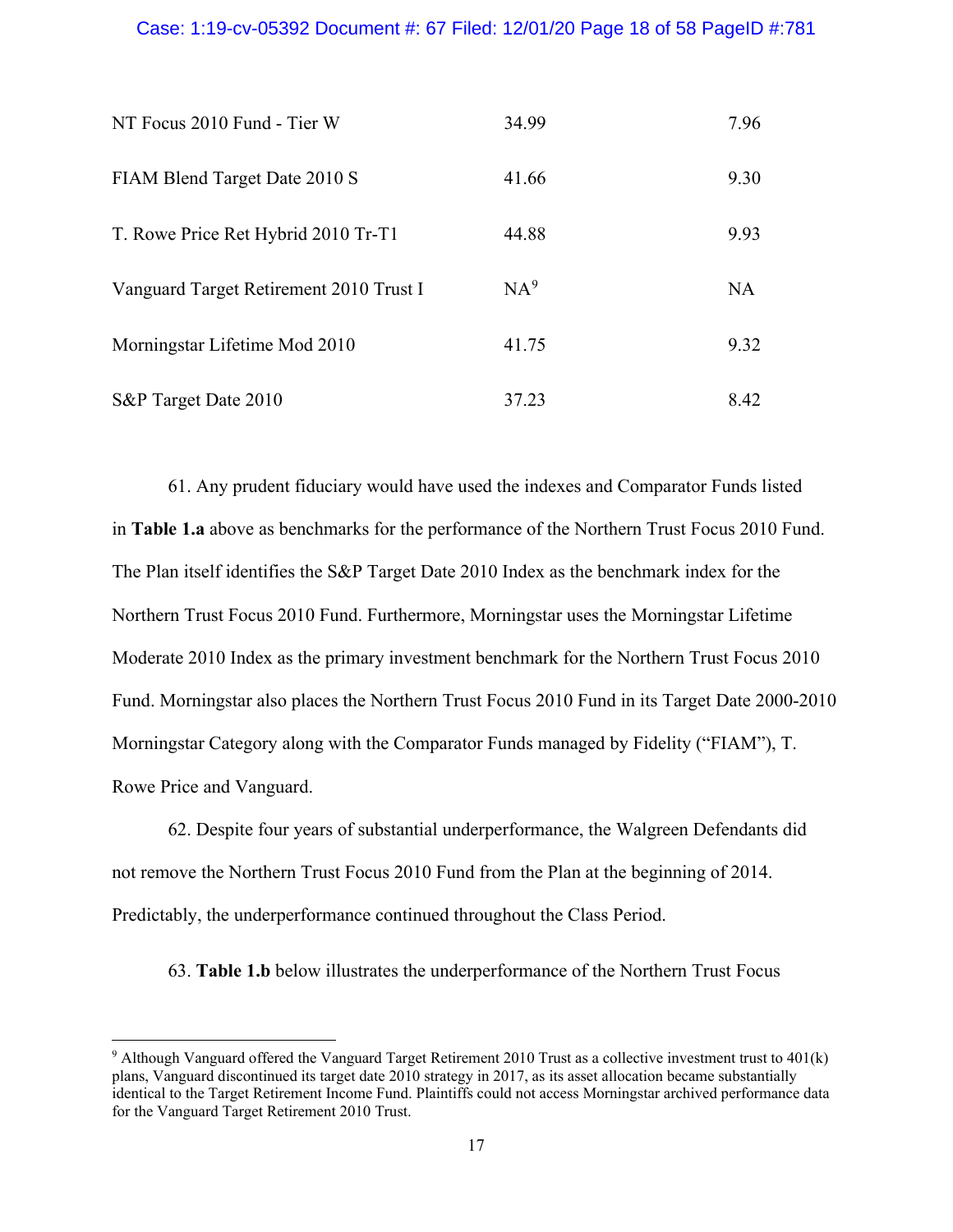2010 Fund from 2014-2019 on an annualized basis. Furthermore, the differences in annual performance are even more pronounced when compounded over time. Thus, as the table demonstrates, the Northern Trust Focus 2010 Fund also significantly underperformed the benchmark indexes and Comparator Funds<sup>[10](#page-18-0)</sup> on a cumulative basis.

| Fund                                       | 2014    | 2015    | 2016    | 2017    | 2018    | 2019    | Cumulative<br>Compounded |
|--------------------------------------------|---------|---------|---------|---------|---------|---------|--------------------------|
| Northern Trust<br>Focus 2010 Fund<br>W     | 4.96    | $-0.49$ | 5.26    | 9.24    | $-3.01$ | 9.44    | 27.48                    |
|                                            |         |         |         |         |         |         |                          |
| <b>FIAM Blend</b><br>Target Date 2010<br>S | 5.87    | $-0.37$ | 6.77    | 11.70   | $-3.04$ | 9.53    | 33.61                    |
| +/- Northern Trust                         | $-0.91$ | $-0.12$ | $-1.51$ | $-2.46$ | $+0.03$ | $-0.09$ | $-6.13$                  |
|                                            |         |         |         |         |         |         |                          |
| T. Rowe Price Ret<br>Hybrid 2010 Tr-<br>T1 | 4.71    | $-0.41$ | 6.78    | 12.12   | $-3.54$ | 10.31   | 32.83                    |
| +/- Northern Trust                         | 0.25    | $-0.08$ | $-1.52$ | $-2.88$ | $+0.53$ | $-0.87$ | $-5.35$                  |
|                                            |         |         |         |         |         |         |                          |
| Morningstar<br>Lifetime Mod<br>2010        | 5.16    | $-1.58$ | 6.64    | 10.19   | $-2.97$ | 9.94    | 29.75                    |
| +/- Northern Trust                         | $-0.20$ | $+1.09$ | $-1.38$ | $-0.95$ | $-0.04$ | $-0.50$ | $-2.27$                  |
|                                            |         |         |         |         |         |         |                          |
| S&P Target Date<br>2010                    | 5.07    | $-0.21$ | 5.82    | 9.95    | $-3.10$ | 9.19    | 29.06                    |
| +/- Northern Trust                         | $-0.11$ | $-0.28$ | $-0.56$ | $-0.71$ | $+0.09$ | $+0.25$ | $-1.58$                  |

## **Table 1.b**

64. At the beginning of the Class Period in 2014, the assets of the Northern Trust Focus 2010 Fund totaled approximately \$87 million. **Table 1.c** below shows the hypothetical growth of \$87 million invested in the Northern Trust Focus 2010 Fund and each of the Comparator Funds from January 1, 2014 through June 30, 2019. As the table makes clear,

<span id="page-18-0"></span><sup>10</sup> Data unavailable. *See* Note 8 Supra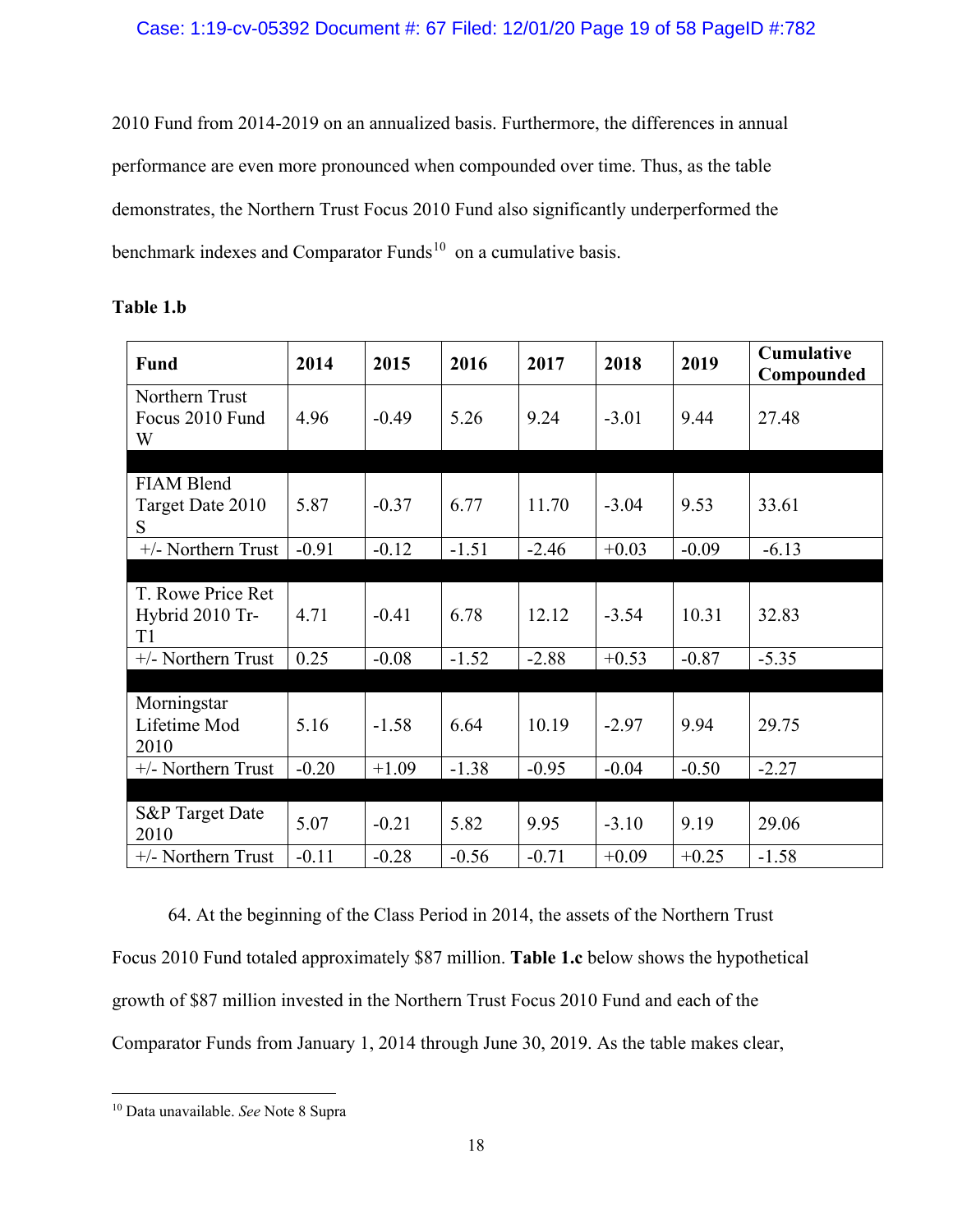## Case: 1:19-cv-05392 Document #: 67 Filed: 12/01/20 Page 20 of 58 PageID #:783

Walgreen's failure to replace the Northern Trust Focus 2010 Fund with one of these Comparator Funds in 2014 resulted in the Plan losing upwards of \$5.3 million in retirement savings.

| <b>Fund Name</b>                        | Compounded  | Annualized  | <b>Growth of \$87 Million</b> |
|-----------------------------------------|-------------|-------------|-------------------------------|
|                                         | Performance | Performance |                               |
| Northern Trust Focus<br>2010 Fund W     | 27.48       | 4.51        | \$110,908,600                 |
|                                         |             |             |                               |
| <b>FIAM Blend Target</b><br>Date 2010 S | 33.61       | 5.41        | \$116,237,638                 |
| $+/-$ Northern Trust                    | $-6.13$     | $-0.90$     | $-$ \$5,329,038               |
|                                         |             |             |                               |
| T. Rowe Price Ret<br>Hybrid 2010 Tr-T1  | 32.83       | 5.30        | \$115,565,284                 |
| $+/-$ Northern Trust                    | $-5.35$     | $-0.79$     | $-$ \$4,656,684               |

## **Table 1.c**

## **B) Northern Trust Focus 2015 Fund:**

65. The Northern Trust Focus 2015 Fund's abysmal underperformance dates to its inception. **Table 2.a** below, illustrates nearly four-years of underperformance leading up to the Class Period, relative to benchmark indexes and Comparator Funds.

## **Table 2.a**

## 2010-2013

| Investment                              | Cumulative Return % | Annualized Return % |
|-----------------------------------------|---------------------|---------------------|
| NT Focus 2015 Fund - Tier W             | 38.54               | 8.68                |
| FIAM Blend Target Date 2015 S           | 43.36               | 9.63                |
| T. Rowe Price Ret Hybrid 2015 Tr-T1     | 51.17               | 11.13               |
| Vanguard Target Retirement 2015 Trust I | 46.78               | 10.29               |
| Morningstar Lifetime Mod 2015           | 45.96               | 10.14               |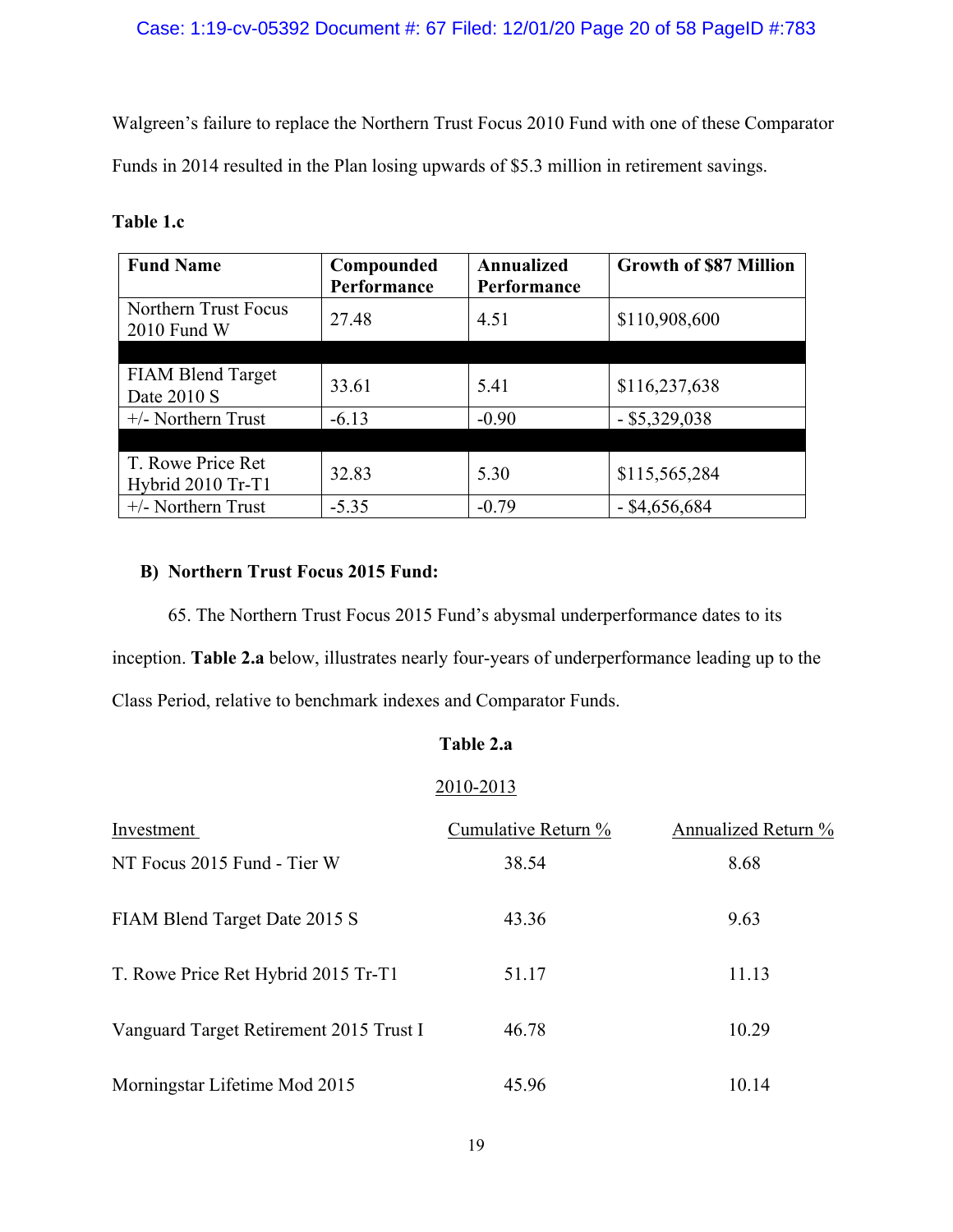S&P Target Date 2015 43.35 9.63

66. Any prudent fiduciary would have used the indexes and Comparator Funds listed in **Table 2.a** above as benchmarks for the performance of the Northern Trust Focus 2015 Fund. The Plan itself identifies the S&P Target Date 2015 Index as the benchmark index for the Northern Trust Focus 2015 Fund. Furthermore, Morningstar assigns the Morningstar Lifetime Moderate 2015 Index as the primary investment benchmark for the Northern Trust Focus 2015 Fund. Morningstar also places the Northern Trust Focus 2015 Fund in its Target Date 2015 Morningstar Category along with the Comparator Funds managed by Fidelity ("FIAM"), T. Rowe Price and Vanguard.

67. Despite four-years of substantial underperformance, the Walgreen Defendants did not remove the Northern Trust Focus 2015 Fund from the Plan at the beginning of 2014. Predictably, the underperformance continued throughout the Class Period.

68. **Table 2.b** below illustrates the underperformance of the Northern Trust Focus 2015 Fund from January 1, 2014 through June 30, 2019 on an annualized basis. Furthermore, the differences in annual performance are even more pronounced when compounded over time. Thus, as the table demonstrates, the Northern Trust Focus 2015 Fund also significantly underperformed the benchmark indexes and Comparator Funds on a cumulative basis.

| <b>Fund</b>                            | 2014 | 2015    | 2016 | 2017 | 2018    | 2019 | <b>Cumulative</b><br>Compounded |
|----------------------------------------|------|---------|------|------|---------|------|---------------------------------|
| Northern Trust<br>Focus 2015 Fund<br>W | 4.69 | $-0.87$ | 5.46 | 9.74 | $-3.21$ | 9.65 | 27.46                           |

### **Table 2.b**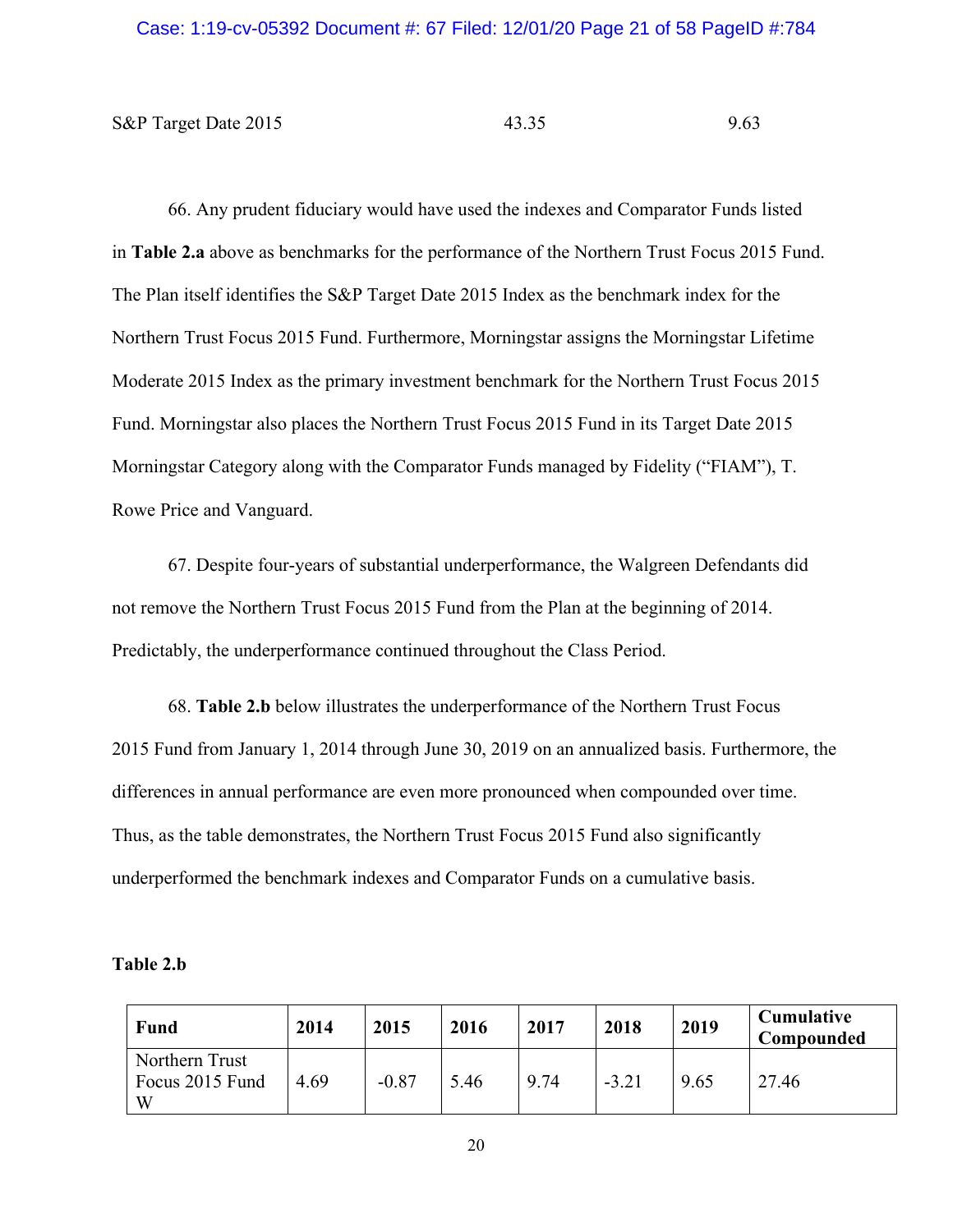| <b>FIAM Blend</b>  |         |         |         |         |         |         |          |
|--------------------|---------|---------|---------|---------|---------|---------|----------|
| Target Date 2015   | 6.32    | 0.00    | 7.27    | 13.55   | $-4.02$ | 10.79   | 37.71    |
| S                  |         |         |         |         |         |         |          |
| +/- Northern Trust | $-1.63$ | $-0.87$ | $-1.81$ | $-3.81$ | $+0.81$ | $-1.14$ | $-10.25$ |
|                    |         |         |         |         |         |         |          |
| T. Rowe Price Ret  |         |         |         |         |         |         |          |
| Hybrid 2015 Tr-    | 5.26    | $-0.47$ | 7.29    | 13.78   | $-4.11$ | 11.20   | 36.37    |
| T1                 |         |         |         |         |         |         |          |
| +/- Northern Trust | $-0.57$ | $-0.40$ | $-1.83$ | $-4.04$ | $+0.90$ | $-1.55$ | $-8.91$  |
|                    |         |         |         |         |         |         |          |
| Vanguard Target    |         |         |         |         |         |         |          |
| Retirement 2015    | 6.65    | $-0.39$ | 6.28    | 11.56   | $-2.94$ | 9.75    | 32.28    |
| Trust 1            |         |         |         |         |         |         |          |
| +/- Northern Trust | $-1.96$ | $-0.48$ | $-0.82$ | $-1.82$ | $-0.27$ | $-0.1$  | $-4.82$  |
|                    |         |         |         |         |         |         |          |
| Morningstar        |         |         |         |         |         |         |          |
| Lifetime Mod       | 5.55    | $-1.73$ | 7.10    | 11.39   | $-3.54$ | 10.81   | 32.28    |
| 2015               |         |         |         |         |         |         |          |
| +/- Northern Trust | $-0.86$ | $+0.86$ | $-1.64$ | $-1.65$ | $+0.33$ | $-1.16$ | $-4.82$  |
|                    |         |         |         |         |         |         |          |
| S&P Target Date    | 5.49    | $-0.16$ | 6.56    | 11.39   | $-3.67$ | 9.87    | 32.31    |
| 2015               |         |         |         |         |         |         |          |
| +/- Northern Trust | $-0.80$ | $-0.71$ | $-1.10$ | $-1.65$ | $+0.46$ | $-0.22$ | $-4.85$  |

69. At the beginning of the Class Period in 2014, the assets of the Northern Trust Focus 2015 Fund totaled approximately \$220 million. **Table 2.c** below shows the hypothetical growth of \$220 million invested in the Northern Trust Focus 2015 Fund and each of the Comparator Funds from January 1, 2014 through June 30, 2019. As the table makes clear, Walgreen's failure to replace the Northern Trust Focus 2015 Fund with one of these Comparator Funds in 2014 resulted in the Plan losing upwards of \$22.5 million in retirement savings.

## **Table 2.c**

| <b>Fund Name</b>                      | Compounded<br>Performance | Annualized<br>Performance | \$220<br>Growth<br>of<br><b>Million</b> |
|---------------------------------------|---------------------------|---------------------------|-----------------------------------------|
| Northern Trust Focus<br>$2015$ Fund W | 27.46                     | 4.51                      | \$280,412,128                           |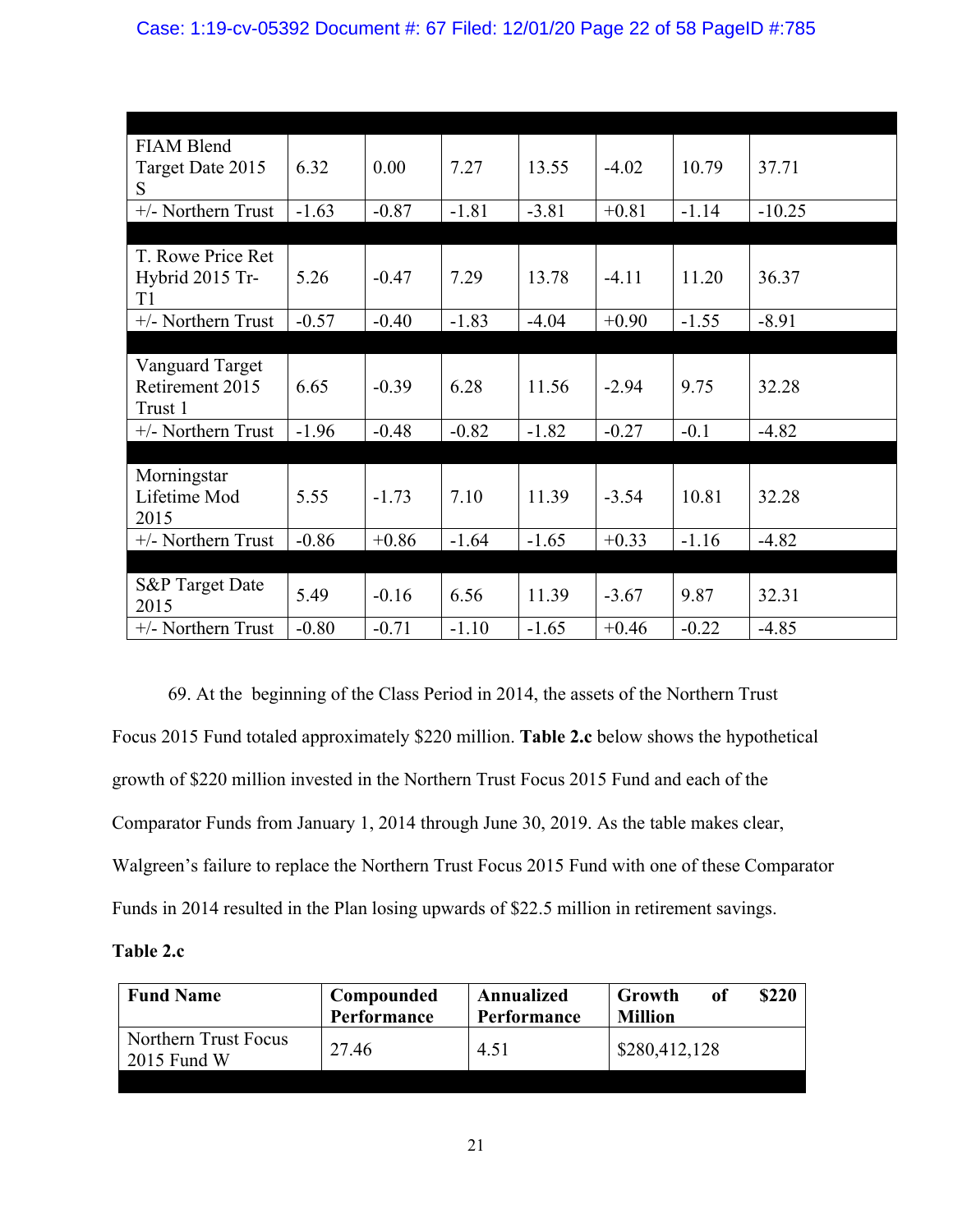## Case: 1:19-cv-05392 Document #: 67 Filed: 12/01/20 Page 23 of 58 PageID #:786

| <b>FIAM Blend Target</b><br>Date 2015 S    | 37.71    | 5.99    | \$302,956,400    |
|--------------------------------------------|----------|---------|------------------|
| $+/-$ Northern Trust                       | $-10.25$ | $-1.48$ | $-$ \$22,544,272 |
|                                            |          |         |                  |
|                                            |          |         |                  |
| T. Rowe Price Ret<br>Hybrid 2015 Tr-T1     | 36.37    | 5.80    | \$300,014,037    |
| $+/-$ Northern Trust                       | $-8.91$  | $-1.29$ | $-$ \$19,601,909 |
|                                            |          |         |                  |
| Vanguard Target<br>Retirement 2015 Trust 1 | 34.18    | 5.49    | \$295,186,378    |
| $+/-$ Northern Trust                       | $-6.72$  | $-0.98$ | $-$ \$14,774,250 |

## **C) Northern Trust Focus 2020 Fund:**

70. The Northern Trust Focus 2020 Fund's abysmal underperformance dates to its inception. **Table 3.a** below, illustrates nearly four-years of underperformance leading up to the Class Period, relative to benchmark indexes and Comparator Funds.

## **Table 3.a**

## $2010 - 2013$

| Investment                              | Cumulative Return % | Annualized Return % |
|-----------------------------------------|---------------------|---------------------|
| NT Focus 2020 Fund - Tier W             | 42.28               | 9.42                |
| FIAM Blend Target Date 2020 S           | 48.19               | 10.56               |
| T. Rowe Price Ret Hybrid 2020 Tr-T1     | 56.43               | 12.10               |
| Vanguard Target Retirement 2020 Trust I | 51.73               | 11.23               |
| Morningstar Lifetime Mod 2020           | 51.19               | 11.13               |
| S&P Target Date 2020                    | 48.91               | 10.70               |

71. Any prudent fiduciary would have used the indexes and Comparator Funds listed in **Table 3.a** above as benchmarks for the performance of the Northern Trust Focus 2020 Fund.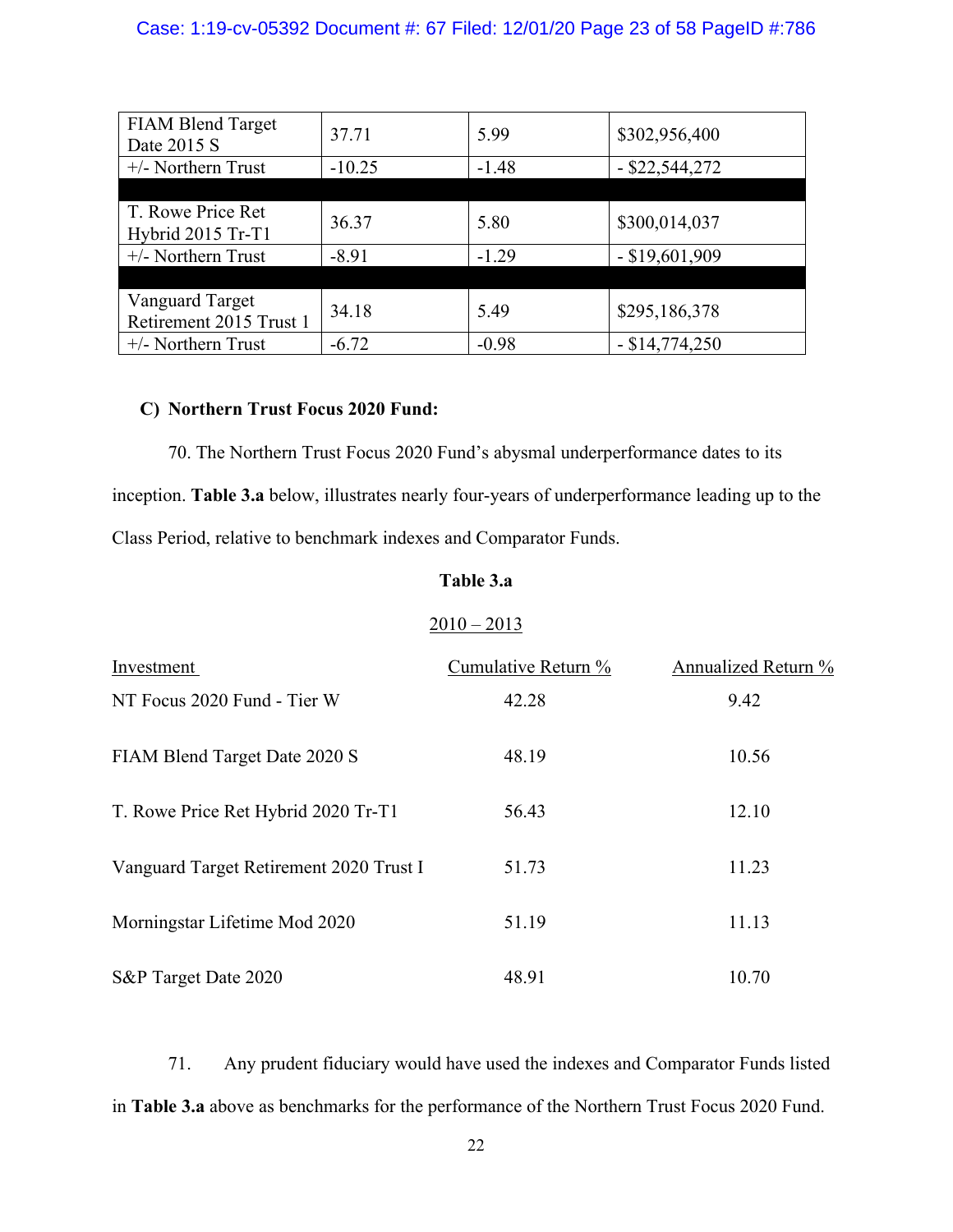## Case: 1:19-cv-05392 Document #: 67 Filed: 12/01/20 Page 24 of 58 PageID #:787

The Plan itself identifies the S&P Target Date 2020 Index as the benchmark index for the Northern Trust Focus 2020 Fund. Furthermore, Morningstar assigns the Morningstar Lifetime Moderate 2020 Index as the primary investment benchmark for the Northern Trust Focus 2020 Fund. Morningstar also places the Northern Trust Focus 2020 Fund in its Target Date 2020 Morningstar Category along with the Comparator Funds managed by Fidelity ("FIAM"), T. Rowe Price and Vanguard.

72. Despite four-years of substantial underperformance, the Walgreen Defendants did not remove the Northern Trust Focus 2020 Fund from the Plan at the beginning of 2014. Predictably, the Fund continued underperforming throughout the Class Period.

73. **Table 3.b** below illustrates the underperformance of the Northern Trust Focus 2020 Fund from January 1, 2014 through June 30, 2019 on an annualized basis. Furthermore, the differences in annual performance are even more pronounced when compounded over time. Thus, as the table demonstrates, the Northern Trust Focus 2020 Fund significantly underperformed the benchmark indexes and Comparator Funds on a cumulative basis.

| Fund                                       | 2014    | 2015    | 2016    | 2017    | 2018    | 2019    | <b>Cumulative</b><br>Compounded |
|--------------------------------------------|---------|---------|---------|---------|---------|---------|---------------------------------|
| Northern Trust<br>Focus 2020 Fund<br>W     | 4.46    | $-1.27$ | 5.76    | 10.71   | $-3.64$ | 10.10   | 28.10                           |
|                                            |         |         |         |         |         |         |                                 |
| <b>FIAM Blend</b><br>Target Date 2020<br>S | 6.42    | $-0.22$ | 7.54    | 14.82   | $-4.76$ | 11.74   | 39.53                           |
| $+/-$ Northern Trust                       | $-1.96$ | $-1.05$ | $-1.78$ | $-4.11$ | $+1.12$ | $-1.64$ | $-11.43$                        |
|                                            |         |         |         |         |         |         |                                 |
| T. Rowe Price Ret<br>Hybrid 2020 Tr-<br>T1 | 5.67    | $-0.52$ | 7.89    | 15.90   | $-4.84$ | 12.38   | 40.57                           |
| $+/-$ Northern Trust                       | $-1.21$ | $-0.75$ | $-2.13$ | $-5.19$ | $+1.20$ | $-2.28$ | $-12.47$                        |
|                                            |         |         |         |         |         |         |                                 |

| Table 3.b |  |
|-----------|--|
|-----------|--|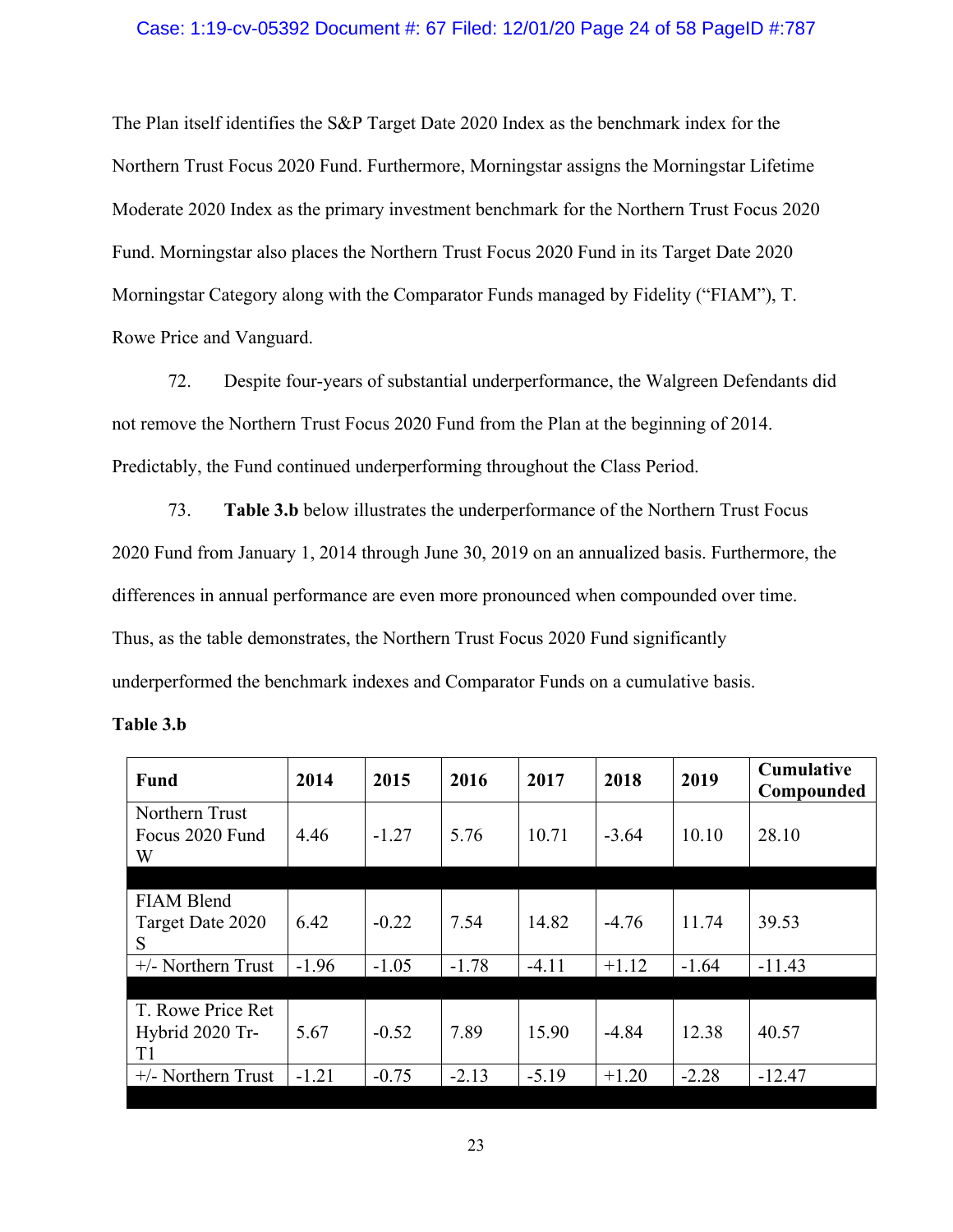## Case: 1:19-cv-05392 Document #: 67 Filed: 12/01/20 Page 25 of 58 PageID #:788

| Vanguard Target            |         |         |         |         |         |         |          |
|----------------------------|---------|---------|---------|---------|---------|---------|----------|
| Retirement 2020            | 7.22    | $-0.55$ | 7.03    | 14.18   | $-4.18$ | 11.35   | 39.03    |
| Trust 1                    |         |         |         |         |         |         |          |
| $+/-$ Northern Trust       | $-2.76$ | $-0.72$ | $-1.27$ | $-3.47$ | $+0.54$ | $-1.25$ | $-10.93$ |
|                            |         |         |         |         |         |         |          |
| Morningstar                |         |         |         |         |         |         |          |
| Lifetime Mod               | 5.87    | $-1.88$ | 7.66    | 12.79   | $-4.16$ | 11.71   | 35.03    |
| 2020                       |         |         |         |         |         |         |          |
| $+/-$ Northern Trust       | $-1.41$ | $+0.61$ | $-1.90$ | $-2.08$ | $+0.52$ | $-1.61$ | $-6.93$  |
|                            |         |         |         |         |         |         |          |
| <b>S&amp;P</b> Target Date | 5.67    | $-0.19$ | 7.22    | 12.80   |         | 10.54   | 35.14    |
| 2020                       |         |         |         |         | $-4.16$ |         |          |
| $+/-$ Northern Trust       | $-1.21$ | $-1.08$ | $-1.46$ | $-2.09$ | $+0.52$ | $-0.44$ | $-7.04$  |

74. Put in a broader context, according to Morningstar, as of the Fund's tenth anniversary on February 1, 2020, the Northern Trust Focus 2020 Fund performed worse than 71% of all peer funds in the Target Date 2020 Morningstar Category over the preceding 10-year period; worse than 80% of Morningstar peer funds in the preceding 5-year period; and worse than 73% of Morningstar peer funds in the preceding 3-year period. In those periods, there have been between 93 and 196 funds in the Target Date 2020 Morningstar Category.

75. At the beginning of the Class Period in 2014, the assets of the Northern Trust Focus 2020 Fund totaled approximately \$330 million. **Table 3.c** below shows the hypothetical growth of \$330 million invested in the Northern Trust Focus 2020 Fund and each of the comparator funds from January 1, 2014 through June 30, 2019. As the table makes clear, Walgreen's failure to replace the Northern Trust Focus 2020 Fund with one of these Comparator Funds in 2014 resulted in the Plan losing upwards of \$41.1 million in retirement savings.

## **Table 3.c**

| <b>Fund Name</b>                      | Compounded<br>Performance | Annualized<br><b>Performance</b> | \$330<br>Growth<br>оf<br><b>Million</b> |
|---------------------------------------|---------------------------|----------------------------------|-----------------------------------------|
| Northern Trust Focus<br>$2020$ Fund W | 28.10                     | 4.61                             | \$422,726,455                           |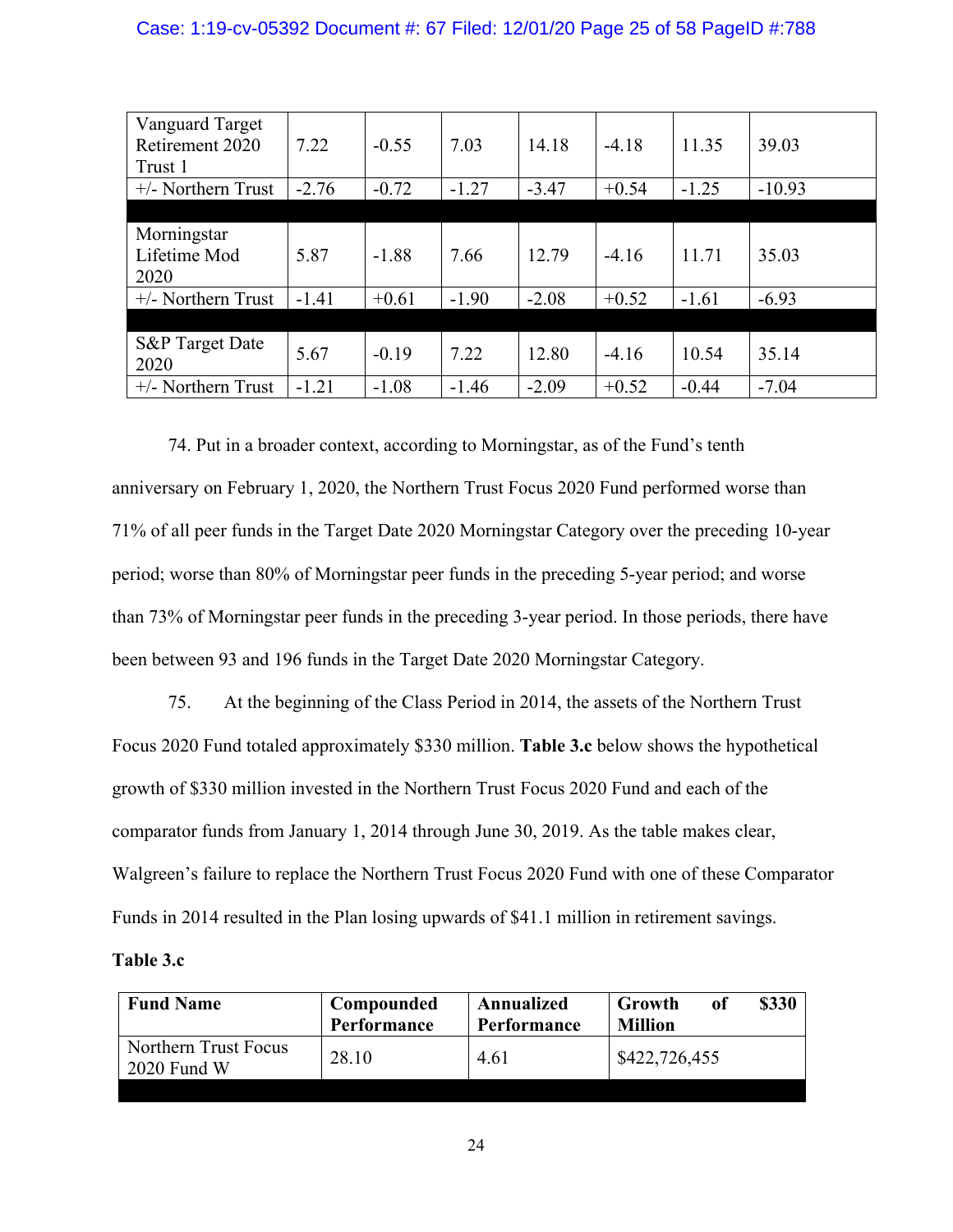## Case: 1:19-cv-05392 Document #: 67 Filed: 12/01/20 Page 26 of 58 PageID #:789

| <b>FIAM Blend Target</b><br>Date 2020 S           | 39.53    | 6.24    | \$460,457,359     |
|---------------------------------------------------|----------|---------|-------------------|
| $+/-$ Northern Trust                              | $-11.43$ | $-1.63$ | $-$ \$37,730,904  |
|                                                   |          |         |                   |
| T. Rowe Price Ret<br>Hybrid 2020 Tr-T1            | 40.57    | 6.39    | \$463,870,123     |
| $+/-$ Northern Trust                              | $-12.47$ | $-1.78$ | $-$ \$41,143,668  |
|                                                   |          |         |                   |
| <b>Vanguard Target</b><br>Retirement 2020 Trust 1 | 39.03    | 6.17    | \$458,806,360     |
| $+/-$ Northern Trust                              | $-10.93$ | $-1.56$ | $-$ \$ 36,079,905 |

## **D) Northern Trust Focus 2025 Fund:**

76. The Northern Trust Focus 2025 Fund's abysmal underperformance dates to its inception. **Table 4.a** below illustrates nearly four-years of underperformance leading up to the Class Period, relative to benchmark indexes and Comparator Funds.

## **Table 4.a**

|                                         | $2010 - 2013$       |                     |
|-----------------------------------------|---------------------|---------------------|
| Investment                              | Cumulative Return % | Annualized Return % |
| NT Focus 2025 Fund - Tier W             | 45.88               | 10.12               |
| FIAM Blend Target Date 2025 S           | 55.01               | 11.84               |
| T. Rowe Price Ret Hybrid 2025 Tr-T1     | 60.99               | 12.93               |
| Vanguard Target Retirement 2025 Trust I | 56.08               | 12.04               |
| Morningstar Lifetime Mod 2025           | 57.24               | 12.25               |
| S&P Target Date 2025                    | 53.70               | 11.60               |

77. Any prudent fiduciary would have used the indexes and Comparator Funds listed in **Table 4.a** above as benchmarks for the performance of the Northern Trust Focus 2025 Fund.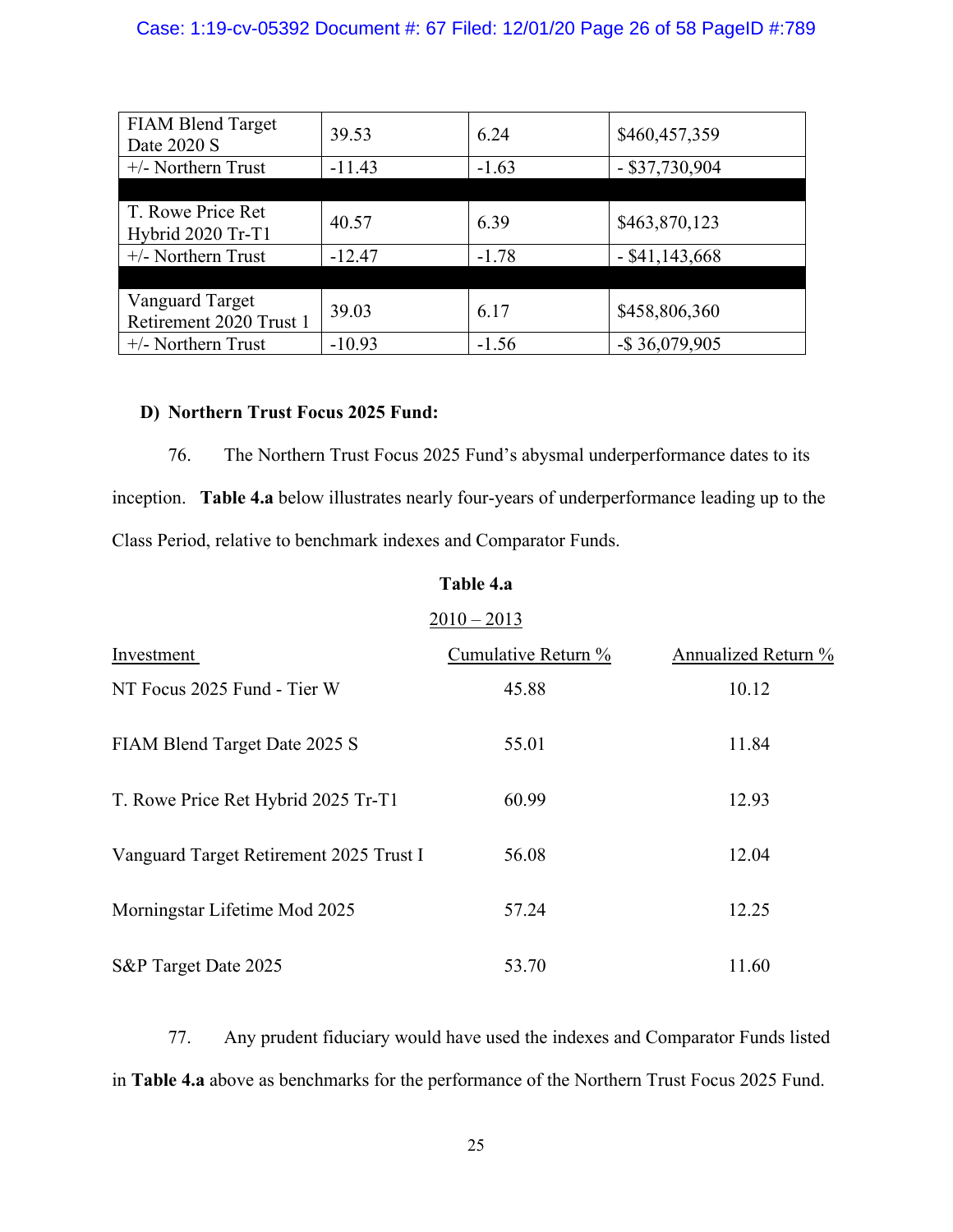## Case: 1:19-cv-05392 Document #: 67 Filed: 12/01/20 Page 27 of 58 PageID #:790

The Plan itself identifies the S&P Target Date 2025 Index as the benchmark index for the Northern Trust Focus 2025 Fund. Furthermore, Morningstar assigns the Morningstar Lifetime Moderate 2025 Index as the primary investment benchmark for the Northern Trust Focus 2025 Fund. Morningstar also places the Northern Trust Focus 2025 Fund in its Target Date 2025 Morningstar Category along with the Comparator Funds managed by Fidelity ("FIAM"), T. Rowe Price and Vanguard.

78. Despite four-years of substantial underperformance, the Walgreen Defendants did not remove the Northern Trust Focus 2025 Fund from the Plan at the beginning of 2014. Predictably, the underperformance continued throughout the Class Period.

79. **Table 4.b** below illustrates the underperformance of the Northern Trust Focus 2025 Fund from January 1, 2014 through June 30, 2019 on an annualized basis. Furthermore, the differences in annual performance are even more pronounced when compounded over time. Thus, as the table demonstrates, the Northern Trust Focus 2025 Fund also significantly underperformed the benchmark indexes and Comparator Funds on a cumulative basis.

| Fund                                   | 2014    | 2015    | 2016    | 2017    | 2018    | 2019    | Cumulative<br>Compounded |
|----------------------------------------|---------|---------|---------|---------|---------|---------|--------------------------|
| Northern Trust<br>Focus 2025 Fund<br>W | 4.18    | $-1.66$ | 6.31    | 12.42   | $-4.35$ | 10.84   | 29.80                    |
|                                        |         |         |         |         |         |         |                          |
| FIAM Blend                             |         |         |         |         |         |         |                          |
| Target Date 2025<br>S                  | 6.63    | $-0.22$ | 7.83    | 16.00   | $-5.39$ | 12.70   | 41.91                    |
| $+/-$ Northern Trust                   | $-2.45$ | $-1.44$ | $-1.52$ | $-3.58$ | $+1.04$ | $-1.86$ | $-12.11$                 |
|                                        |         |         |         |         |         |         |                          |
| T. Rowe Price Ret                      |         |         |         |         |         |         |                          |
| Hybrid 2025 Tr-                        | 6.04    | $-0.52$ | 8.33    | 17.60   | $-5.52$ | 13.41   | 43.99                    |
| T1                                     |         |         |         |         |         |         |                          |
| $+/-$ Northern Trust                   | $-1.86$ | $-1.14$ | $-2.02$ | $-5.18$ | 1.17    | $-2.57$ | $-14.19$                 |
|                                        |         |         |         |         |         |         |                          |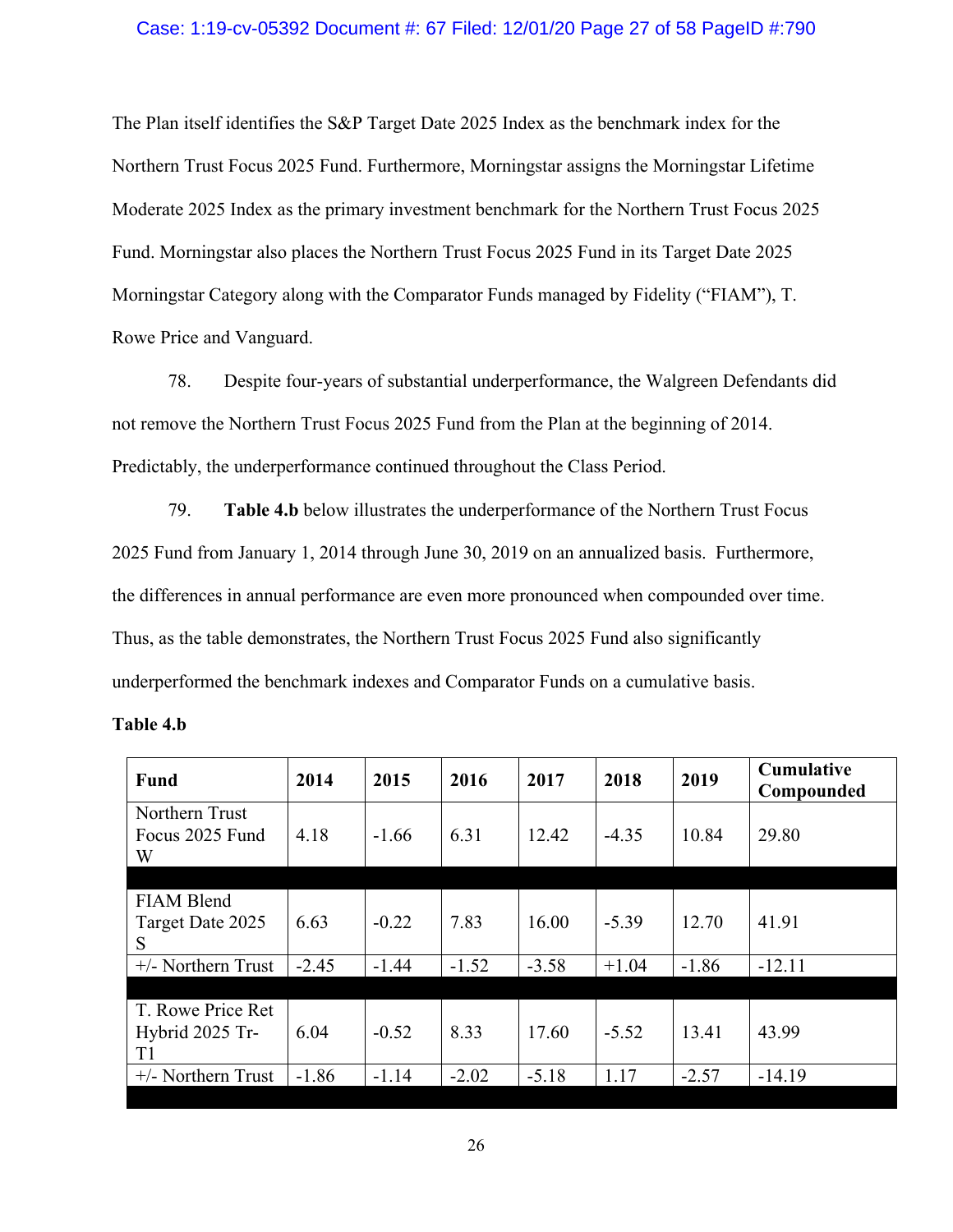## Case: 1:19-cv-05392 Document #: 67 Filed: 12/01/20 Page 28 of 58 PageID #:791

| Vanguard Target            |         |         |         |         |         |         |          |
|----------------------------|---------|---------|---------|---------|---------|---------|----------|
| Retirement 2025            | 7.25    | $-0.70$ | 7.55    | 16.02   | $-5.06$ | 12.53   | 41.98    |
| Trust 1                    |         |         |         |         |         |         |          |
| $+/-$ Northern Trust       | $-3.07$ | $-0.96$ | $-1.24$ | $-3.6$  | 0.71    | $-1.69$ | $-12.18$ |
|                            |         |         |         |         |         |         |          |
| Morningstar                |         |         |         |         |         |         |          |
| Lifetime Mod               | 6.04    | $-2.06$ | 8.39    | 14.54   | $-4.90$ | 12.68   | 38.16    |
| 2025                       |         |         |         |         |         |         |          |
| $+/-$ Northern Trust       | $-1.86$ | 0.40    | $-2.08$ | $-2.12$ | 0.55    | $-1.84$ | $-8.36$  |
|                            |         |         |         |         |         |         |          |
| <b>S&amp;P</b> Target Date |         |         |         |         |         |         |          |
| 2025                       | 5.56    | $-0.25$ | 7.82    | 14.55   | $-5.02$ | 11.61   | 37.86    |
| $+/-$ Northern Trust       | $-1.38$ | $-1.41$ | $-1.51$ | $-2.13$ | 0.67    | $-0.77$ | $-8.06$  |

80. Put in a broader context, according to Morningstar, as of the Fund's tenth anniversary on February 1, 2020, the Northern Trust Focus 2025 Fund performed worse than 84% of peer funds in the Target Date 2025 Morningstar Category in the preceding 10-year period; worse than 85% of Morningstar peer funds in the preceding 5-year period; and worse than 82% of Morningstar peer funds in the preceding 3-year period. During those periods, there have been between 83 and 197 funds in the Target Date 2025 Morningstar Category.

81. At the start of the Class Period in 2014, the assets of the Northern Trust Focus 2025 Fund totaled approximately \$388 million. **Table 4.c** below shows the hypothetical growth of \$338 million invested in the Northern Trust Focus 2025 Fund and each of the comparator funds from January 1, 2014 through June 30, 2019. As the table makes clear, Walgreen's failure to replace the Northern Trust Focus 2025 Fund with one of the Comparator Funds in 2014 resulted in the Plan losing upwards of \$55 million in retirement savings.

## **Table 4.c**

| <b>Fund Name</b>                      | Compounded<br>Performance | Annualized<br>Performance | \$388<br>Growth<br>оf<br><b>Million</b> |
|---------------------------------------|---------------------------|---------------------------|-----------------------------------------|
| Northern Trust Focus<br>$2025$ Fund W | 29.80                     | 4.86                      | \$503,617,487                           |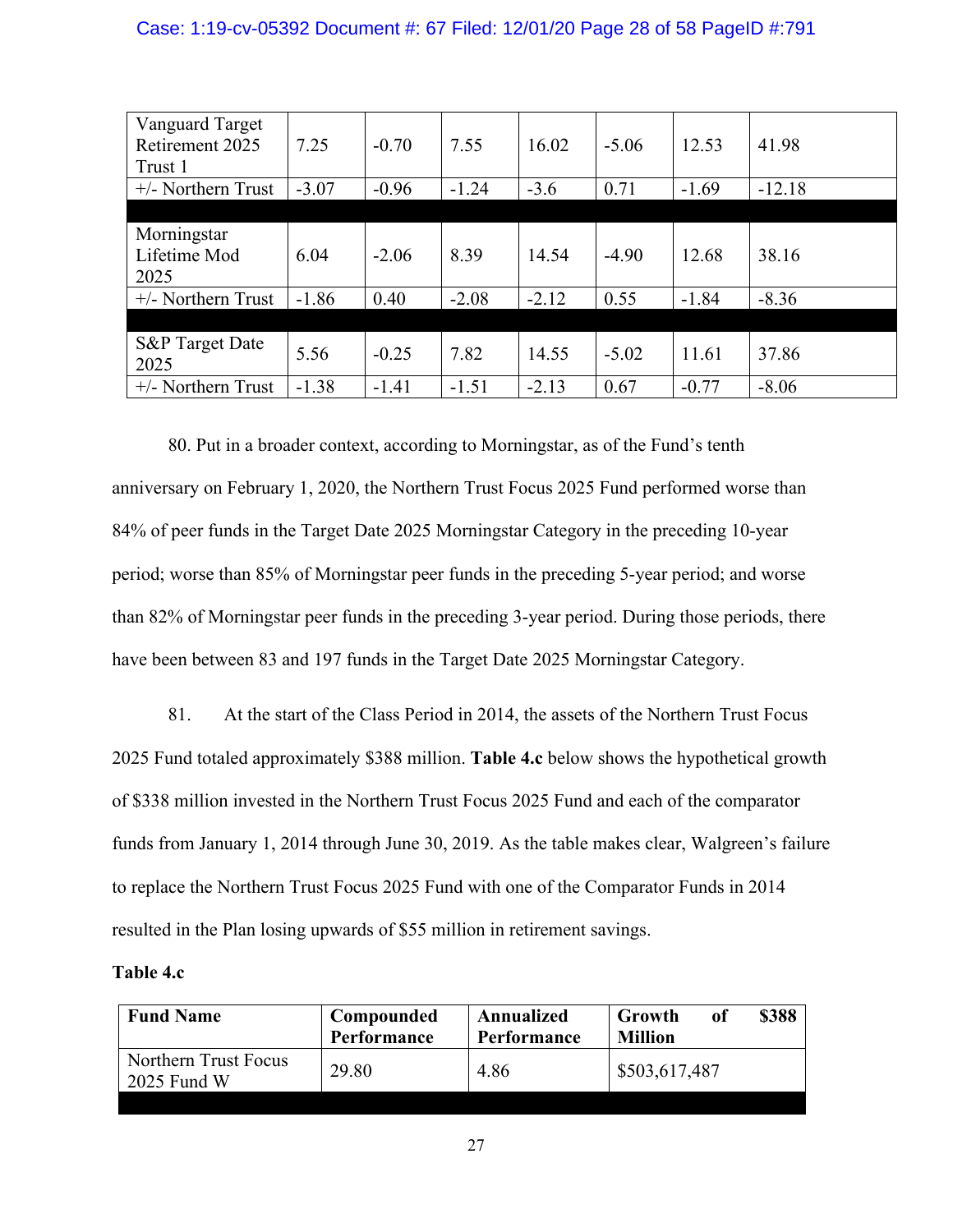## Case: 1:19-cv-05392 Document #: 67 Filed: 12/01/20 Page 29 of 58 PageID #:792

| <b>FIAM Target Blend</b><br>2025 S         | 41.91    | 6.57    | \$550,622,413    |
|--------------------------------------------|----------|---------|------------------|
| $+/-$ Northern Trust                       | $-12.11$ | $-1.71$ | $-$ \$47,004,926 |
|                                            |          |         |                  |
| T. Rowe Price Ret<br>Hybrid 2025 Tr-T1     | 43.99    | 6.85    | \$558,698,697    |
| $+/-$ Northern Trust                       | $-14.19$ | $-1.99$ | $-$ \$55,081,210 |
|                                            |          |         |                  |
| Vanguard Target<br>Retirement 2025 Trust 1 | 41.98    | 6.58    | \$550,890,212    |
| $+/-$ Northern Trust                       | $-12.18$ | $-1.72$ | $-$ \$47,272,725 |

## **E) Northern Trust Focus 2030 Fund:**

82. The Northern Trust Focus 2030 Fund's abysmal underperformance dates to its inception. **Table 5.a** below illustrates nearly four-years of underperformance leading up to the Class Period, relative to benchmark indexes and Comparator Funds.

## **Table 5.a**

# $2010 - 2013$ Investment Cumulative Return % Annualized Return % NT Focus 2030 Fund - Tier W 49.77 10.86 FIAM Blend Target Date 2030 S 58.29 12.44 T. Rowe Price Ret Hybrid 2030 Tr-T1 65.10 13.66 Vanguard Target Retirement 2030 Trust I 60.69 12.87 Morningstar Lifetime Mod 2030 62.76 13.24 S&P Target Date 2030 57.75 12.34

83. Any prudent fiduciary would have used the indexes and Comparator Funds listed in **Table 5.a** above as benchmarks for the performance of the Northern Trust Focus 2030 Fund.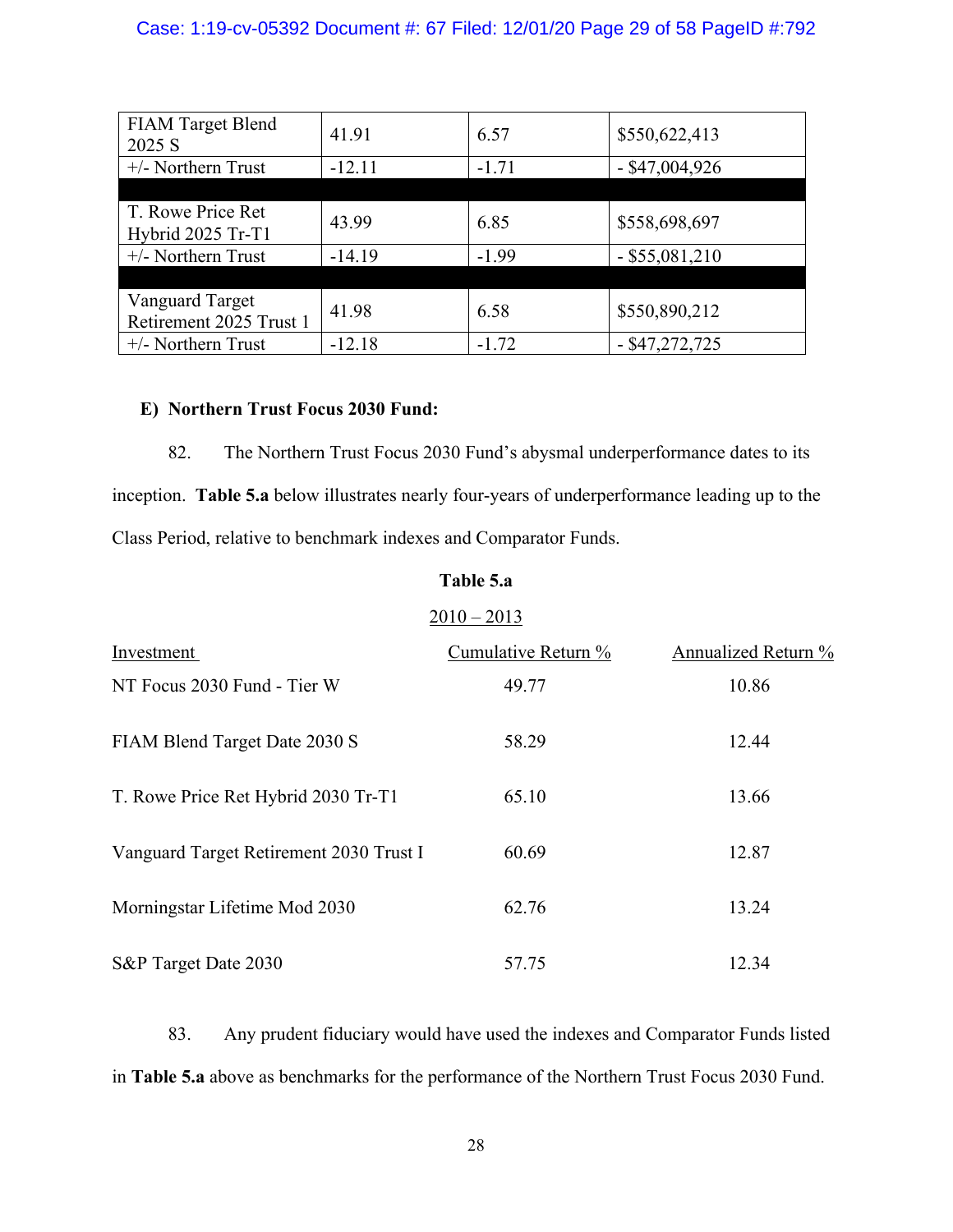## Case: 1:19-cv-05392 Document #: 67 Filed: 12/01/20 Page 30 of 58 PageID #:793

The Plan identifies the S&P Target Date 2030 Index as the benchmark index for the Northern Trust Focus 2030 Fund. Furthermore, Morningstar assigns the Morningstar Lifetime Moderate 2030 Index as the primary investment benchmark for the Northern Trust Focus 2030 Fund. Morningstar also places the Northern Trust Focus 2030 Fund in its Target Date 2030 Morningstar Category along with the Comparator Funds managed by Fidelity ("FIAM"), T. Rowe Price and Vanguard.

84. Despite four-years of substantial underperformance, the Walgreen Defendants did not remove the Northern Trust Focus 2030 Fund from the Plan. Predictably, the underperformance continued throughout the Class Period.

85. **Table 5.b** below illustrates the underperformance of the Northern Trust Focus 2030 Fund from January 1, 2014 through 2019 on an annualized basis. Furthermore, the differences in annual performance are even more pronounced when compounded over time. Thus, as the table demonstrates, the Northern Trust Focus 2030 Fund also significantly underperformed benchmark indexes and the Comparator Funds on a cumulative basis.

| Fund                                       | 2014    | 2015    | 2016    | 2017    | 2018    | 2019    | Cumulative<br>Compounded |
|--------------------------------------------|---------|---------|---------|---------|---------|---------|--------------------------|
| Northern Trust<br>Focus 2030 Fund<br>W     | 3.90    | $-2.09$ | 7.31    | 15.67   | $-5.73$ | 12.33   | 33.70                    |
|                                            |         |         |         |         |         |         |                          |
| <b>FIAM Blend</b><br>Target Date 2030<br>S | 6.80    | $-0.45$ | 8.51    | 18.79   | $-6.54$ | 14.19   | 46.24                    |
| $+/-$ Northern Trust                       | $-2.90$ | $-1.64$ | $-1.20$ | $-3.12$ | $+0.81$ | $-1.86$ | $-12.54$                 |
|                                            |         |         |         |         |         |         |                          |
| T. Rowe Price Ret<br>Hybrid 2030 Tr-<br>T1 | 6.32    | $-0.58$ | 8.75    | 19.22   | $-6.15$ | 14.27   | 46.97                    |
| $+/-$ Northern Trust                       | $-2.42$ | $-1.51$ | $-1.44$ | $-3.55$ | $+0.42$ | $-1.94$ | $-13.27$                 |
|                                            |         |         |         |         |         |         |                          |

| Table 5.b |  |
|-----------|--|
|-----------|--|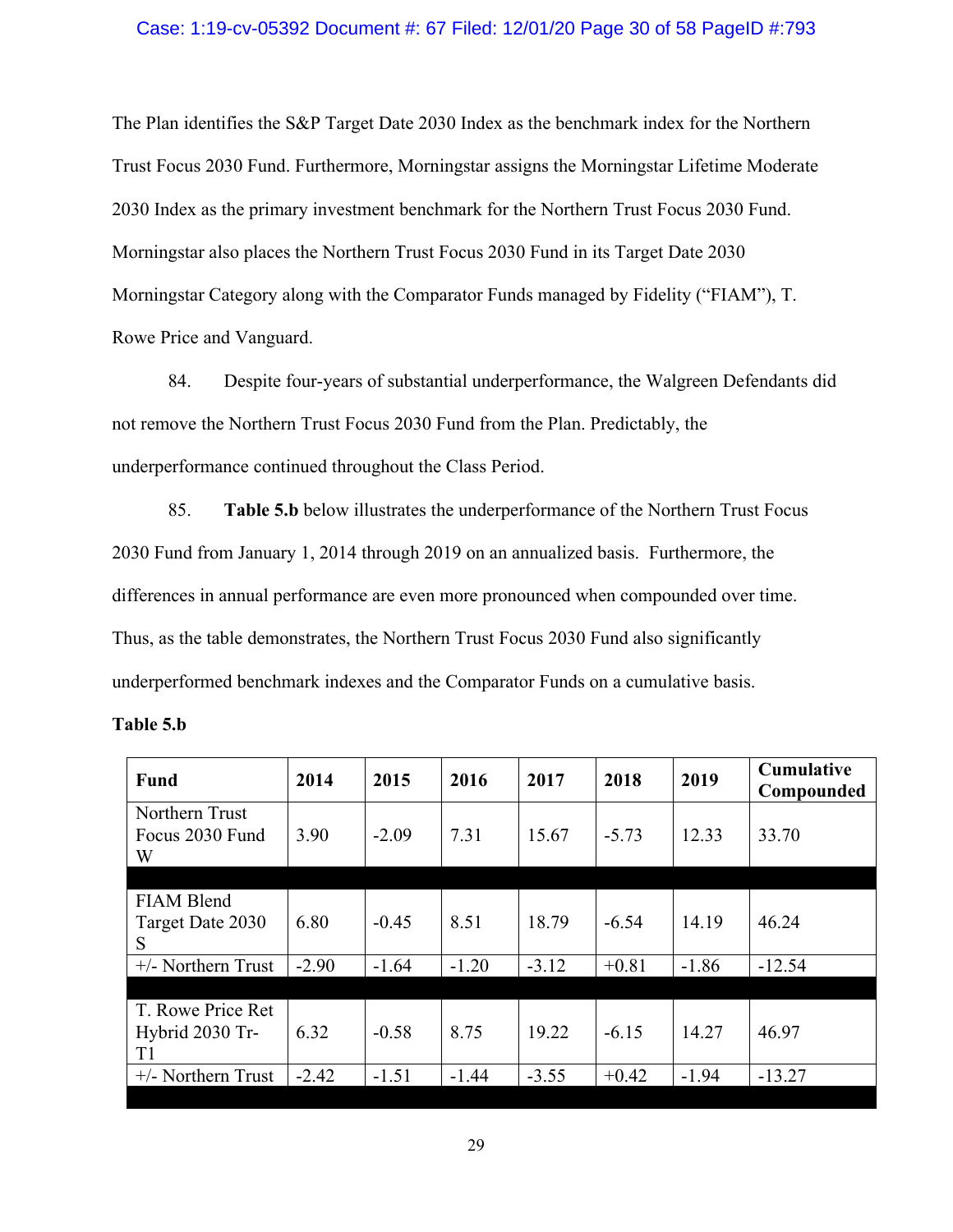## Case: 1:19-cv-05392 Document #: 67 Filed: 12/01/20 Page 31 of 58 PageID #:794

| Vanguard Target            |         |         |         |         |         |         |          |
|----------------------------|---------|---------|---------|---------|---------|---------|----------|
| Retirement 2030            | 7.28    | $-0.91$ | 7.93    | 17.61   | $-5.77$ | 13.30   | 44.07    |
| Trust 1                    |         |         |         |         |         |         |          |
| $+/-$ Northern Trust       | $-3.38$ | $-1.18$ | $-0.62$ | $-1.94$ | $+0.04$ | $-0.97$ | $-10.37$ |
|                            |         |         |         |         |         |         |          |
| Morningstar                |         |         |         |         |         |         |          |
| Lifetime Mod               | 6.01    | $-2.30$ | 9.26    | 16.59   | $-5.82$ | 13.73   | 41.32    |
| 2030                       |         |         |         |         |         |         |          |
| $+/-$ Northern Trust       | $-2.11$ | $+0.21$ | $-1.95$ | $-0.92$ | $+0.09$ | $-1.4$  | $-7.62$  |
|                            |         |         |         |         |         |         |          |
| <b>S&amp;P</b> Target Date | 5.64    | $-0.30$ | 8.35    | 16.19   | $-5.99$ | 12.78   | 36.98    |
| 2030                       |         |         |         |         |         |         |          |
| $+/-$ Northern Trust       | $-1.74$ | $-1.79$ | $-1.04$ | $-0.52$ | $+0.26$ | $-0.45$ | $-3.28$  |

86. Put in a broader context, according to Morningstar, as of the Fund's tenth anniversary on February 1, 2020, the Northern Trust Focus 2030 Fund performed worse than 76% of peer funds in the Target Date 2030 Morningstar Category for the preceding 10-year period; worse than 73% of Morningstar peer funds during the preceding 5-year period; and worse than 69% of Morningstar peer funds during the preceding 3-year period. During those periods, there have been between 95 and 207 funds in the Target Date 2030 Morningstar Category.

87. At the beginning of the Class Period in 2014, the assets of the Northern Trust Focus 2030 Fund totaled approximately \$327 million. **Table 5.c** below shows the hypothetical growth of \$327 million invested in the Northern Trust Focus 2030 Fund and each of the Comparator Funds from January 1, 2014 through June 30, 2019 rounded to the nearest million. As the table makes clear, Walgreen's failure to replace the Northern Trust Focus 2030 Fund with one of the Comparator Funds in 2014 resulted in the Plan losing upwards of \$43.3 million in retirement savings.

## **Table 5.c**

| <b>Fund Name</b> | Compounded  | Annualized  | Growth         | \$327 |
|------------------|-------------|-------------|----------------|-------|
|                  | Performance | Performance | <b>Million</b> |       |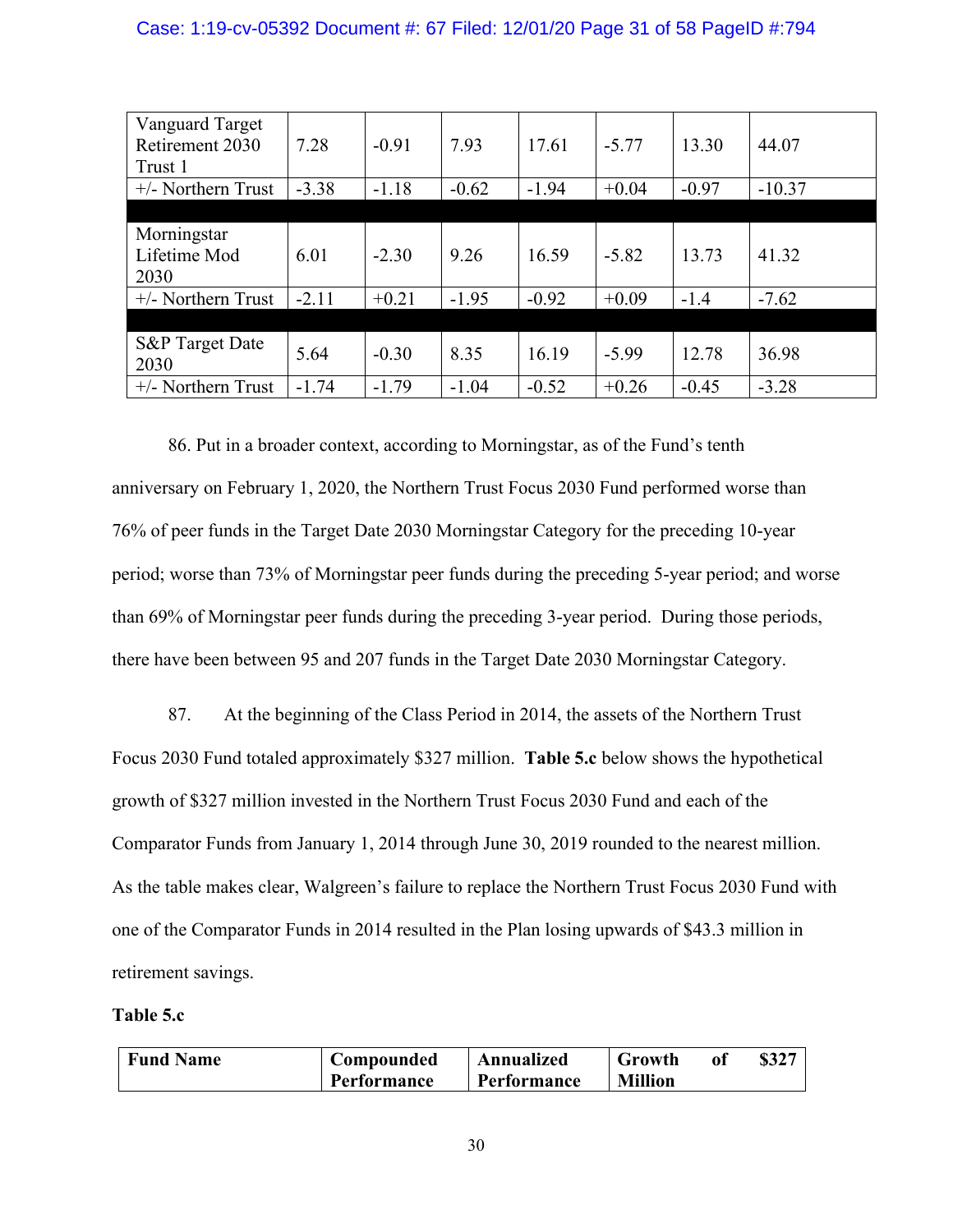## Case: 1:19-cv-05392 Document #: 67 Filed: 12/01/20 Page 32 of 58 PageID #:795

| Northern Trust Focus<br>2030 Fund W | 33.70    | 5.42    | \$437,215,106    |
|-------------------------------------|----------|---------|------------------|
|                                     |          |         |                  |
| <b>FIAM Blend Target</b>            |          |         |                  |
| Date 2030 S                         | 46.24    | 7.15    | \$478,192,440    |
| $+/-$ Northern Trust                | $-12.54$ | $-1.73$ | $-$ \$40,977,334 |
|                                     |          |         |                  |
| T. Rowe Price Ret                   |          | 7.25    |                  |
| Hybrid 2030 Tr-T1                   | 46.97    |         | \$480,607,653    |
| $+/-$ Northern Trust                | $-13.27$ | $-1.83$ | $-$ \$43,392,547 |
|                                     |          |         |                  |
| <b>Vanguard Target</b>              |          |         |                  |
| Retirement 2030 Trust 1             | 44.07    | 6.86    | \$471,093,349    |
| $+/-$ Northern Trust                | $-10.37$ | $-1.44$ | $-$ \$33,878,243 |

## **F) Northern Trust Focus 2035 Fund:**

88. The Northern Trust Focus 2035 Fund's abysmal underperformance dates to its inception. **Table 6.a** below, illustrates nearly four-years of underperformance leading up to the Class Period, relative to benchmark indexes and Comparator Funds.

## **Table 6.a**

## $2010 - 2013$

| Investment                              | Cumulative Return % | Annualized Return % |
|-----------------------------------------|---------------------|---------------------|
| NT Focus 2035 Fund - Tier W             | 53.37               | 11.54               |
| FIAM Blend Target Date 2035 S           | 62.80               | 13.25               |
| T. Rowe Price Ret Hybrid 2035 Tr-T1     | 67.99               | 14.16               |
| Vanguard Target Retirement 2035 Trust I | 65.13               | 13.66               |
| Morningstar Lifetime Mod 2035           | 66.32               | 13.87               |
| S&P Target Date 2035                    | 61.13               | 12.95               |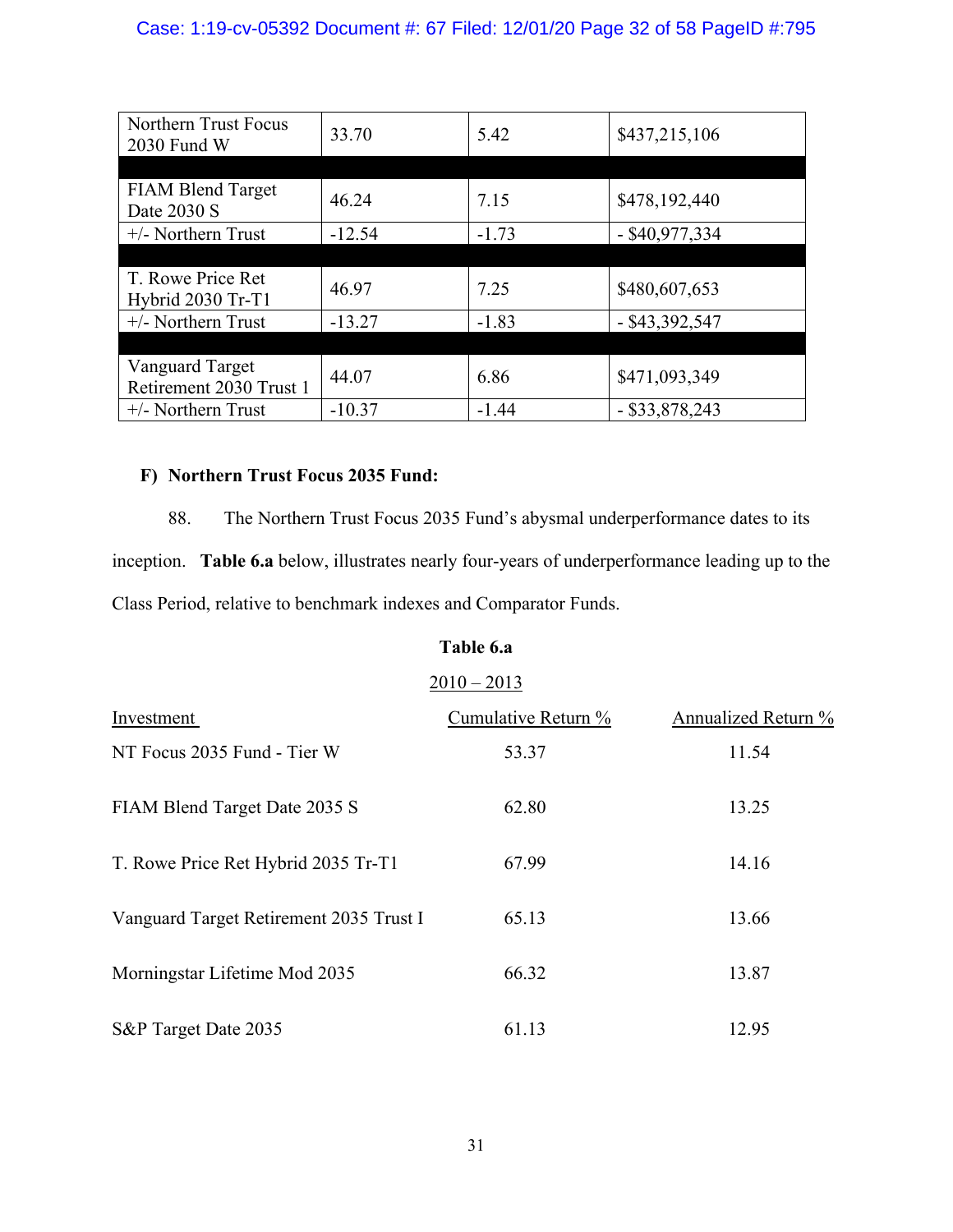### Case: 1:19-cv-05392 Document #: 67 Filed: 12/01/20 Page 33 of 58 PageID #:796

89. Any prudent fiduciary would have used the indexes and Comparator Funds listed in **Table 6.a** above as benchmarks for the performance of the Northern Trust Focus 2035 Fund. The Plan itself identifies the S&P Target Date 2035 Index as the benchmark index for the Northern Trust Focus 2035 Fund. Furthermore, Morningstar assigns the Morningstar Lifetime Moderate 2035 Index as the primary investment benchmark for the Northern Trust Focus 2035 Fund. Morningstar also places the Northern Trust Focus 2035 Fund in its Target Date 2035 Morningstar Category along with the Comparator Funds managed by Fidelity ("FIAM"), T. Rowe Price and Vanguard.

90. Despite four-years of substantial underperformance, the Walgreen Defendants did not remove the Northern Trust Focus 2035 Fund from the Plan at the beginning of 2014. Predictably, the underperformance continued throughout the Class Period.

91. **Table 6.b** below illustrates the underperformance of the Northern Trust Focus 2035 Fund from January 1, 2014 through June 30, 2019 on an annualized basis. Furthermore, the differences in annual performance are even more pronounced when compounded over time. Thus, as the table demonstrates, the Northern Trust Focus 2035 Fund also significantly underperformed the benchmark indexes and Comparator Funds a cumulative basis.

**Table 6.b**

| <b>Fund</b>                             | 2014   | 2015    | 2016    | 2017    | 2018    | 2019   | Cumulative<br>Compounded |
|-----------------------------------------|--------|---------|---------|---------|---------|--------|--------------------------|
| Northern Trust<br>Focus 2035 Fund<br>W  | 3.60   | $-2.50$ | 8.30    | 18.95   | $-7.43$ | 8.02   | 37.59                    |
|                                         |        |         |         |         |         |        |                          |
| <b>FIAM Blend Target</b><br>Date 2035 S | 6.90   | $-0.52$ | 8.94    | 20.86   | $-7.83$ | 9.42   | 49.38                    |
| $+/-$ Northern Trust                    | $-3.3$ | $-1.98$ | $-0.64$ | $-1.91$ | $+0.40$ | $-1.4$ | $-11.79$                 |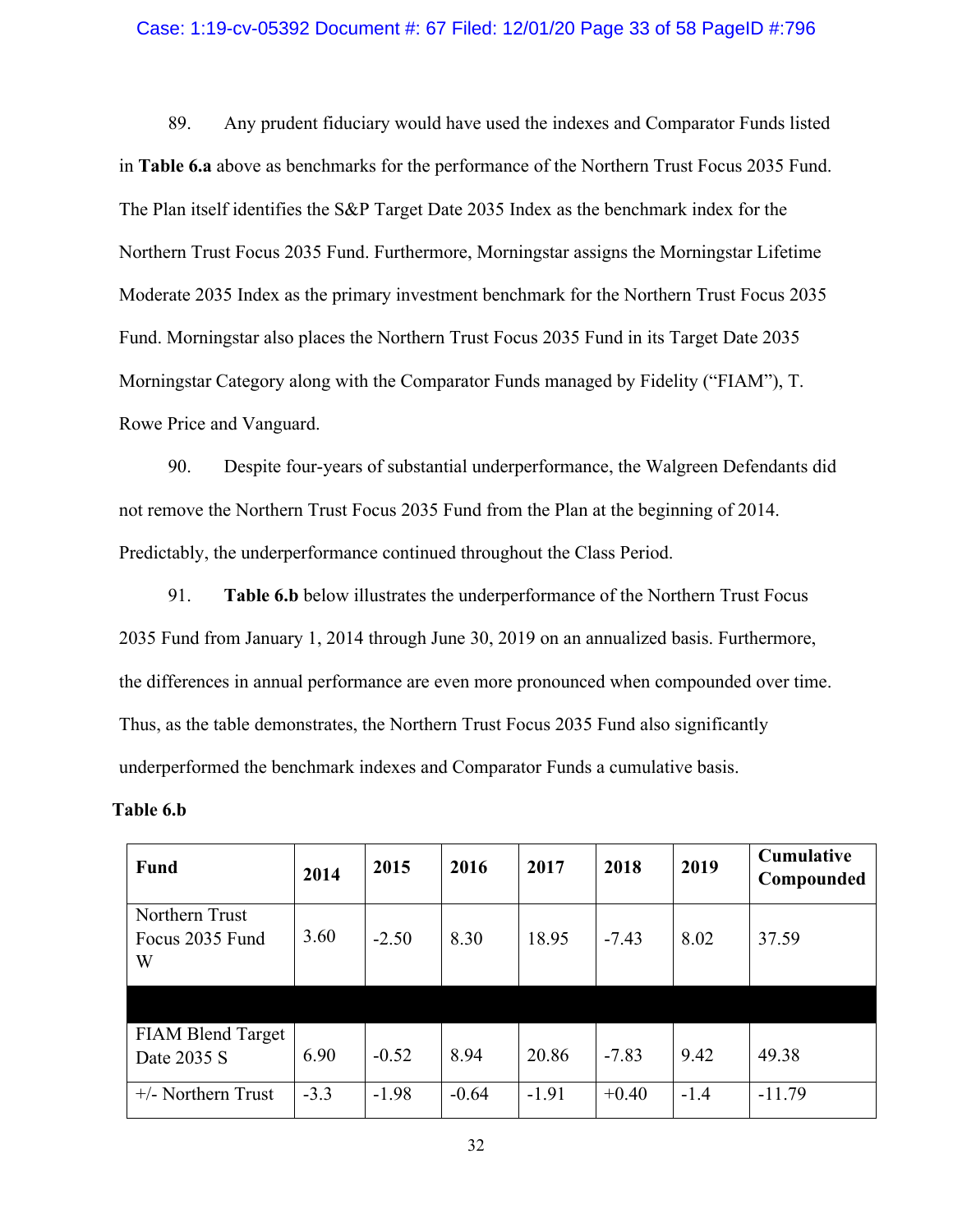| T. Rowe Price Ret<br>Hybrid 2035 Tr-T1        | 6.42    | $-0.63$ | 9.01    | 20.52   | $-6.66$ | 8.96    | 49.12    |
|-----------------------------------------------|---------|---------|---------|---------|---------|---------|----------|
| $+/-$ Northern Trust                          | $-2.82$ | $-1.87$ | $-0.71$ | $-1.57$ | $-0.77$ | $-0.94$ | $-11.53$ |
|                                               |         |         |         |         |         |         |          |
| Vanguard Target<br>Retirement 2035<br>Trust 1 | 7.26    | $-1.09$ | 8.35    | 19.22   | $-6.52$ | 8.40    | 46.16    |
| $+/-$ Northern Trust                          | $-3.66$ | $-1.41$ | $-0.05$ | $-0.27$ | $-0.91$ | $-0.38$ | $-8.57$  |
|                                               |         |         |         |         |         |         |          |
| Morningstar<br>Lifetime Mod 2035<br>TR        | 5.80    | $-2.58$ | 10.07   | 18.52   | $-6.82$ | 8.87    | 43.70    |
| $+/-$ Northern Trust                          | $-2.20$ | $+0.08$ | $-1.77$ | $+0.43$ | $-0.61$ | $-0.85$ | $-6.11$  |
|                                               |         |         |         |         |         |         |          |
| <b>S&amp;P</b> Target Date<br>2035            | 5.69    | $-0.35$ | 8.85    | 17.78   | $-6.88$ | 8.09    | 43.06    |
| +/- Northern Trust                            | $-2.09$ | $-2.15$ | $-0.55$ | $+1.17$ | $-0.55$ | $-0.07$ | $-5.47$  |

92. Put in a broader context, according to Morningstar, as of the Fund's tenth anniversary on February 1, 2020, the Northern Trust Focus 2035 Fund performed worse than 83% and of all peer funds in the Target Date 2035 Morningstar Category in the preceding 10 year period; worse than 81% of Morningstar peer funds in the preceding 5-year period; and worse than 56% of Morningstar peer funds during the preceding 3-year period. During those periods, there have been between 80 and 194 funds in the Target Date 2035 Morningstar Category.

93. At the beginning of the Class Period in 2014, the assets of the Northern Trust Focus 2035 Fund totaled approximately \$330 million. **Table 6.c** below shows the hypothetical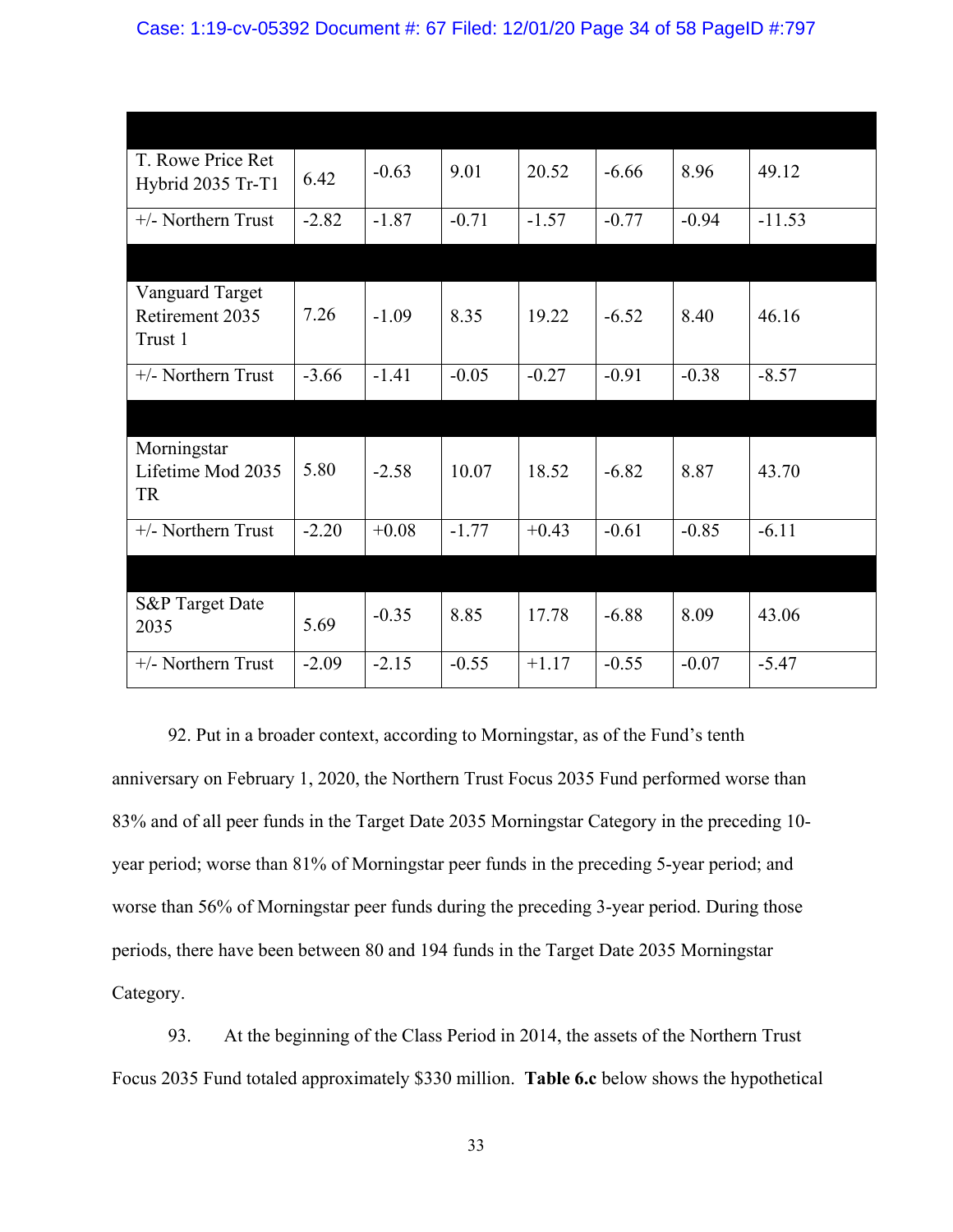growth of \$330 million invested in the Northern Trust Focus 2035 Fund and each of its Comparator Funds from January 1, 2014 through June 30, 2019. As the table makes clear, Walgreen's failure to replace the Northern Trust Focus 2035 Fund with one of the Comparator Funds in 2014 resulted in the Plan losing upwards of \$38.9 million in retirement savings.

| Table 6.c |  |
|-----------|--|
|-----------|--|

| <b>Fund Name</b>                           | Compounded<br>Performance | <b>Annualized</b><br>Performance | Growth of \$330<br><b>Million</b> |
|--------------------------------------------|---------------------------|----------------------------------|-----------------------------------|
| Northern Trust Focus<br>2035 Fund W        | 37.59                     | 5.97                             | \$454,049,548                     |
|                                            |                           |                                  |                                   |
| <b>FIAM Blend Target</b><br>Date 2035 S    | 49.38                     | 7.57                             | \$492,960,461                     |
| $+/-$ Northern Trust                       | $-11.79$                  | $-1.60$                          | $-$ \$38,910,913                  |
|                                            |                           |                                  |                                   |
| T. Rowe Price Ret<br>Hybrid 2035 Tr-T1     | 49.12                     | 7.54                             | \$492,101,591                     |
| $+/-$ Northern Trust                       | $-11.53$                  | $-1.57$                          | $-$ \$38,052,043                  |
|                                            |                           |                                  |                                   |
| Vanguard Target<br>Retirement 2035 Trust 1 | 46.16                     | 7.14                             | \$482,313,919                     |
| $+/-$ Northern Trust                       | $-8.57$                   | $-1.17$                          | $-$ \$28,264,371                  |

## **G) Northern Trust Focus 2040 Fund:**

94. The Northern Trust Focus 2040 Fund's abysmal underperformance dates to its inception. **Table 7.a**, below, illustrates nearly four-years of underperformance leading up to the Class Period, relative to benchmark indexes and Comparator Funds.

## **Table 7.a**

## $\frac{2010 - 2013}{ }$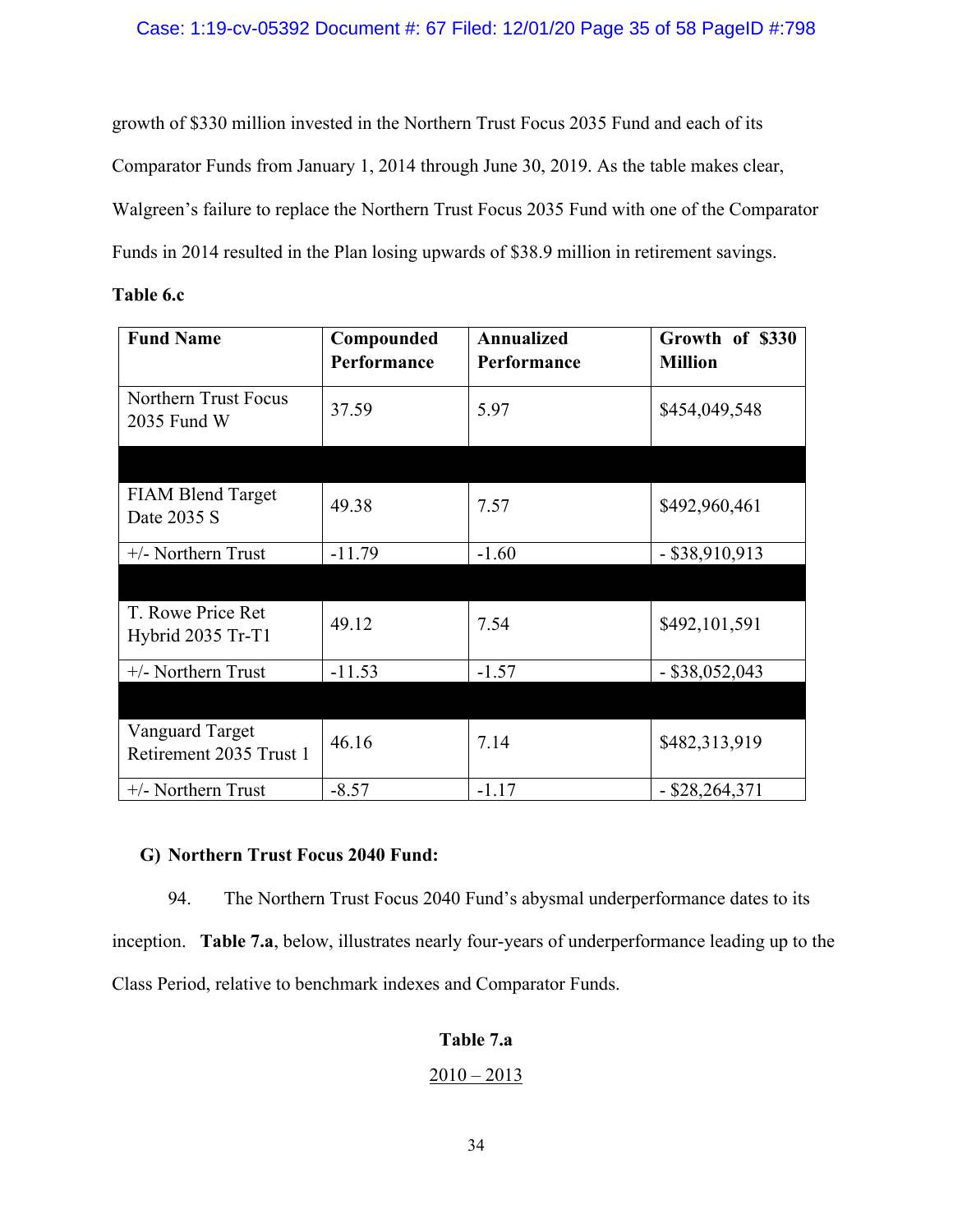## Case: 1:19-cv-05392 Document #: 67 Filed: 12/01/20 Page 36 of 58 PageID #:799

| Investment                              | Cumulative Return % | Annualized Return % |
|-----------------------------------------|---------------------|---------------------|
| NT Focus 2040 Fund - Tier W             | 55.11               | 11.86               |
| FIAM Blend Target 2040 S                | 63.47               | 13.37               |
| T. Rowe Price Ret Hybrid 2040 Tr-T1     | 69.27               | 14.38               |
| Vanguard Target Retirement 2040 Trust I | 67.42               | 14.06               |
| Morningstar Lifetime Mod 2040           | 67.63               | 14.10               |
| S&P Target Date 2040                    | 63.57               | 13.39               |

95. Any prudent fiduciary would have used the indexes and Comparator Funds listed in **Table 7.a** above as benchmarks for the performance of the Northern Trust Focus 2040 Fund. The Plan itself identifies the S&P Target Date 2040 Index as the benchmark index for the Northern Trust Focus 2040 Fund. Furthermore, Morningstar assigns the Morningstar Lifetime Moderate 2040 Index as the primary investment benchmark for the Northern Trust Focus 2040 Fund. Morningstar also places the Northern Trust Focus 2040 Fund in its Target Date 2040 Morningstar Category along with the Comparator Funds managed by Fidelity ("FIAM"), T. Rowe Price and Vanguard.

96. Despite four-years of substantial underperformance, the Walgreen Defendants did not remove the Northern Trust Focus 2040 Fund from the Plan at the beginning of 2014. Predictably, the underperformance continued throughout the Class Period.

97. **Table 7.b** below illustrates the underperformance of the Northern Trust Focus 2040 Fund from January 1, 2014 through June 30, 2019 on an annualized basis. Furthermore, the differences in annual performance are even more pronounced when compounded over time.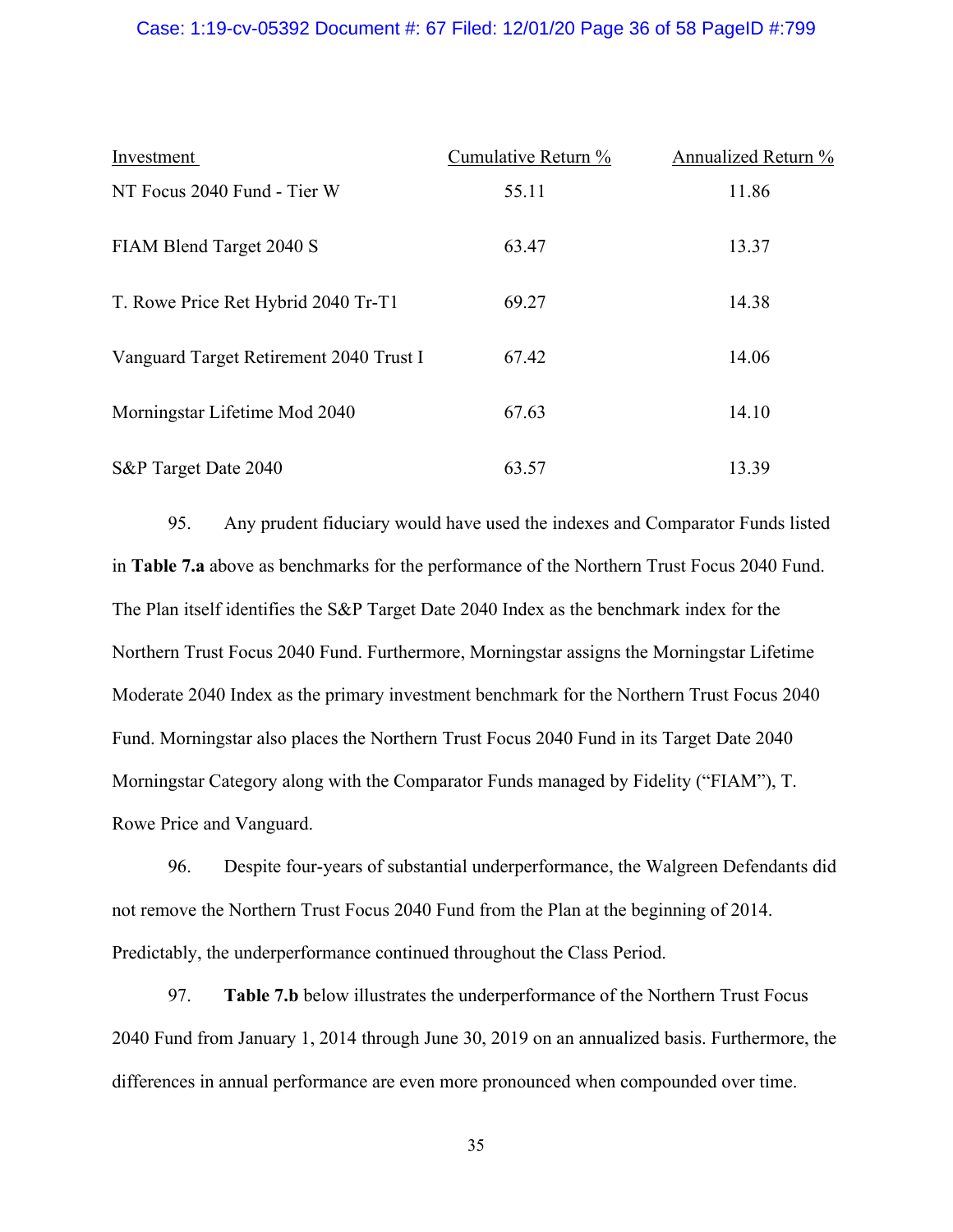## Case: 1:19-cv-05392 Document #: 67 Filed: 12/01/20 Page 37 of 58 PageID #:800

Thus, as the table demonstrates, the Northern Trust Focus 2040 Fund also significantly

underperformed the benchmark indexes and Comparator Funds on a cumulative basis.

## **Table 7.b**

| <b>Fund</b>                                          | 2014    | 2015    | 2016    | 2017    | 2018    | 2019    | <b>Cumulative</b><br>Compounded |
|------------------------------------------------------|---------|---------|---------|---------|---------|---------|---------------------------------|
| Northern Trust<br>Focus 2040 Fund<br>W               | 3.35    | $-2.96$ | 8.59    | 19.95   | $-8.20$ | 14.88   | 37.78                           |
| <b>FIAM Blend</b><br>Target Date 2040<br>S           | 6.91    | $-0.52$ | 8.99    | 21.06   | $-8.38$ | 16.15   | 49.33                           |
| +/- Northern Trust                                   | $-3.56$ | $-2.44$ | $-0.40$ | $-1.11$ | $+0.18$ | $-1.27$ | $-11.55$                        |
| T. Rowe Price Ret<br>Hybrid 2040 Tr-<br>T1           | 6.50    | $-0.57$ | 9.17    | 21.49   | $-7.06$ | 15.65   | 50.97                           |
| +/- Northern Trust                                   | $-3.15$ | $-2.39$ | $-0.58$ | $-1.54$ | $-1.14$ | $-0.77$ | $-13.19$                        |
|                                                      |         |         |         |         |         |         |                                 |
| <b>Vanguard Target</b><br>Retirement 2040<br>Trust 1 | 7.29    | $-1.44$ | 8.80    | 20.82   | $-7.27$ | 14.85   | 48.02                           |
| +/- Northern Trust                                   | $-3.94$ | $-1.52$ | $-0.21$ | $-0.87$ | $-0.93$ | $+0.03$ | $-10.24$                        |
| Morningstar<br>Lifetime Mod<br>2040                  | 5.51    | $-2.83$ | 10.61   | 19.87   | $-7.65$ | 15.35   | 44.80                           |
| +/- Northern Trust                                   | $-2.16$ | $-0.13$ | $-2.02$ | $+0.08$ | $-0.55$ | $-0.47$ | $-7.02$                         |
|                                                      |         |         |         |         |         |         |                                 |
| <b>S&amp;P</b> Target Date<br>2040                   | 5.69    | $-0.40$ | 9.23    | 18.87   | $-7.41$ | 14.45   | 44.83                           |
| +/- Northern Trust                                   | $-2.34$ | $-2.56$ | $-0.64$ | $+1.08$ | $-0.79$ | $+0.43$ | $-7.05$                         |

98. Put in a broader context, according to Morningstar, as of the Fund's tenth anniversary on February 1, 2020, the Northern Trust Focus 2040 Fund performed worse than 84% of all peer funds in the Target Date 2040 Morningstar Category in the preceding 10-year period; worse than 71% of Morningstar peer funds in the preceding 5-year period; and worse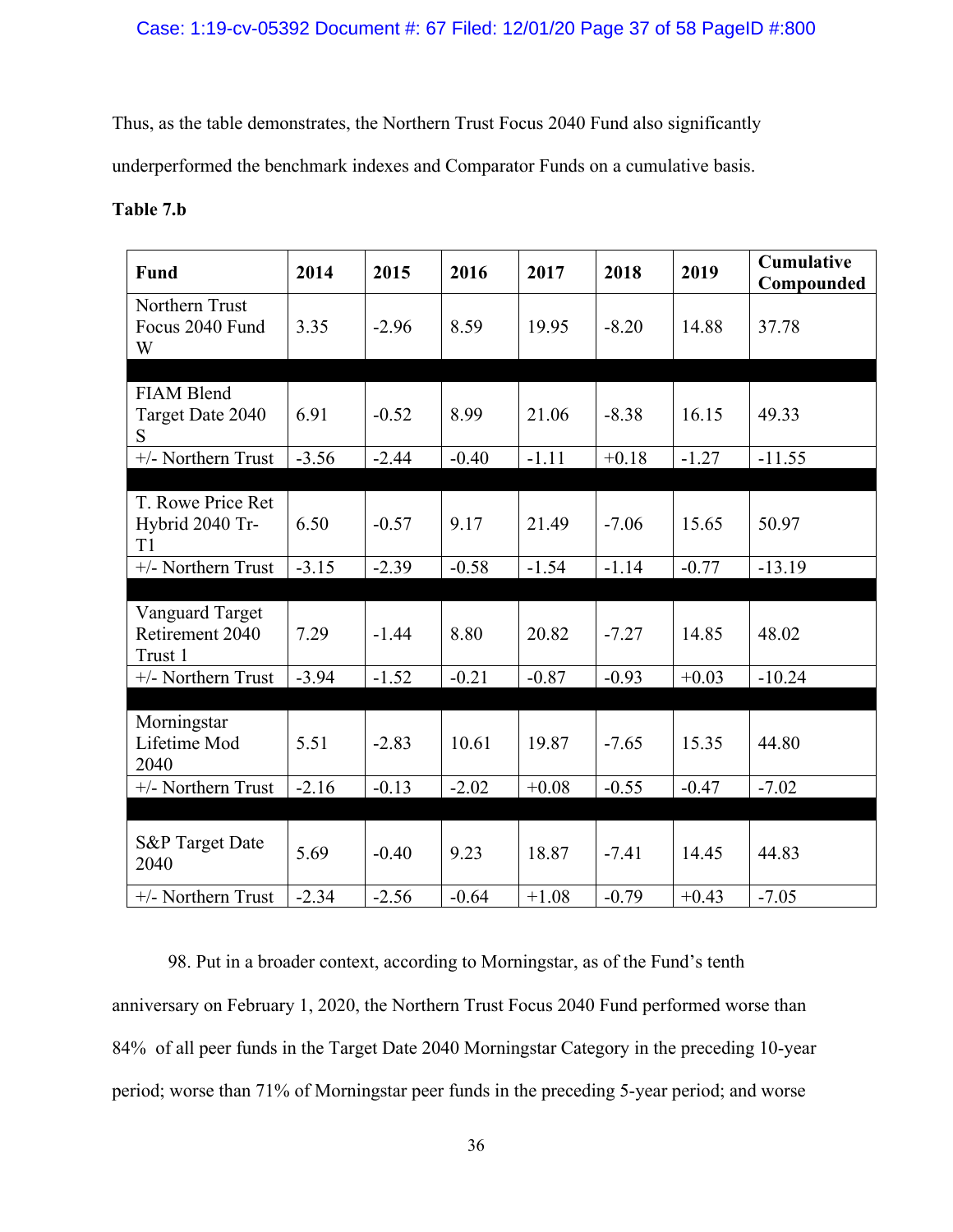## Case: 1:19-cv-05392 Document #: 67 Filed: 12/01/20 Page 38 of 58 PageID #:801

than 62% of Morningstar peer funds in the preceding 3-yer period. During those periods, there have been between 95 and 207 funds in the Target Date 2040 Morningstar Category.

99. At the beginning of the Class Period in 2014, the assets of the Northern Trust Focus 2040 Fund totaled approximately \$304 million. **Table 7.c** below shows the hypothetical growth of \$304 million invested in the Northern Trust Focus 2040 Fund and each of the Comparator Funds from January 1, 2015 through June 30, 2019. As the table makes clear, Walgreen's failure to replace the Northern Trust Focus 2040 Fund with one of the Comparator Funds in 2014 resulted in the Plan losing upwards of \$40.1 million in lost savings.

**Table 7.c**

| <b>Fund Name</b>                                  | Compounded  | Annualized  | of<br>\$304<br>Growth |
|---------------------------------------------------|-------------|-------------|-----------------------|
|                                                   | Performance | Performance | <b>Million</b>        |
| Northern Trust Focus<br>2040 Fund W               | 37.78       | 6.00        | \$418,843,957         |
|                                                   |             |             |                       |
| <b>FIAM Blend Target</b><br>Date 2040 S           | 49.33       | 7.56        | \$453,958,564         |
| $+/-$ Northern Trust                              | $-11.55$    | $-1.56$     | $-$ \$35,114,607      |
|                                                   |             |             |                       |
| T. Rowe Price Ret<br>Hybrid 2040 Tr-T1            | 50.97       | 7.78        | \$458,952,410         |
| +/- Northern Trust                                | $-13.19$    | $-1.78$     | $-$ \$40,108,453      |
|                                                   |             |             |                       |
| <b>Vanguard Target</b><br>Retirement 2040 Trust 1 | 48.02       | 7.39        | \$449,994,608         |
| $+/-$ Northern Trust                              | $-10.24$    | $-1.39$     | $-$ \$31,150,651      |

### **H) Northern Trust Focus 2045 Fund:**

100. The Northern Trust Focus 2045 Fund's abysmal underperformance dates to its inception. **Table 8.a**, below, illustrates nearly four-years of underperformance leading up to the Class Period, relative to benchmark indexes and Comparator Funds.

## **Table 8.a**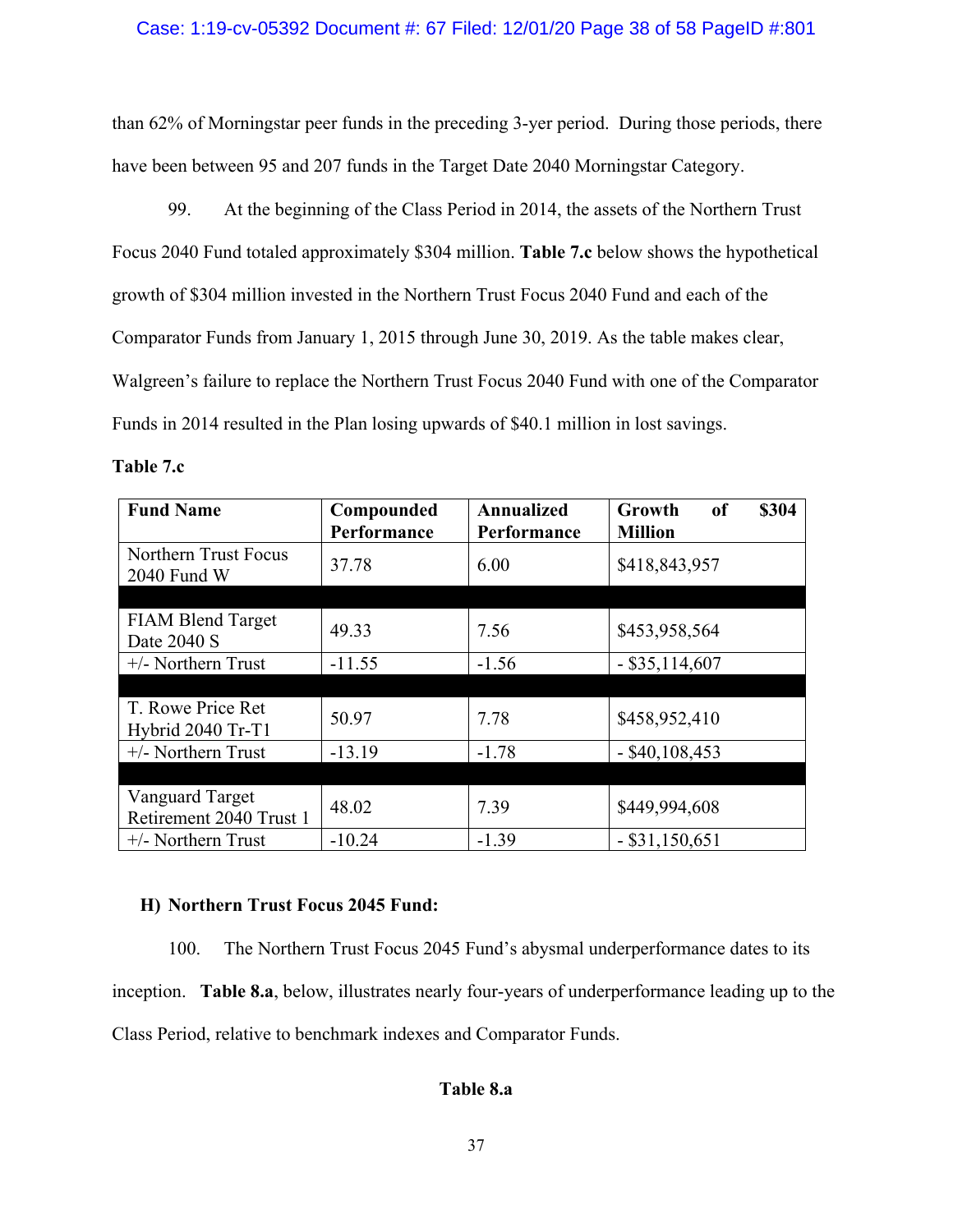### Case: 1:19-cv-05392 Document #: 67 Filed: 12/01/20 Page 39 of 58 PageID #:802

|                                         | $2010 - 2013$       |                     |
|-----------------------------------------|---------------------|---------------------|
| Investment                              | Cumulative Return % | Annualized Return % |
| NT Focus 2045 Fund - Tier W             | 55.15               | 11.87               |
| FIAM Blend Target Date 2045 S           | 64.90               | 13.62               |
| T. Rowe Price Ret Hybrid 2045 Tr-T1     | 69.16               | 14.36               |
| Vanguard Target Retirement 2045 Trust I | 67.48               | 14.07               |
| Morningstar Lifetime Mod 2045           | 67.42               | 14.06               |
| S&P Target Date 2045                    | 65.38               | 13.71               |

101. Any prudent fiduciary would have used the indexes and Comparator Funds listed in **Table 8.a** above as benchmarks for the performance of the Northern Trust Focus 2045 Fund. The Plan itself identifies the S&P Target Date 2045 Index as the benchmark index for the Northern Trust Focus 2045 Fund. Furthermore, Morningstar assigns the Morningstar Lifetime Moderate 2045 Index as the primary investment benchmark for the Northern Trust Focus 2045 Fund. Morningstar also places the Northern Trust Focus 2045 Fund in its Target Date 2045 Morningstar Category along with the Comparator Funds managed by Fidelity ("FIAM"), T. Rowe Price and Vanguard.

102. Despite four-years of substantial underperformance, the Walgreen Defendants did not remove the Northern Trust Focus 2045 Fund from the Plan at the beginning of 2014. Predictably, the underperformance continued throughout the Class Period.

103. **Table 8.b** below illustrates the underperformance of the Northern Trust Focus 2045 Fund from January 1, 2014 through June 30, 2019 on an annualized basis. Furthermore, the differences in annual performance are even more pronounced when compounded over time.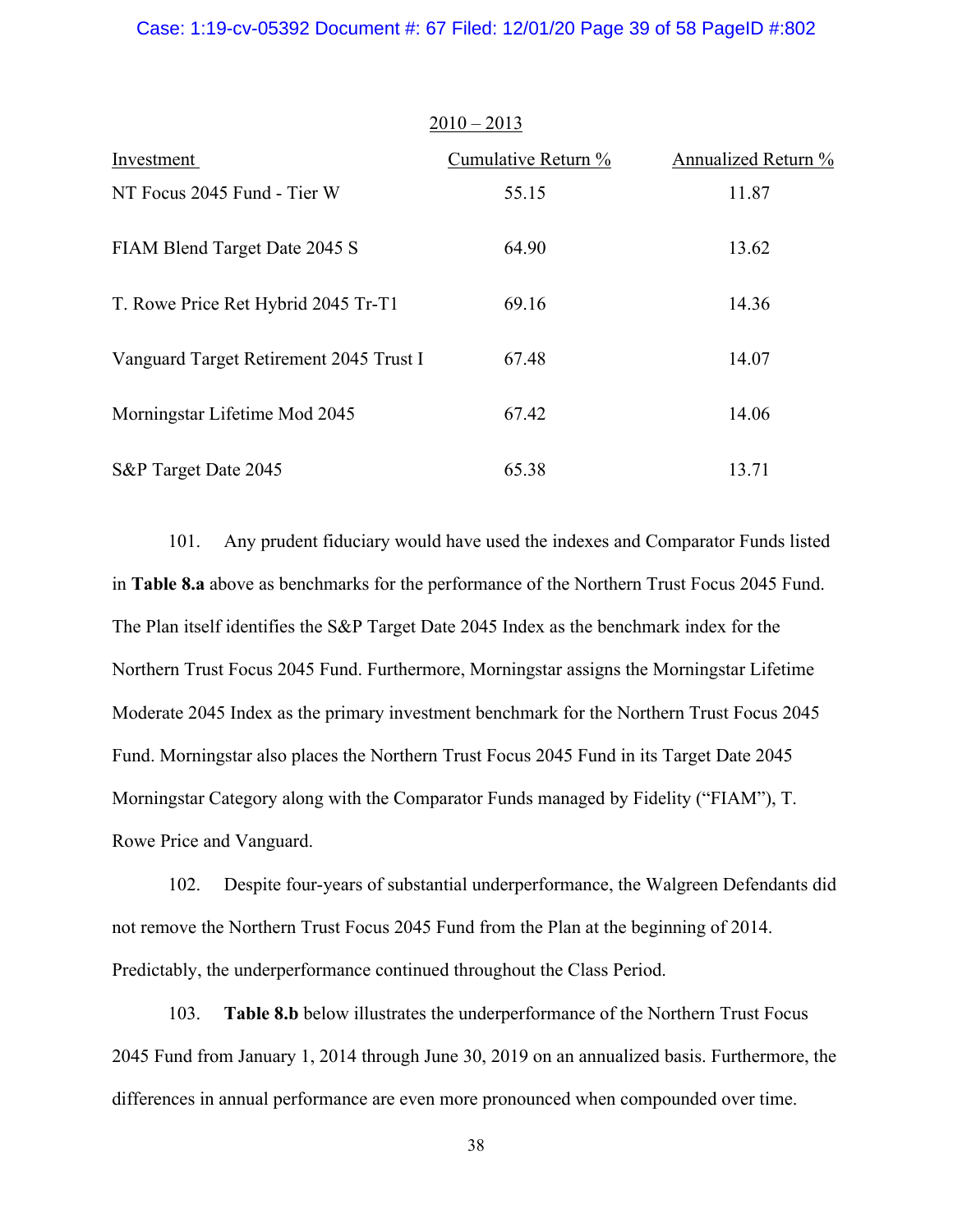## Case: 1:19-cv-05392 Document #: 67 Filed: 12/01/20 Page 40 of 58 PageID #:803

Thus, as the table demonstrates, the Northern Trust Focus 2045 Fund also significantly

underperformed the benchmark indexes and Comparator Funds on a cumulative basis.

## **Table 8.b**

| <b>Fund</b>                                   | 2014    | 2015    | 2016    | 2017    | 2018    | 2019    | <b>Cumulative</b><br>Compounded |
|-----------------------------------------------|---------|---------|---------|---------|---------|---------|---------------------------------|
| Northern Trust<br>Focus 2045 Fund<br>W        | 3.35    | $-2.95$ | 8.57    | 19.79   | $-8.13$ | 14.81   | 37.60                           |
|                                               |         |         |         |         |         |         |                                 |
| <b>FIAM Blend</b><br>Target Date 2045<br>S    | 6.80    | $-0.60$ | 9.02    | 21.03   | $-8.34$ | 16.13   | 49.11                           |
| +/- Northern Trust                            | $-3.45$ | $-2.35$ | $-0.45$ | $-1.24$ | $+0.21$ | $-1.32$ | $-11.51$                        |
|                                               |         |         |         |         |         |         |                                 |
| T. Rowe Price Ret<br>Hybrid 2045 Tr-<br>T1    | 6.57    | $-0.63$ | 9.24    | 21.96   | $-7.36$ | 16.00   | 51.61                           |
| +/- Northern Trust                            | $-3.22$ | $-2.32$ | $-0.67$ | $-2.17$ | $-0.77$ | $-1.19$ | $-14.01$                        |
|                                               |         |         |         |         |         |         |                                 |
| Vanguard Target<br>Retirement 2045<br>Trust 1 | 7.29    | $-1.47$ | 8.94    | 21.52   | $-7.86$ | 15.44   | 48.86                           |
| +/- Northern Trust                            | $-3.94$ | $-1.48$ | $-0.37$ | $-1.73$ | $-0.27$ | $-0.63$ | $-11.26$                        |
|                                               |         |         |         |         |         |         |                                 |
| Morningstar<br>Lifetime Mod<br>2045           | 5.25    | $-3.03$ | 10.84   | 20.53   | $-8.17$ | 15.64   | 44.80                           |
| +/- Northern Trust                            | $-1.90$ | $+0.08$ | $-2.27$ | $-0.74$ | $+0.04$ | $-0.83$ | $-7.20$                         |
|                                               |         |         |         |         |         |         |                                 |
| <b>S&amp;P</b> Target Date<br>2045            | 5.67    | $-0.46$ | 9.54    | 19.56   | $-7.74$ | 14.78   | 45.86                           |
| +/- Northern Trust                            | $-2.32$ | $-2.49$ | $-0.97$ | $+0.23$ | $-0.39$ | $+0.03$ | $-8.26$                         |

104. Put in a broader context, according to Morningstar, as of the Fund's tenth anniversary on February 1, 2020, the Northern Trust Focus 2045 Fund performed worse than 96% of all peer funds in the Target Date 2045 Morningstar Category in the preceding 10-year period; worse than 80% of Morningstar peer funds in the preceding 5-year period; and worse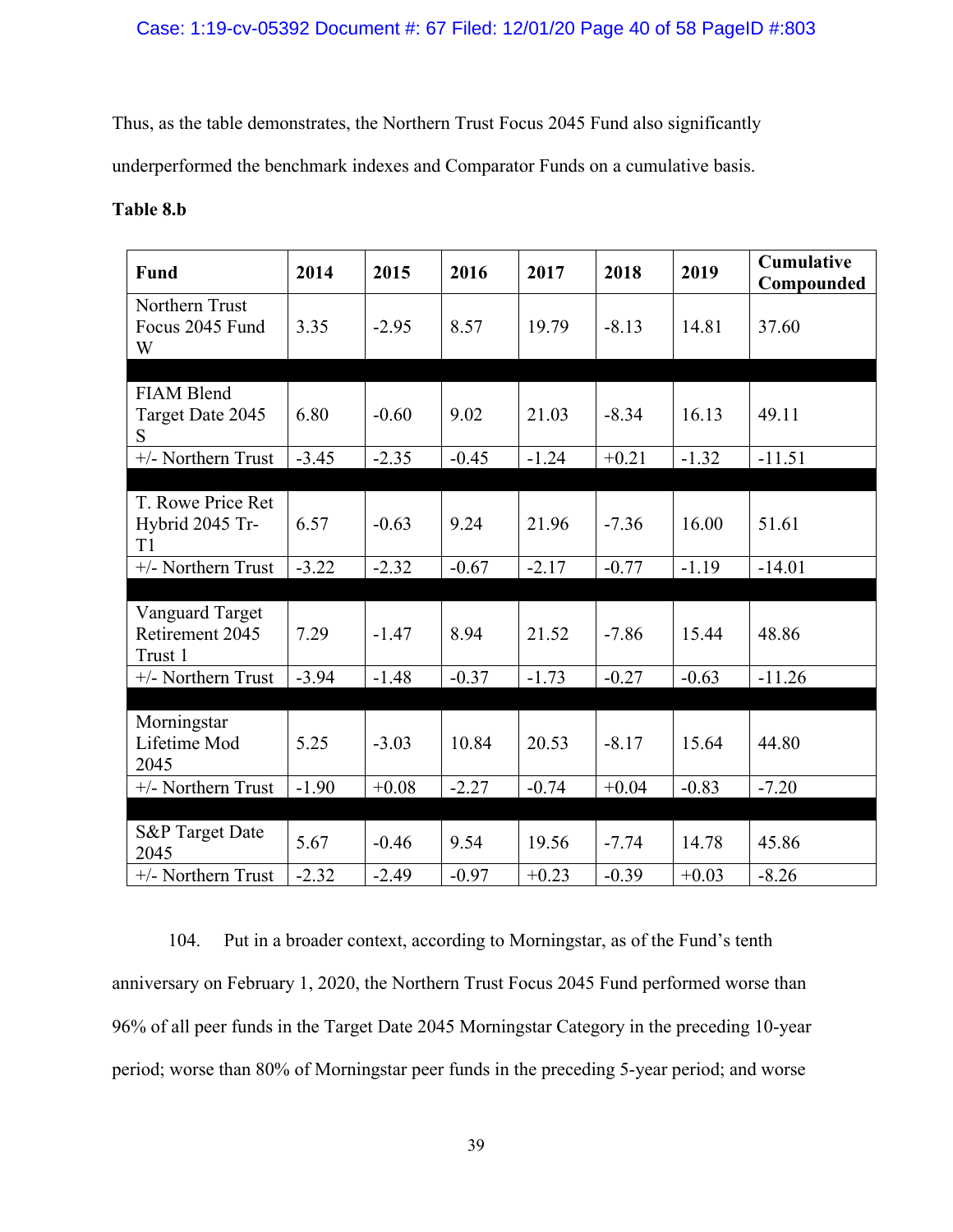## Case: 1:19-cv-05392 Document #: 67 Filed: 12/01/20 Page 41 of 58 PageID #:804

than 77% of Morningstar peer funds in the preceding 3-year period. During those periods, there have been between 79 and 194 funds in the Target Date 2045 Morningstar Category.

105. At the beginning of the Class Period in 2014, the assets of the Northern Trust Focus 2045 Trust Fund totaled approximately \$250 million. **Table 8.c** below shows the hypothetical growth of \$250 million invested in the Northern Trust Focus 2045 Fund and each of the comparator funds from January 1, 2014 through June 30, 2019. As the table makes clear, Walgreen's failure to replace the Northern Trust Focus 2045 Fund with one of the Comparator Funds in 2014 resulted in the Plan losing upwards of \$35 million in retirement savings.

**Table 8.c**

| <b>Fund Name</b>                                  | Compounded<br>Performance | <b>Annualized</b><br>Performance | of<br>\$250<br>Growth<br><b>Million</b> |
|---------------------------------------------------|---------------------------|----------------------------------|-----------------------------------------|
| Northern Trust Focus<br>2045 Fund W               | 37.60                     | 5.97                             | \$343,999,617                           |
|                                                   |                           |                                  |                                         |
| <b>FIAM Blend Target</b><br>Date 2045 S           | 49.11                     | 7.53                             | \$372,782,628                           |
| $+/-$ Northern Trust                              | $-11.51$                  | $-1.56$                          | $-$ \$28,783,011                        |
|                                                   |                           |                                  |                                         |
|                                                   |                           |                                  |                                         |
| T. Rowe Price Ret<br>Hybrid 2045 Tr-T1            | 51.61                     | 7.86                             | \$379,021,500                           |
| $+/-$ Northern Trust                              | $-14.01$                  | $-1.89$                          | $-$ \$35,021,883                        |
|                                                   |                           |                                  |                                         |
| <b>Vanguard Target</b><br>Retirement 2045 Trust 1 | 48.86                     | 7.50                             | \$372,138,961                           |
| $+/-$ Northern Trust                              | $-11.26$                  | $-1.53$                          | $-$ \$28,139,344                        |

## **I) Northern Trust Focus 2050 Fund:**

106. The Northern Trust Focus 2050 Fund's abysmal underperformance dates to its inception. **Table 9.a** below illustrates nearly four-years of underperformance leading up to the Class Period, relative to benchmark indexes and Comparator Funds.

## **Table 9.a**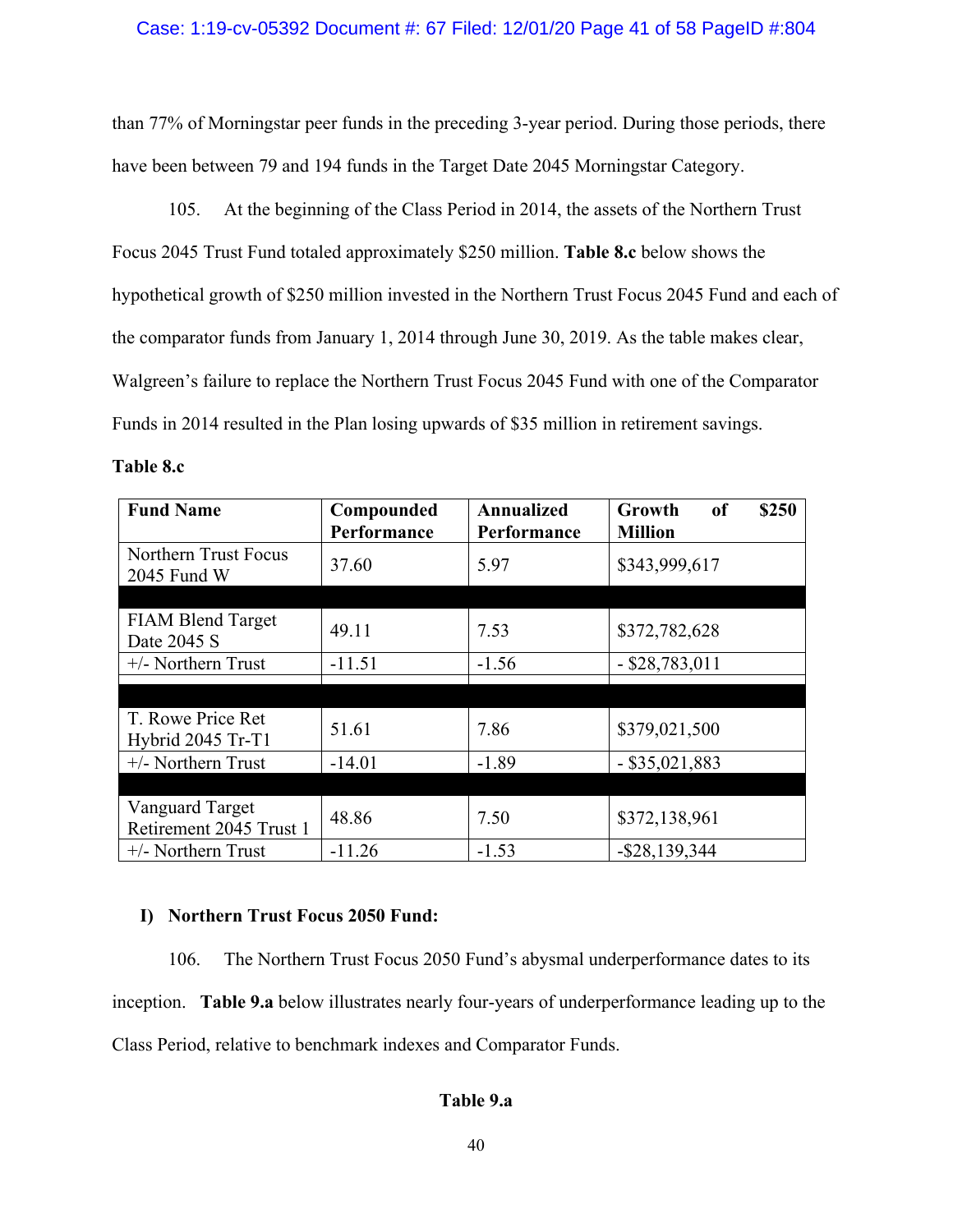### Case: 1:19-cv-05392 Document #: 67 Filed: 12/01/20 Page 42 of 58 PageID #:805

|                                         | $2010 - 2013$       |                     |
|-----------------------------------------|---------------------|---------------------|
| Investment                              | Cumulative Return % | Annualized Return % |
| NT Focus 2050 Fund - Tier W             | 55.22               | 11.88               |
| FIAM Blend Target Date 2050 S           | 65.45               | 13.72               |
| T. Rowe Price Ret Hybrid 2050 Tr-T1     | 69.42               | 14.41               |
| Vanguard Target Retirement 2050 Trust I | 67.48               | 14.07               |
| Morningstar Lifetime Mod 2050           | 67.42               | 14.06               |
| S&P Target Date 2050                    | 65.38               | 13.71               |

107. Any prudent fiduciary would have used the indexes and Comparator Funds listed in **Table 9.a** above as benchmarks for the performance of the Northern Trust Focus 2050 Fund. The Plan itself identifies the S&P Target Date 2050 Index as the benchmark index for the Northern Trust Focus 2050 Fund. Furthermore, Morningstar assigns the Morningstar Lifetime Moderate 2050 Index as the primary investment benchmark for the Northern Trust Focus 2050 Fund. Morningstar also places the Northern Trust Focus 2050 Fund in its Target Date 2050 Morningstar Category along with the Comparator Funds managed by Fidelity ("FIAM"), T. Rowe Price and Vanguard.

108. Despite four-years of substantial underperformance, the Walgreen Defendants did not remove the Northern Trust Focus 2050 Fund from the Plan at the beginning of 2014. Predictably, the underperformance continued throughout the Class Period.

109. **Table 9.b** below illustrates the underperformance of the Northern Trust Focus 2050 Trust from January 1, 2014 through June 30, 2019 on an annualized basis. Furthermore, the differences in annual performance are even more pronounced when compounded over time.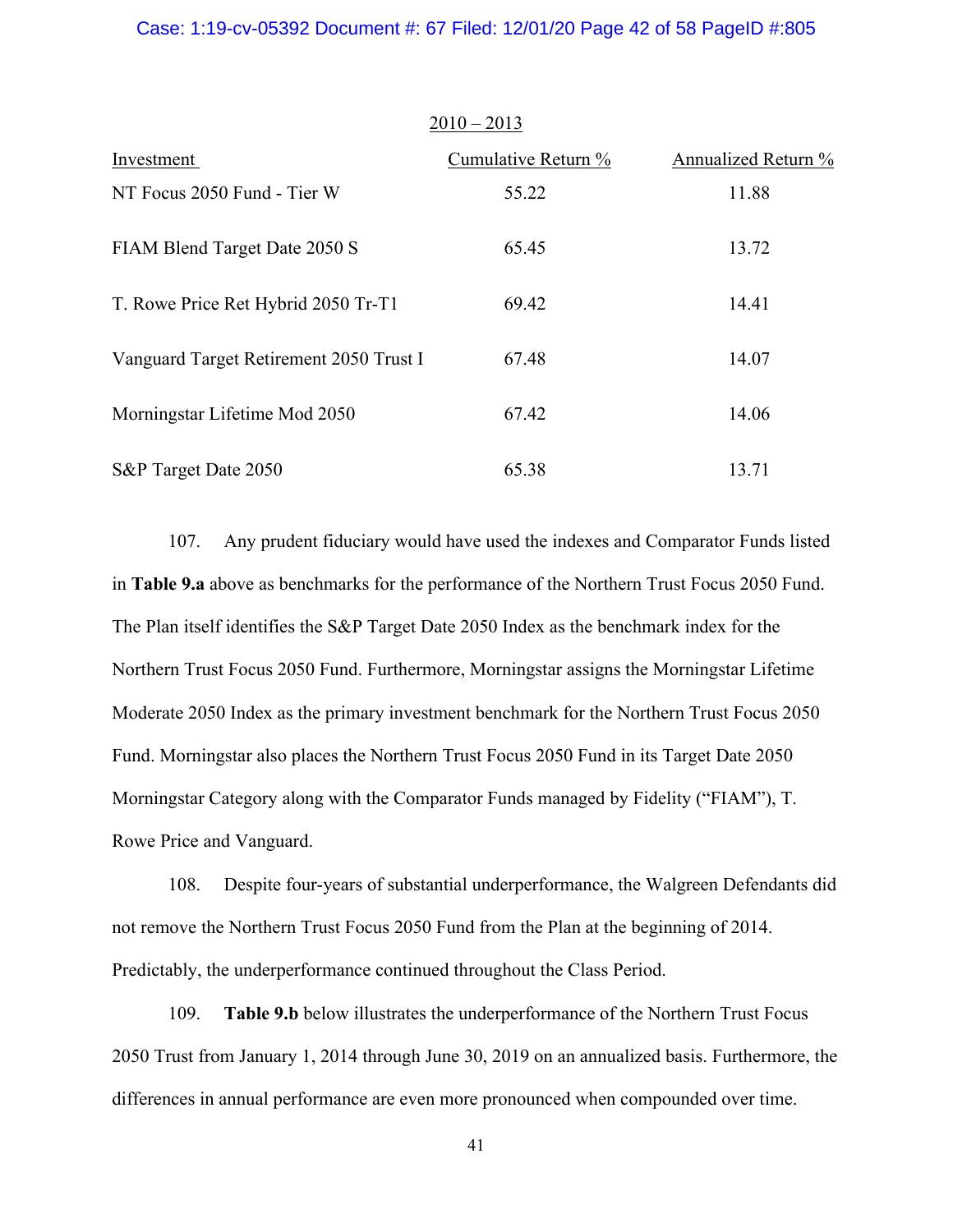## Case: 1:19-cv-05392 Document #: 67 Filed: 12/01/20 Page 43 of 58 PageID #:806

Thus, as the table demonstrates, the Northern Trust Focus 2050 Trust also significantly

underperformed the benchmark indexes and Comparator Funds on a cumulative basis.

## **Table 9.b**

| <b>Fund</b>                                   | 2014    | 2015    | 2016    | 2017    | 2018    | 2019    | <b>Cumulative</b><br>Compounded |
|-----------------------------------------------|---------|---------|---------|---------|---------|---------|---------------------------------|
| Northern Trust<br>Focus 2050 Fund<br>W        | 3.34    | $-2.96$ | 8.55    | 19.61   | $-8.03$ | 14.72   | 37.36                           |
|                                               |         |         |         |         |         |         |                                 |
| <b>FIAM Blend</b><br>Target Date 2050<br>S    | 6.82    | $-0.60$ | 9.01    | 21.06   | $-8.41$ | 16.19   | 49.12                           |
| +/- Northern Trust                            | $-3.48$ | $-2.36$ | $-0.46$ | $-1.45$ | $+0.38$ | $-1.47$ | $-11.76$                        |
|                                               |         |         |         |         |         |         |                                 |
| T. Rowe Price Ret<br>Hybrid 2050 Tr-<br>T1    | 6.48    | $-0.63$ | 9.29    | 21.91   | $-7.35$ | 15.97   | 51.47                           |
| +/- Northern Trust                            | $-3.14$ | $-2.33$ | $-0.74$ | $-2.30$ | $-0.68$ | $-1.25$ | $-14.11$                        |
|                                               |         |         |         |         |         |         |                                 |
| Vanguard Target<br>Retirement 2050<br>Trust 1 | 7.29    | $-1.53$ | 8.96    | 21.48   | $-7.82$ | 15.41   | 48.78                           |
| +/- Northern Trust                            | $-3.95$ | $-1.43$ | $-0.41$ | $-1.87$ | $-0.21$ | $-0.69$ | $-11.42$                        |
|                                               |         |         |         |         |         |         |                                 |
| Morningstar<br>Lifetime Mod<br>2050           | 5.00    | $-3.19$ | 10.89   | 20.78   | $-8.41$ | 15.69   | 44.25                           |
| +/- Northern Trust                            | $-1.66$ | $+0.23$ | $-2.34$ | $-1.17$ | $+0.38$ | $-0.97$ | $-6.89$                         |
|                                               |         |         |         |         |         |         |                                 |
| <b>S&amp;P</b> Target Date<br>2050            | 5.69    | $-0.47$ | 9.74    | 20.18   | $-7.94$ | 14.97   | 43.59                           |
| +/- Northern Trust                            | $-2.35$ | $-2.49$ | $-1.19$ | $-0.57$ | $+0.09$ | $-0.25$ | $-6.23$                         |

110. Put in a broader context, according to Morningstar, as of the Fund's tenth anniversary on February 1, 2020, the Northern Trust Focus 2050 Fund performed worse than 87% of all peer funds in the Target Date 2050 Morningstar Category in the preceding 10-year period; worse than 82% of Morningstar peer funds during the preceding 5-year period; and worse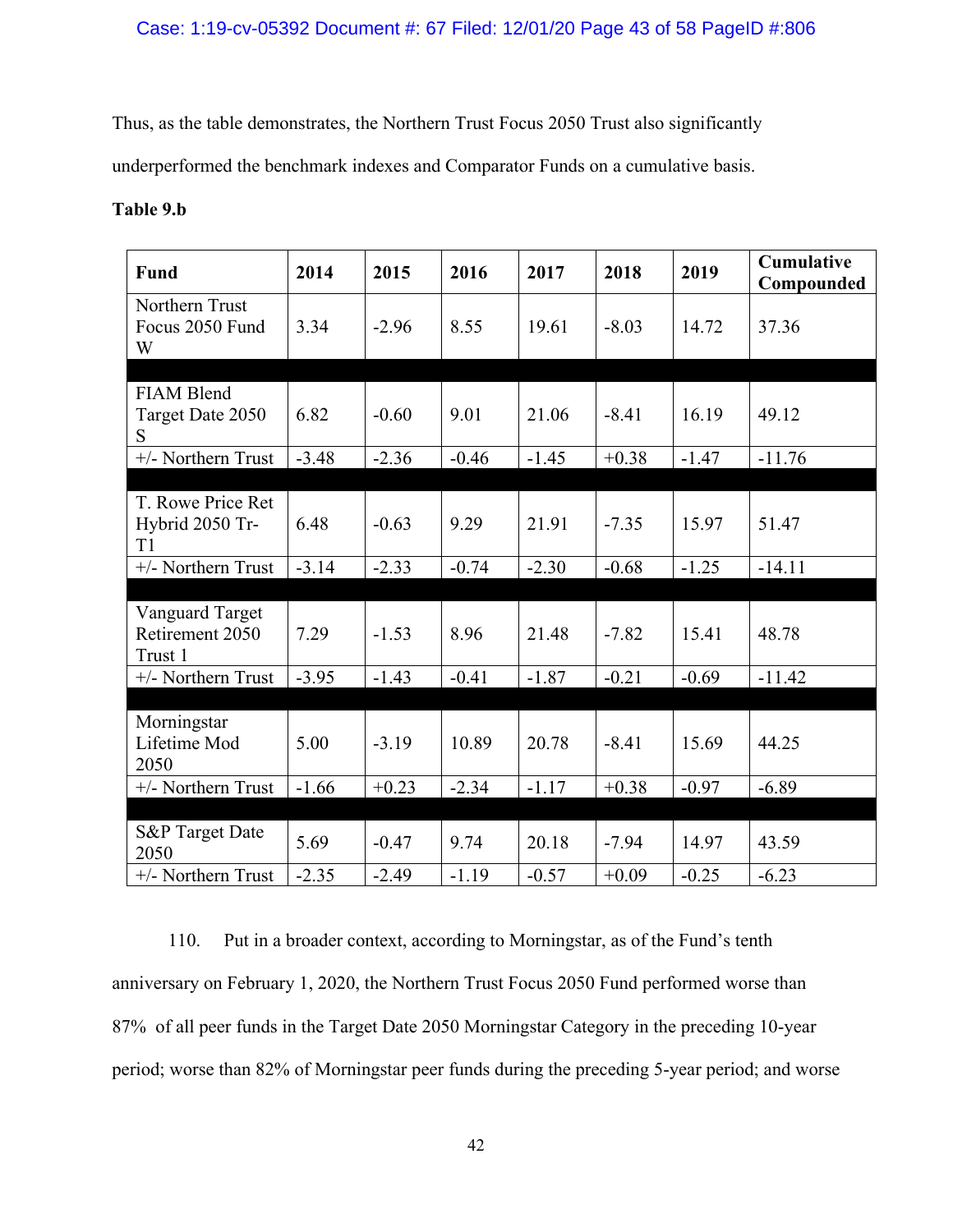## Case: 1:19-cv-05392 Document #: 67 Filed: 12/01/20 Page 44 of 58 PageID #:807

than 74% of Morningstar peer funds in the preceding 3-year period. During those periods, there have been between 77 and 207 funds in the Target Date 2050 Morningstar Category.

111. At the beginning of the Class Period in 2014, the assets of the Northern Trust Focus 2050 Fund totaled approximately \$109 million. **Table 9.c** below shows the hypothetical growth of \$109 million invested in the Northern Trust Focus 2050 Fund and each of the comparator funds from January 1, 2014 through June 30, 2019. As the table makes clear, Walgreen's failure to replace the Northern Trust Focus 2050 Fund with one of the Comparator Funds in 2014 resulted in the Plan losing upwards of \$15.3 million in retirement savings.

**Table 9.c**

| <b>Fund Name</b>                              | Compounded<br>Performance | <b>Annualized</b><br>Performance | \$109<br><sub>of</sub><br>Growth<br><b>Million</b> |
|-----------------------------------------------|---------------------------|----------------------------------|----------------------------------------------------|
| Northern Trust Focus<br>2050 Fund W           | 37.36                     | 5.94                             | \$149,725,480                                      |
|                                               |                           |                                  |                                                    |
| <b>FIAM Blend Target</b><br>Date 2050 S       | 49.12                     | 7.54                             | \$162,538,474                                      |
| $+/-$ Northern Trust                          | $-11.76$                  | $-1.6$                           | $- $12,812,994$                                    |
|                                               |                           |                                  |                                                    |
| T. Rowe Price Ret<br><b>Hybrid 2050 Tr-T1</b> | 51.47                     | 7.84                             | \$165,102,977                                      |
| $+/-$ Northern Trust                          | $-14.11$                  | $-1.9$                           | $-$ \$15,377,497                                   |
|                                               |                           |                                  |                                                    |
| Vanguard Target<br>Retirement 2050 Trust 1    | 48.78                     | 7.49                             | \$162,166,821                                      |
| $+/-$ Northern Trust                          | $-11.42$                  | $-1.55$                          | $-$ \$12,441,341                                   |

## **J) Northern Trust Focus 2055 Fund:**

112. The Northern Trust Focus 2055 Fund's abysmal underperformance dates to its inception. Table 10.a below illustrates nearly four-years of underperformance leading up to the Class Period, relative to a benchmark index and Comparator Funds.

## **Table 10.a**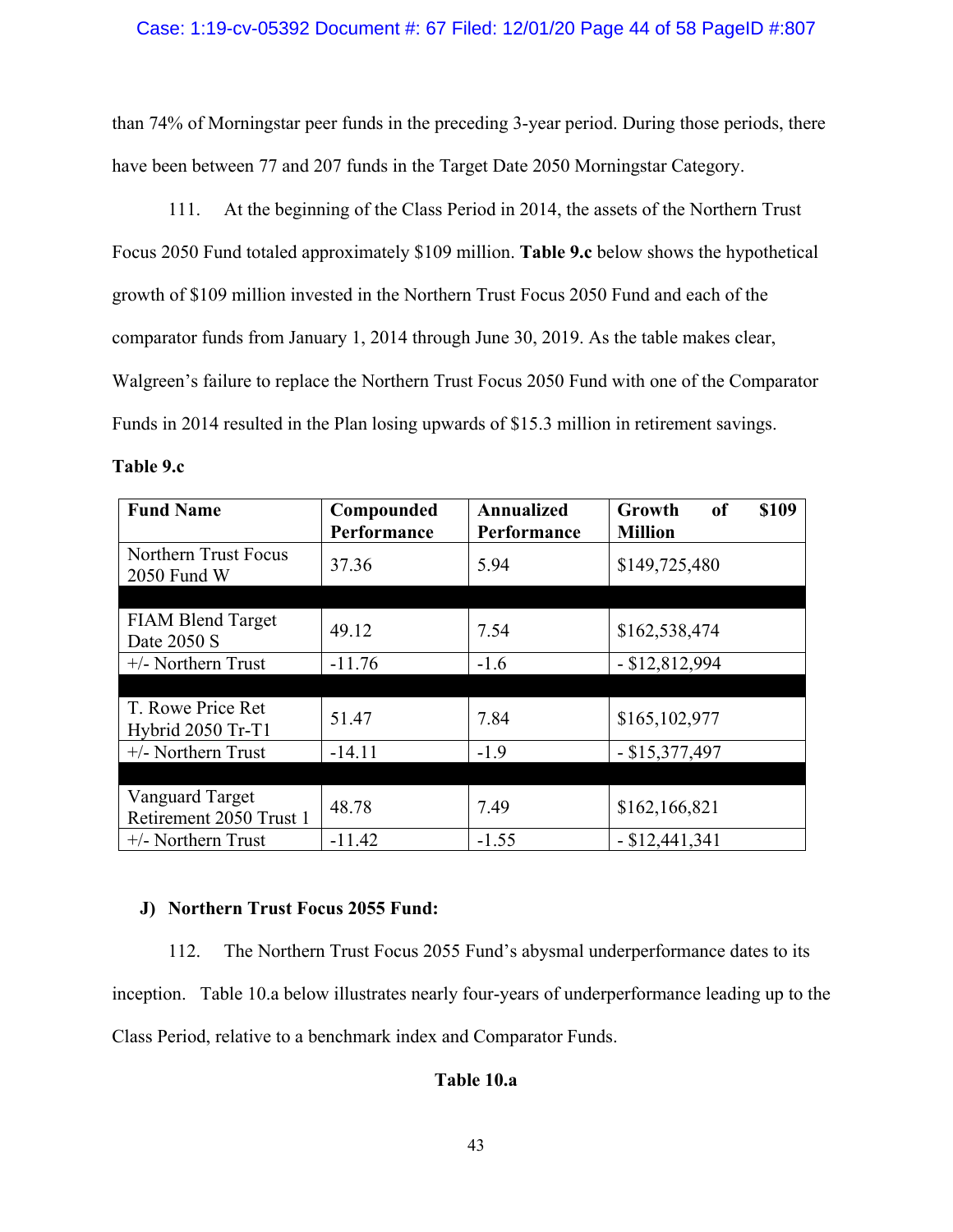### Case: 1:19-cv-05392 Document #: 67 Filed: 12/01/20 Page 45 of 58 PageID #:808

|                                         | $2010 - 2013$       |                     |
|-----------------------------------------|---------------------|---------------------|
| Investment                              | Cumulative Return % | Annualized Return % |
| NT Focus 2055 Fund - Tier W             | 38.72               | 10.89               |
| FIAM Blend Target Date 2055 S           | $NA*$               | $NA*$               |
| T. Rowe Price Ret Hybrid 2055 Tr-T1     | 49.75               | 13.60               |
| Vanguard Target Retirement 2055 Trust I | 67.48               | 14.07               |
| Morningstar Lifetime Mod 2055           | 45.06               | 12.46               |
| S&P Target Date 2055                    | $NA*$               | $NA*$               |

\*Not yet created in 2010

113. Any prudent fiduciary would have used the indexes and Comparator Funds listed in **Table 10.a** (above) and **Table 10.b** (below) as benchmarks for the performance of the Northern Trust Focus 2050 Fund. The Plan itself identifies the S&P Target Date 2055 Index as the benchmark index for the Northern Trust Focus 2055 Fund. Furthermore, Morningstar assigns the Morningstar Lifetime Moderate 2055 Index as the primary investment benchmark for the Northern Trust Focus 2055 Fund. Morningstar also places the Northern Trust Focus 2055 Fund in its Target Date 2055 Morningstar Category along with the Comparator Funds managed by Fidelity ("FIAM"), T. Rowe Price and Vanguard.

114. Despite four-years of substantial underperformance, the Walgreen Defendants did not remove the Northern Trust Focus 2055 Fund from the Plan at the beginning of 2014. Predictably, the underperformance continued throughout the Class Period.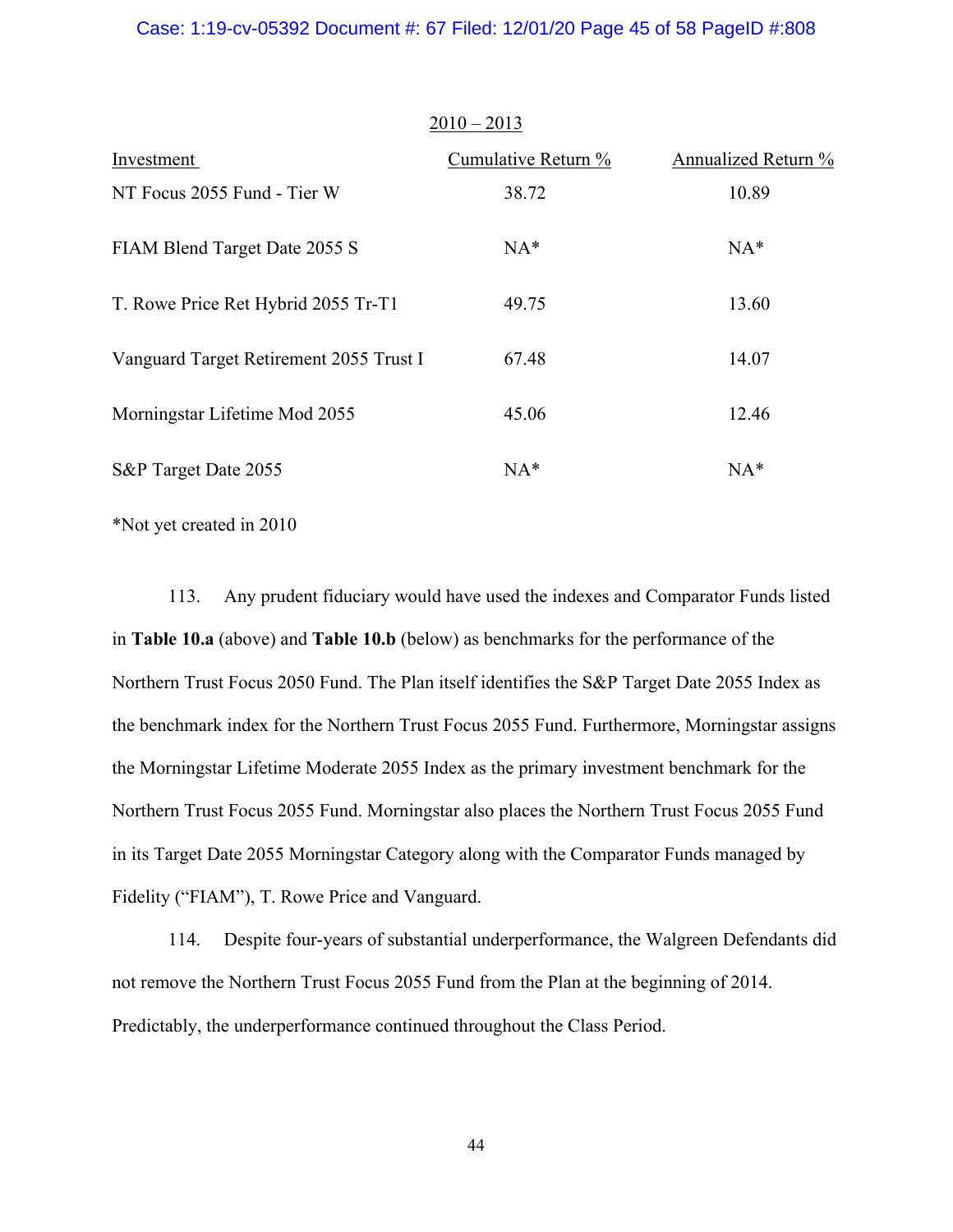115. **Table 10.b** below illustrates the underperformance of the Northern Trust Focus 2055 Fund from January 1, 2014 through June 30, 2019 on an annualized basis. Furthermore, the differences in annual performance are even more pronounced when compounded over time. As the table demonstrates, the Northern Trust Focus 2055 Fund also significantly underperformed the benchmark indexes and Comparator Funds on a cumulative basis.

| <b>Fund</b>                                   | 2014    | 2015    | 2016    | 2017    | 2018             | 2019    | <b>Cumulative</b><br>Compounded |
|-----------------------------------------------|---------|---------|---------|---------|------------------|---------|---------------------------------|
| Northern Trust<br>Focus 2055 Fund<br>W        | 3.30    | $-2.92$ | 8.53    | 19.42   | $-7.97$          | 14.63   | 37.12                           |
|                                               |         |         |         |         |                  |         |                                 |
| <b>FIAM Blend</b><br>Target Date 2055<br>S    | 6.75    | $-0.64$ | 9.04    | 21.09   | $-8.38$          | 16.22   | 49.13                           |
| +/- Northern Trust                            | $-3.45$ | $-2.28$ | $-0.51$ | $-1.67$ | $+0.41$          | $-1.59$ | $-11.77$                        |
|                                               |         |         |         |         |                  |         |                                 |
| T. Rowe Price Ret<br>Hybrid 2055 Tr-<br>T1    | 6.51    | $-0.63$ | 9.26    | 21.94   | $-7.33$          | 15.97   | 51.54                           |
| +/- Northern Trust                            | $-3.21$ | $-2.29$ | $-0.73$ | $-2.52$ | $-0.64$          | $-1.34$ | $-14.18$                        |
|                                               |         |         |         |         |                  |         |                                 |
| Vanguard Target<br>Retirement 2055<br>Trust 1 | 7.27    | $-1.63$ | 8.98    | 21.48   | $-7.83$          | 15.44   | 48.66                           |
| +/- Northern Trust                            | $-3.97$ | $-1.29$ | $-0.45$ | $-2.06$ | $-0.14$          | $-0.81$ | $-11.30$                        |
|                                               |         |         |         |         |                  |         |                                 |
| Morningstar<br>Lifetime Mod<br>2055           | 4.74    | $-3.34$ | 10.90   | 20.95   | $-8.57$          | 15.67   | 43.62                           |
| +/- Northern Trust                            | $-1.44$ | $+0.42$ | $-2.37$ | $-1.53$ | $+0.60$          | $-1.04$ | $-6.26$                         |
|                                               |         |         |         |         |                  |         |                                 |
| <b>S&amp;P</b> Target Date<br>2055            | 5.64    | $-0.54$ | 9.94    | 20.48   | $-7.97$          | 15.02   | 44.26                           |
| +/- Northern Trust                            | $-2.34$ | $-2.38$ | $-1.41$ | $-1.06$ | $\boldsymbol{0}$ | $-0.39$ | $-6.90$                         |

## **Table 10.b**

116. Put in a broader context, according to Morningstar, as of the Fund's tenth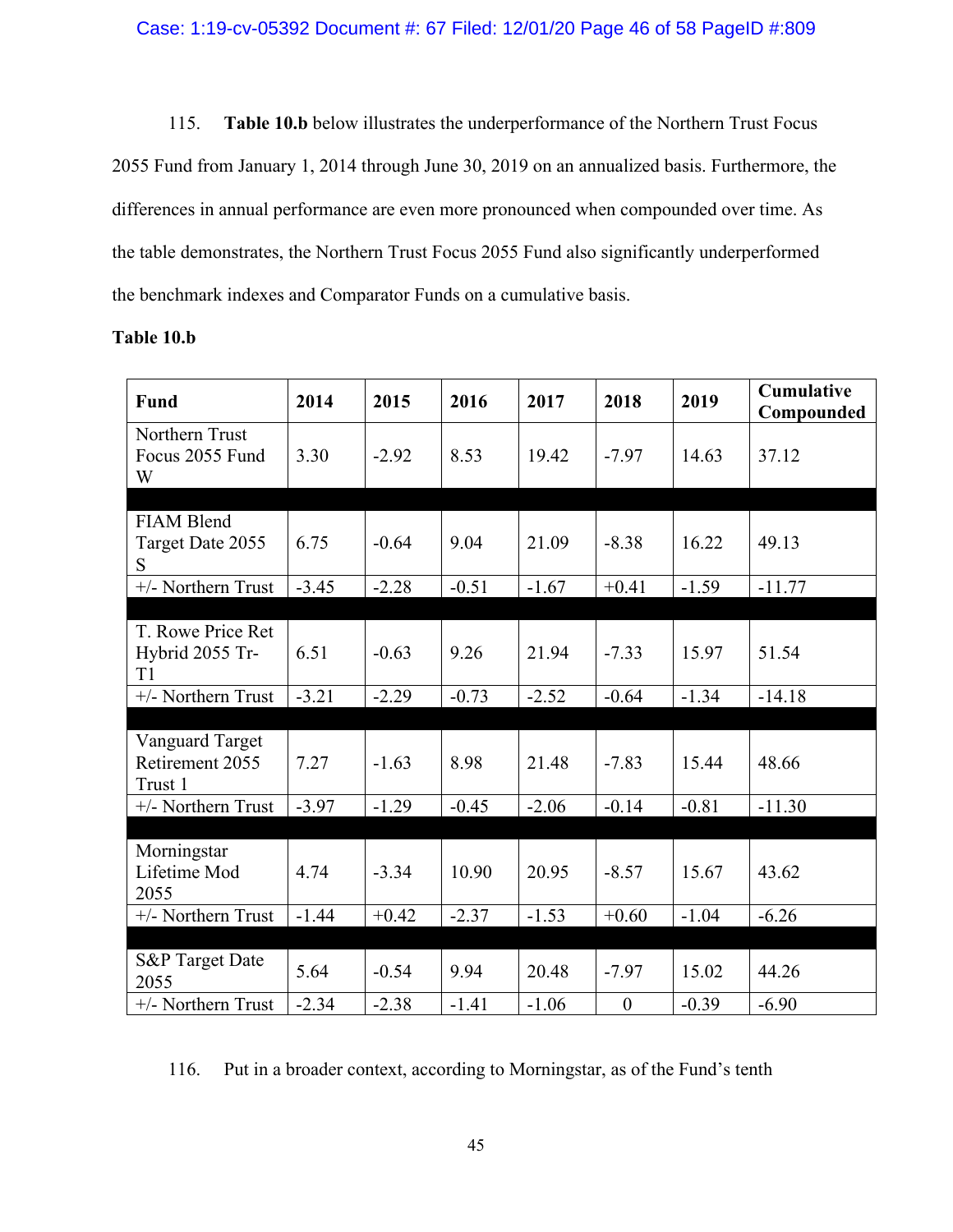## Case: 1:19-cv-05392 Document #: 67 Filed: 12/01/20 Page 47 of 58 PageID #:810

anniversary on February 1, 2020, the Northern Trust Focus 2055 Fund performed worse than 100% of peer funds in the Target Date 2055 Morningstar Category in the preceding 10-year period; worse than 90% of Morningstar peer funds in the preceding 5-year period; and worse than 83% of Morningstar peer funds in the preceding 3-year period. During those periods, there have been between 15 and 192 funds in the Target Date 2055 Morningstar Category.

117. At the beginning of the Class Period in 2014, the assets of the Northern Trust Focus 2055 Fund totaled approximately \$22 million. **Table 10.c** below shows the hypothetical growth of \$22 million invested in the Northern Trust Focus 2055 Fund and each of the Comparator Funds from January 1, 2014 through June 30, 2019. As the table makes clear, Walgreen's failure to replace the Northern Trust Focus 2055 Fund with one of the Comparator Funds in 2014 resulted in the Plan losing upwards of \$3.1 million in retirement savings.

| Table 10.c |  |  |
|------------|--|--|
|------------|--|--|

| <b>Fund Name</b>                                  | Compounded<br>Performance | <b>Annualized</b><br>Performance | <b>Growth of \$22 Million</b> |
|---------------------------------------------------|---------------------------|----------------------------------|-------------------------------|
| Northern Trust Focus<br>2055 Trust W              | 37.36                     | 5.97                             | \$30,219,821                  |
|                                                   |                           |                                  |                               |
| <b>FIAM Target Blend</b><br>2055 S                | 49.13                     | 7.54                             | \$32,809,183                  |
| $+/-$ Northern Trust                              | $-11.77$                  | $-1.57$                          | $-$ \$2,589,362               |
|                                                   |                           |                                  |                               |
| T. Rowe Price Ret<br>Hybrid 2055 Tr-T1            | 51.54                     | 7.85                             | \$33,339,589                  |
| $+/-$ Northern Trust                              | $-14.18$                  | $-1.88$                          | $-$ \$3,119,768               |
|                                                   |                           |                                  |                               |
| <b>Vanguard Target</b><br>Retirement 2055 Trust 1 | 48.66                     | 7.47                             | \$32,704,601                  |
| $+/-$ Northern Trust                              | $-11.30$                  | $-1.50$                          | $-$ \$2,484,780               |

## **VII. CLASS ACTION ALLEGATIONS**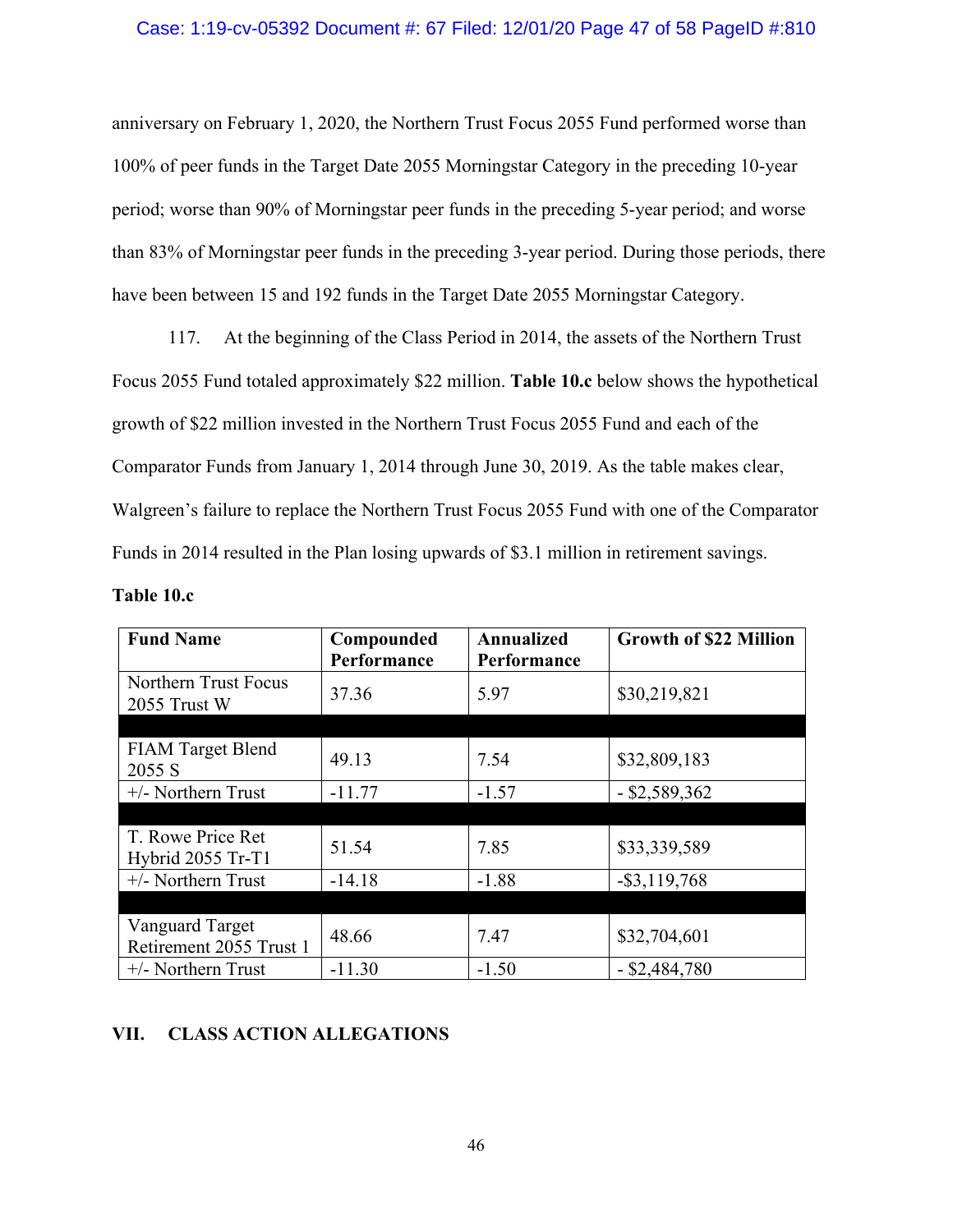### Case: 1:19-cv-05392 Document #: 67 Filed: 12/01/20 Page 48 of 58 PageID #:811

118. 29 U.S.C. §1132(a)(2) authorizes any participant or beneficiary of the Plan to bring an action individually on behalf of the Plan to enforce a breaching fiduciary's liability to the plan under 29 U.S.C. §1109(a).

119. In acting in this representative capacity and to enhance the due process protections of unnamed participants and beneficiaries of the Plan, as an alternative to direct individual actions on behalf of the Plan under 29 U.S.C. §1132(a)(2) and (3), Plaintiffs seek to certify this action as a class action on behalf of all participants and beneficiaries of the Plan. Specifically, Plaintiffs seek to certify, and to be appointed as representatives of, the following class:

All participants and beneficiaries of the Plan who invested in any of the following Northern Trust Focus Target Retirement Trusts (collectively, the "Challenged Funds") from January 1, 2014 through the date of judgment, excluding the Walgreen Defendants, any of their directors, and any officers or employees of the Walgreen Defendants with responsibility for the Plan's investment or administrative functions:

> Northern Trust Focus 2020 Fund Northern Trust Focus 2025 Fund Northern Trust Focus 2030 Fund Northern Trust Focus 2035 Fund Northern Trust Focus 2040 Fund Northern Trust Focus 2045 Fund Northern Trust Focus 2050 Fund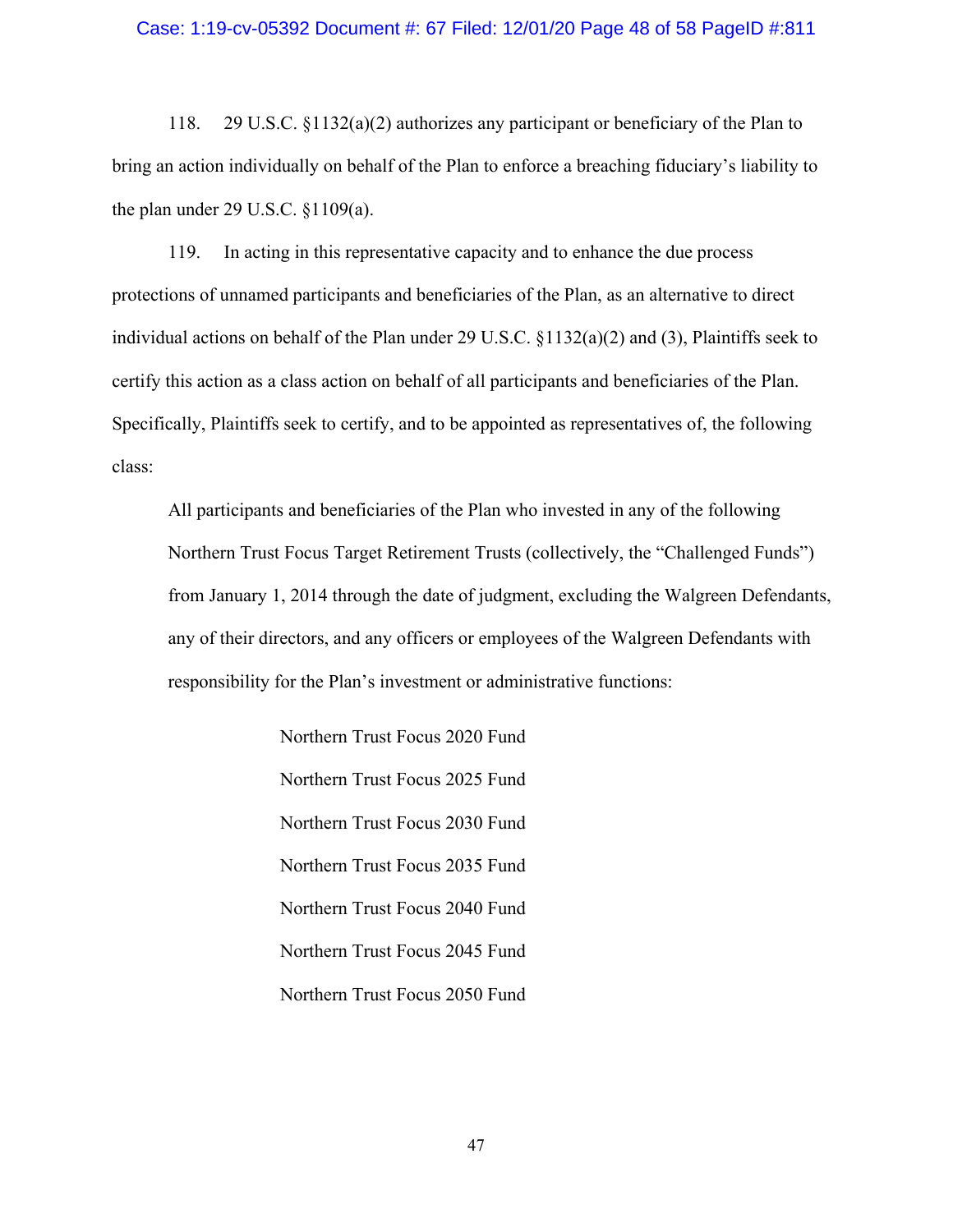## Case: 1:19-cv-05392 Document #: 67 Filed: 12/01/20 Page 49 of 58 PageID #:812

Northern Trust Focus 2055 Fund<sup>[11](#page-48-0)</sup>

120. This action meets the requirements of Rule 23 and is certifiable as a class action for the following reasons:

- i. The Class includes tens of thousands of members and is so large that joinder of all its members is impracticable.
- ii. There are questions of law and fact common to this Class because the Walgreen Defendants owed fiduciary duties to the Plan and to all participants and beneficiaries and took the actions and omissions alleged herein as to the Plan and not as to any individual participant. Thus, common questions of law and fact include the following, without limitation: who are the fiduciaries liable for the remedies provided by 29 U.S.C. §1109(a); whether the fiduciaries of the Plan breached their fiduciary duties to the Plan by employing an imprudent process for monitoring and evaluating Plan investment options; whether the Plaintiffs' claims of an imprudent process require similar inquiries and proof of the claims and therefore implicate the same set of concerns for all proposed members of the Class; what are the losses to the Plan resulting from each breach of fiduciary duty; and what Plan-wide equitable and other relief the court should impose in light of the Walgreen Defendants' breach of duty.

<span id="page-48-0"></span> $<sup>11</sup>$  Plaintiffs originally sought to certify a class of all participants and beneficiaries of the Plan who invested in any of</sup> the Northern Trust Focus Target Retirement Trusts from January 1, 2014 through the date of judgment (Dkt. Nos. 1 & 35); however, in its order of March 16, 2020, the Court dismissed Plaintiffs' claims concerning the 2010 and 2015 Northern Trust Focus Funds. Dkt. No. 46. Accordingly, Plaintiffs have modified their class definition, but do so without waiving their right to appeal the Court's decision and modify the class in the future to include the participants who invested in the 2010 and 2015 Funds.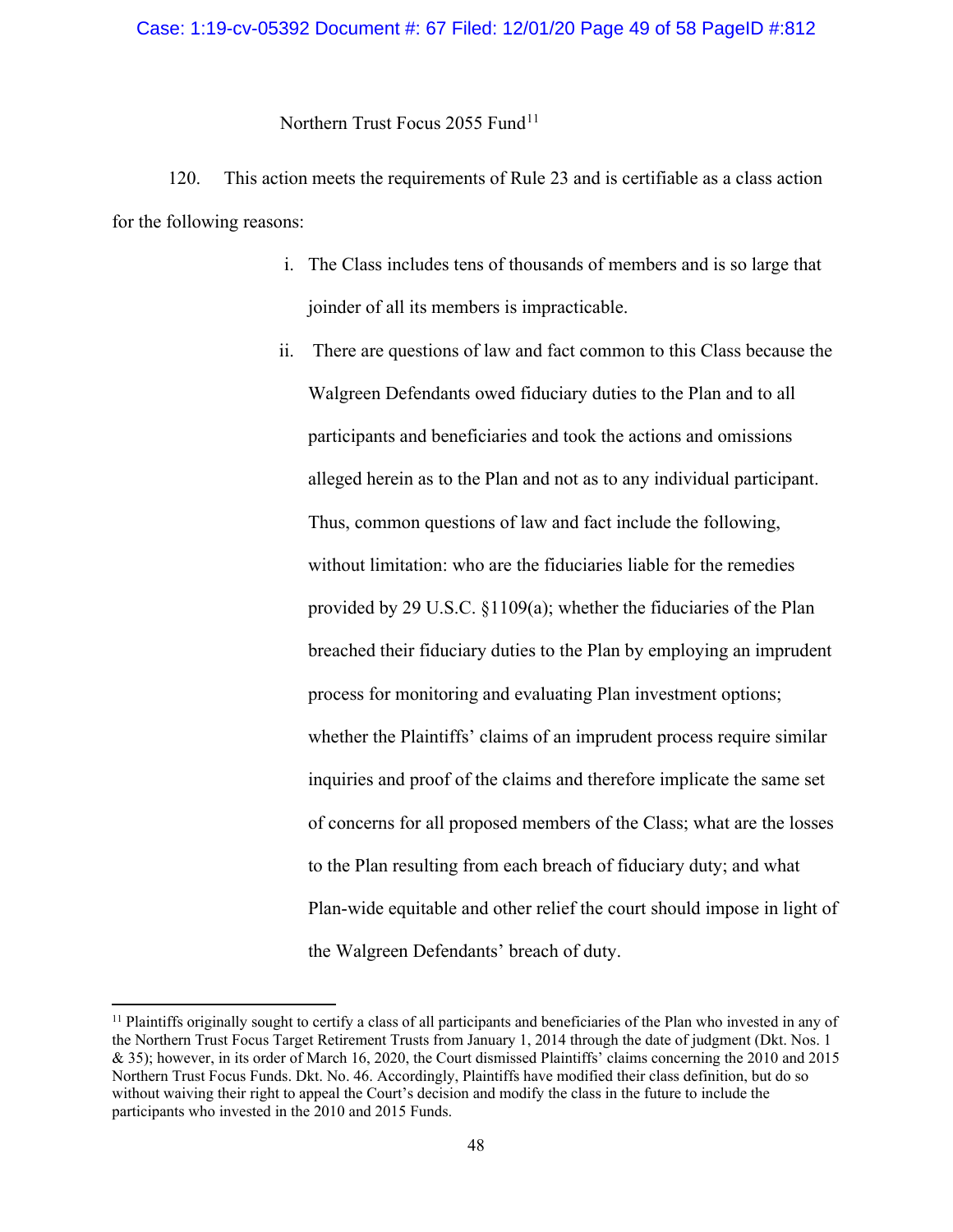- iii. Plaintiffs' claims are typical of the claims of the Class because each Plaintiff was a participant who invested in the Challenged Funds during the time period at issue in this action and all participants in the Plan who invested in the Challenged Funds were harmed by the Walgreen Defendants' misconduct.
- iv. Plaintiffs are adequate representatives of the Class because they were participants in the Plan who invested in the Challenged Funds during the Class Period, have no interest that conflicts with the Class, are committed to the vigorous representation of the Class, and have engaged experienced and competent attorneys to represent the Class.

121. Prosecution of separate actions for these breaches of fiduciary duties by individual participants and beneficiaries would create the risk of inconsistent or varying adjudications that would establish incompatible standards of conduct for the Walgreen Defendants in respect to the discharge of their fiduciary duties to the Plan and personal liability to the Plan under 29 U.S.C. § 1109(a). Moreover, adjudications by individual participants and beneficiaries regarding the alleged breaches of fiduciary duties, and remedies for the Plan would, as a practical matter, be dispositive of the interests of the participants and beneficiaries not parties to the adjudication or would substantially impair or impede those participants' and beneficiaries' ability to protect their interests. Therefore, this action should be certified as a class action under Rule  $23(b)(1)(A)$  or (B).

122. Additionally, or in the alternative, certification under Rule 23(b)(2) is appropriate because the Walgreen Defendants have acted or refused to act on grounds that apply generally to the class, so that final injunctive relief or corresponding declaratory relief is appropriate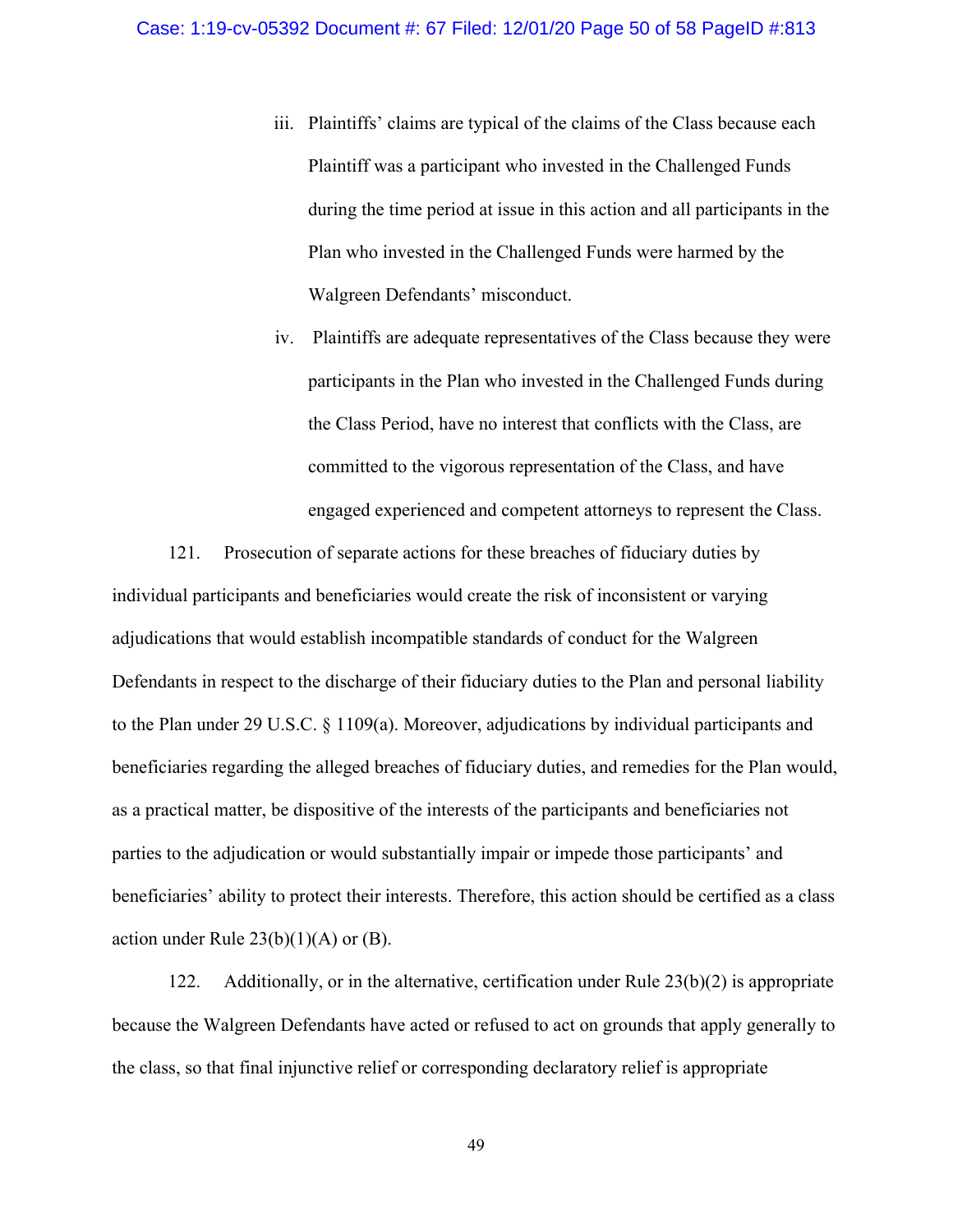### Case: 1:19-cv-05392 Document #: 67 Filed: 12/01/20 Page 51 of 58 PageID #:814

respecting the class as a whole. Plaintiffs seek reformation of the Plan to make it a more viable retirement investment option, which will benefit them and other Plan participants.

123. Additionally, or in the alternative, this action may be certified as a class under Rule 23(b)(3). A class action is the superior method for the fair and efficient adjudication of this controversy because joinder of all participants and beneficiaries is impracticable, the losses suffered by individual participants and beneficiaries may be small and it is impracticable for individual members to enforce their rights through individual actions, and the common questions of law and fact predominate over individual questions. Given the nature of the allegations, no class member has an interest in individually controlling the prosecution of this matter, and Plaintiffs are aware of no difficulties likely to be encountered in the management of this matter as a class action.

124. Additionally, or alternatively, this action may be certified as to particular issues under Rule  $23(c)(4)$ —including but not limited to the Walgreen Defendants' liability to the class for their allegedly imprudent conduct.

125. Plaintiffs' counsel, Sanford Heisler Sharp, LLP, will fairly and adequately represent the interests of the Class and is best able to represent the interests of the Class under Rule  $23(g)$ .

## **VIII. CAUSES OF ACTION**

## **COUNT I**

## **Breach of Duty of Prudence by Failing to Remove Imprudent Investments from the Plan**

**During the Class Period (Violation of ERISA, 29 U.S.C. § 1104) (Against All Walgreen Defendants)**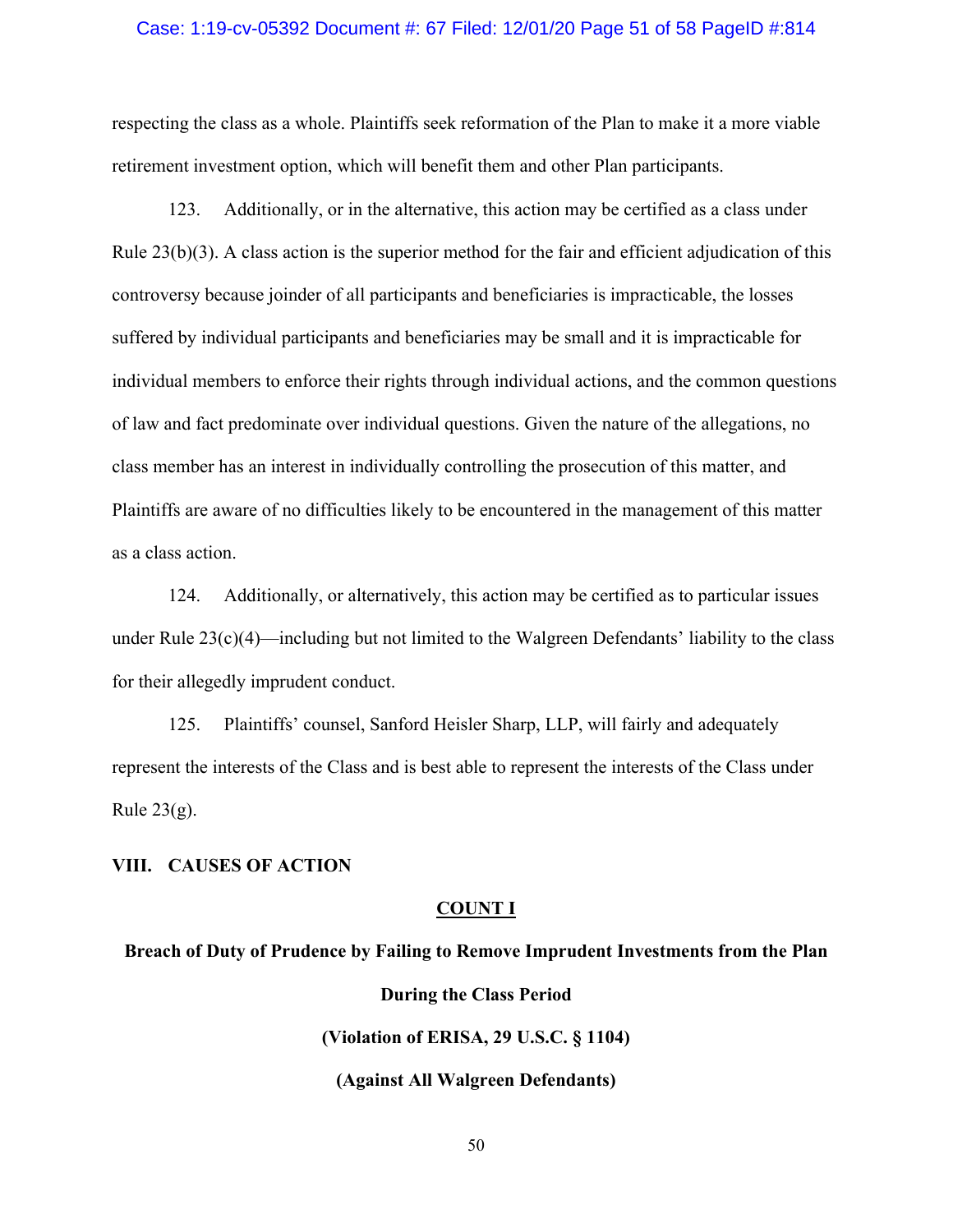### Case: 1:19-cv-05392 Document #: 67 Filed: 12/01/20 Page 52 of 58 PageID #:815

126. The allegations set forth in the preceding paragraphs are realleged and incorporated herein by reference.

127. Walgreen used the Plan as a strategic and financial benefit to recruit and retain workers.

128. In joining Walgreen and subsequently enrolling in the Plan, employees trusted and relied on Walgreen's resources and expertise to construct and maintain a state-of-the-art  $401(k)$  plan.

129. At all relevant times during the Class Period, the Walgreen Defendants acted as fiduciaries within the meaning of 29 U.S.C. § 1002(21)(A) by exercising authority and control with respect to the management of the Plan and its assets.

130. 29 U.S.C. § 1104(a)(1)(B) requires a plan fiduciary to act with the "care, skill, prudence and diligence under the circumstances then prevailing that a prudent man acting in a like capacity and familiar with such matters would use in the conduct of an enterprise of a like character and with like aims."

131. Thus, the scope of the fiduciary duties and responsibilities of the Walgreen Defendants includes administering the Plan with the care, skill, diligence, and prudence required by ERISA. Walgreen Defendants are responsible for evaluating and monitoring the Plan's investments on an ongoing basis, eliminating imprudent investments, and taking all necessary steps to ensure the Plan's assets are invested prudently.

132. The Walgreen Defendants had an imprudent process for investigating, evaluating and monitoring investments. The faulty process resulted in a plan loaded with target date funds—the Northern Trust Funds—that have exhibited chronic poor performance for almost a decade. Walgreen Defendants failed to remove the Funds despite their historical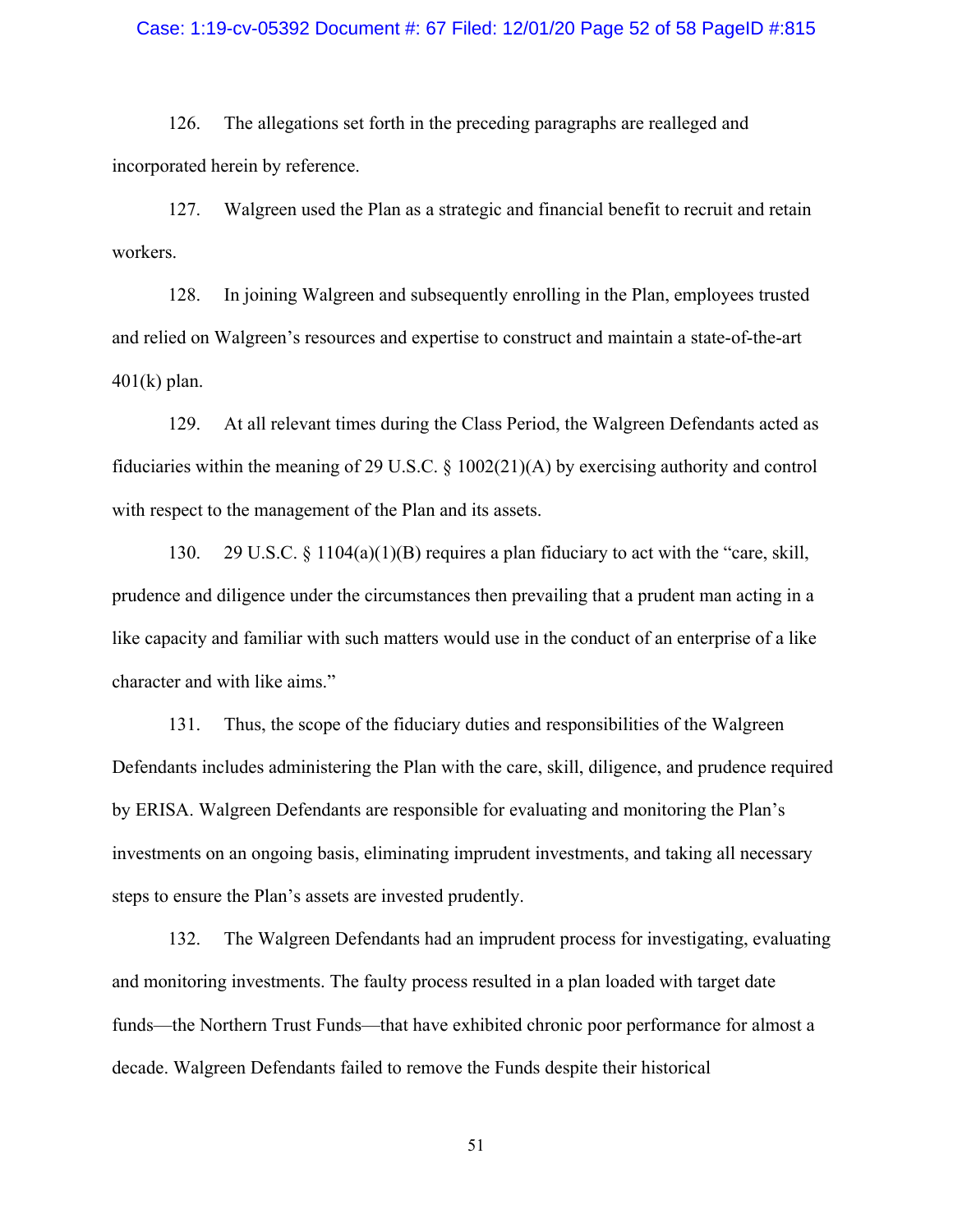### Case: 1:19-cv-05392 Document #: 67 Filed: 12/01/20 Page 53 of 58 PageID #:816

underperformance relative to other target date collective investment trusts and relevant benchmark indexes.

133. By failing to adequately consider better-performing investment products for the Plan, the Walgreen Defendants failed to discharge their duties with the care, skill, prudence, and diligence that a prudent fiduciary acting in a like capacity and familiar with such matters would use in the conduct of an enterprise of like character and with like aims.

134. Walgreen's breach of fiduciary duty has substantially impaired the Plan's use, its value, and its investment performance for all Class Members.

135. As a direct and proximate result of the Walgreen Defendants' breaches of fiduciary duty, the Plan and each of its participants who invested in the Funds have suffered hundreds of millions of dollars of damages and lost-opportunity costs which continue to accrue and for which the Walgreen Defendants are jointly and severally liable pursuant to 29 U.S.C. §§ 1132(a)(2), 1132(a)(3), and 1109(a).

136. Each of the Walgreen Defendants is liable to make good to the Plan the losses resulting from the aforementioned breaches, to restore to the Plan any profits resulting from the breaches of fiduciary duties alleged in this Count and are subject to other equitable or remedial relief as appropriate.

137. Each Walgreen Defendant also participated in the breach of the other Walgreen Defendants, knowing that such acts were a breach, enabled the other Walgreen Defendants to commit a breach by failing to lawfully discharge its own fiduciary duties, and knew of the breach by the other Walgreen Defendants yet failed to make any reasonable effort under the circumstances to remedy the breach. Thus, each Walgreen Defendant is liable for the losses caused by the breach of its co-fiduciary under 29 U.S.C. § 1105(a).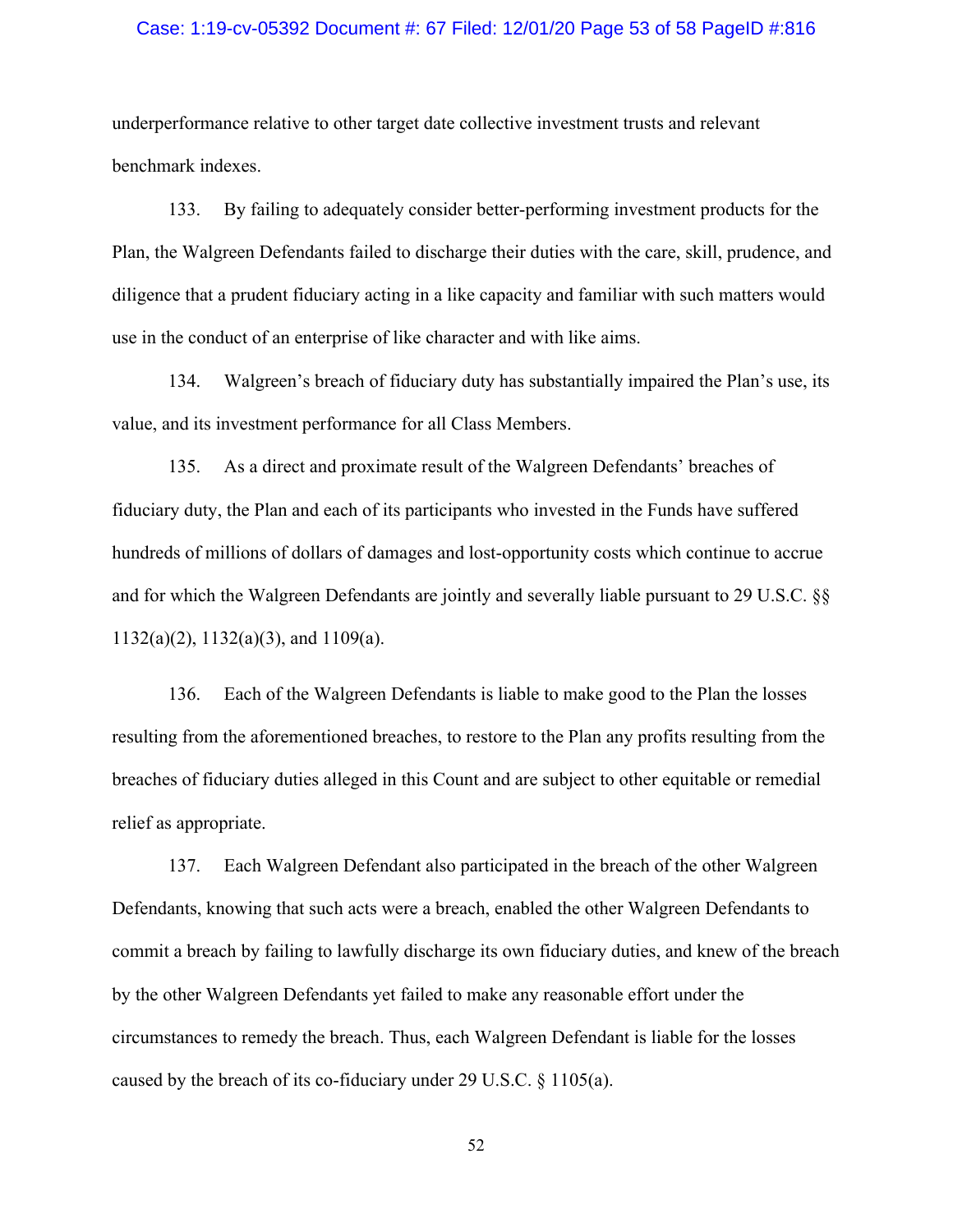Case: 1:19-cv-05392 Document #: 67 Filed: 12/01/20 Page 54 of 58 PageID #:817

### **COUNT II**

### **Failure to Monitor**

## **(Against All Walgreen Defendants)**

138. Plaintiffs restate and incorporate the allegations contained in the preceding paragraphs.

139. The Walgreen Defendants had a duty to monitor the performance of each individual to whom they delegated any fiduciary responsibilities.

140. A monitoring fiduciary must ensure that the monitored fiduciaries are performing their fiduciary obligations, including those with respect to the investment and holding of plan assets, and must take prompt and effective action to protect the plan and participants when they are not.

141. To the extent any of the Walgreen Defendant's fiduciary responsibilities were delegated to another fiduciary, the Walgreen Defendant's monitoring duty included an obligation to ensure that any delegated tasks were being performed prudently and loyally.

142. The Walgreen Board and their members were responsible for appointing the members of the Retirement Plan Committee and the Trustees. The Walgreen Board's and their members' monitoring duty included an obligation to ensure that any tasks delegated to the Plan Committee or Trustees —including the selection, monitoring and retention of Plan investments—were being performed prudently and loyally.

143. The Walgreen Defendants breached their fiduciary monitoring duties by, among other things: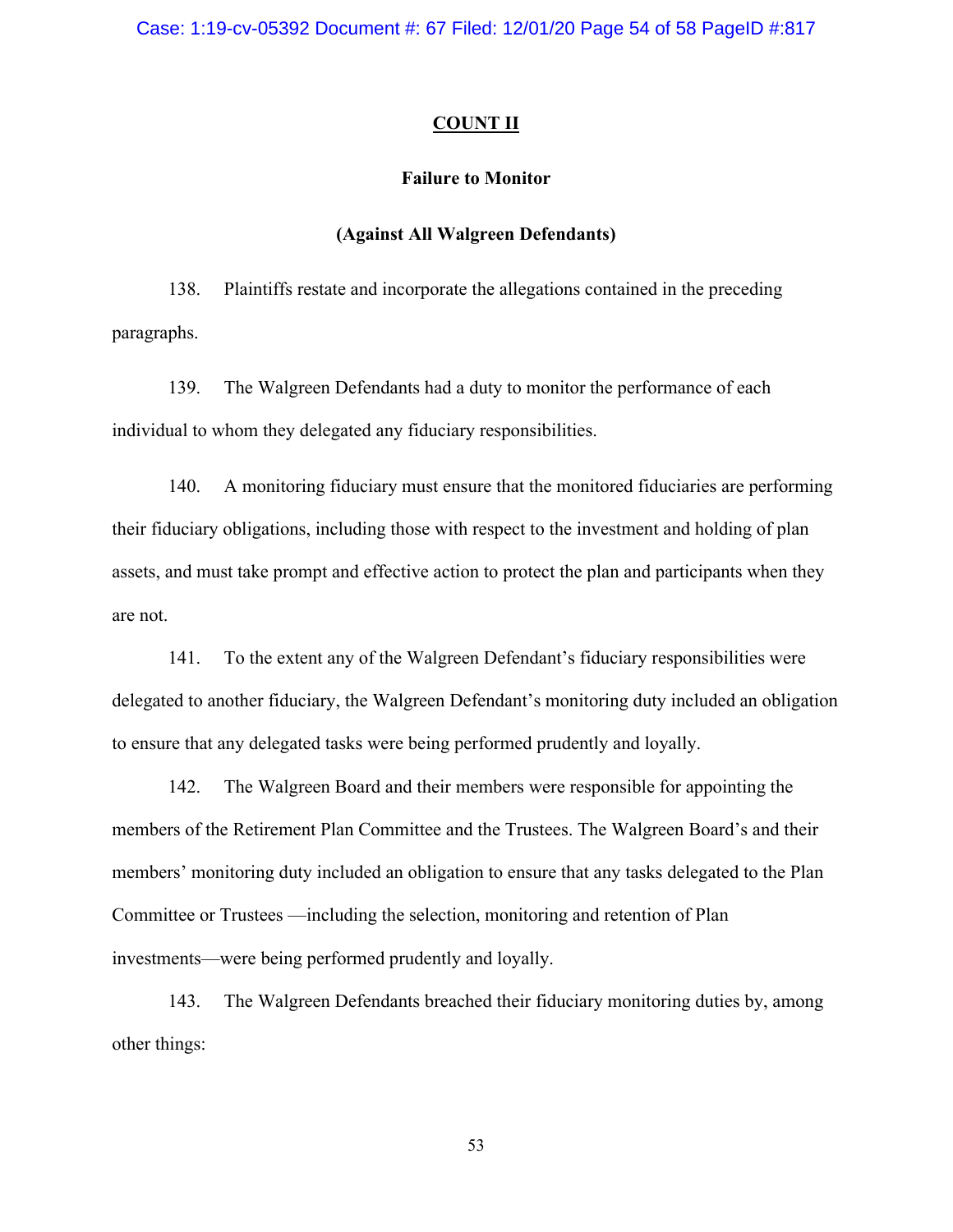- a. failing to monitor their appointees, to evaluate their performance, or to have a system in place for doing so, and standing idly by as the Plan suffered enormous losses as a result of their appointees' imprudent actions and omissions with respect to the Plan;
- b. failing to monitor their appointees' fiduciary process, which would have alerted any prudent fiduciary to the potential breach because of the imprudent investment options in violation of ERISA;
- c. failing to ensure that the monitored fiduciaries had a prudent process in place for evaluating and ensuring that the Funds were prudent; and
- d. failing to remove appointees whose performance was inadequate in that they continued to allow imprudent investment options to remain in the Plan to the detriment of Plan participants' retirement savings.
- e. Each fiduciary who delegated its fiduciary responsibilities likewise breached its fiduciary monitoring duty by, among other things:
	- i. failing to monitor its appointees, to evaluate their performance, or to have a system in place for doing so, and standing idly by as the Plan suffered enormous losses as a result of its appointees' imprudent actions and omissions with respect to the Plan;
	- ii. failing to monitor its appointees' fiduciary process, which would have alerted any prudent fiduciary to the potential breach because of the imprudent investment options in violation of ERISA;
	- iii. failing to implement a process to ensure that the appointees monitored the performance of Plan investments; and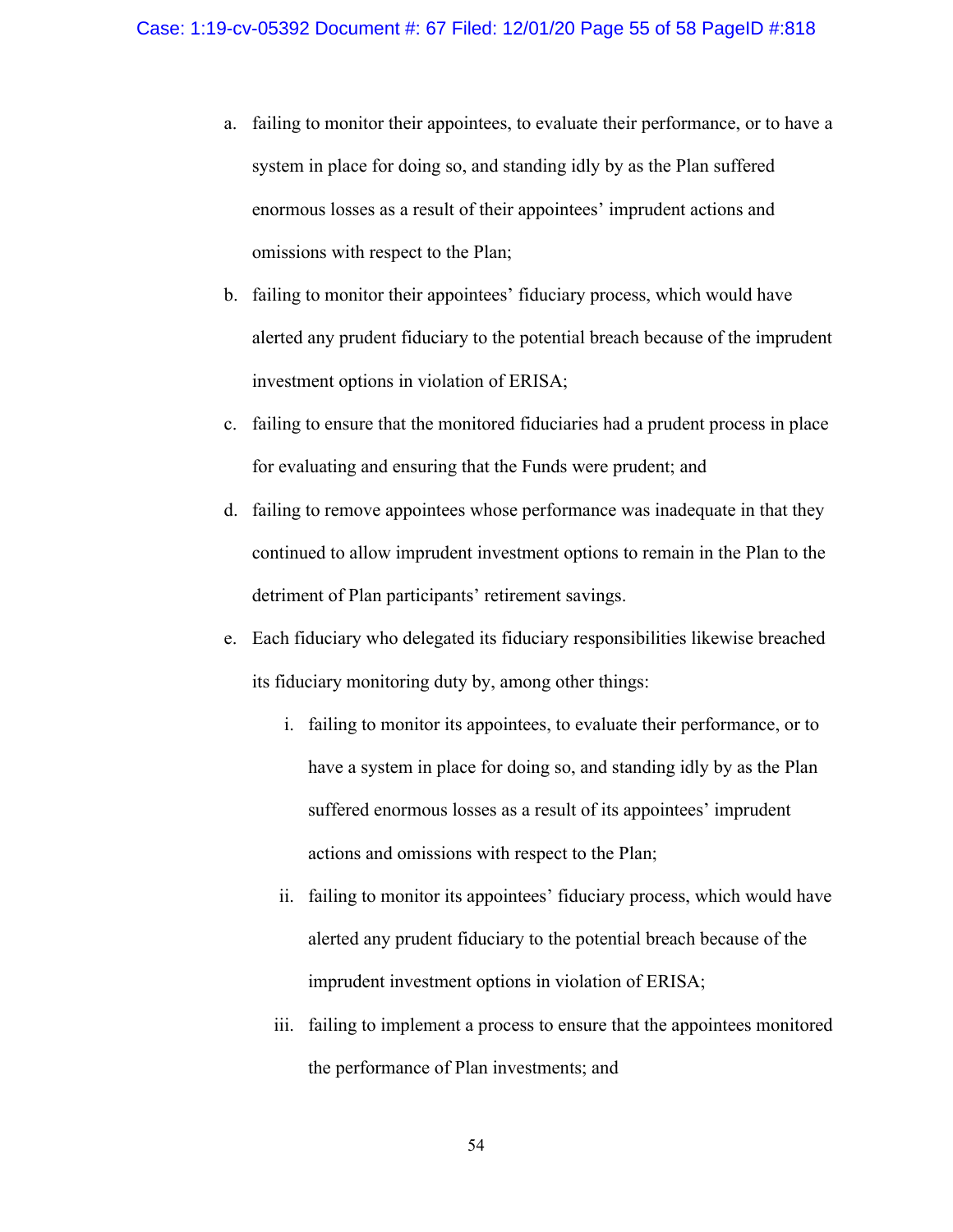- iv. failing to remove appointees whose performance was inadequate in that they continued to allow imprudent investment options to remain in the Plan, all to the detriment of Plan participants' retirement savings.
- f. As a direct result of these breaches of the fiduciary duty to monitor, the Plan

suffered substantial losses. Had Walgreen and the other delegating fiduciaries prudently discharged their fiduciary monitoring duties, the Plan would not have suffered these losses.

### **PRAYER FOR RELIEF**

For these reasons, Plaintiffs, on behalf of the Plan and all similarly situated Plan participants and beneficiaries, respectfully request that the Court:

- i) find and adjudge that the Walgreen Defendants have breached their fiduciary duties, as described above;
- ii) find and adjudge that the Walgreen Defendants are personally liable to make good to the Plan in excess of \$300 million in losses to the Plan resulting from each breach of fiduciary duty, and to otherwise restore the Plan to the position it would have occupied but for the breaches of fiduciary duty;
- iii) find and adjudge that the Walgreen Defendants are liable to the Plan for appropriate equitable relief, including but not limited to restitution and disgorgement;
- iv) determine the method by which Plan losses under 29 U.S.C. § 1109(a) should be calculated;
- v) order the Walgreen Defendants to provide all accountings necessary to determine the amounts Defendants must make good to the Plan under 29 U.S.C.§ 1109(a);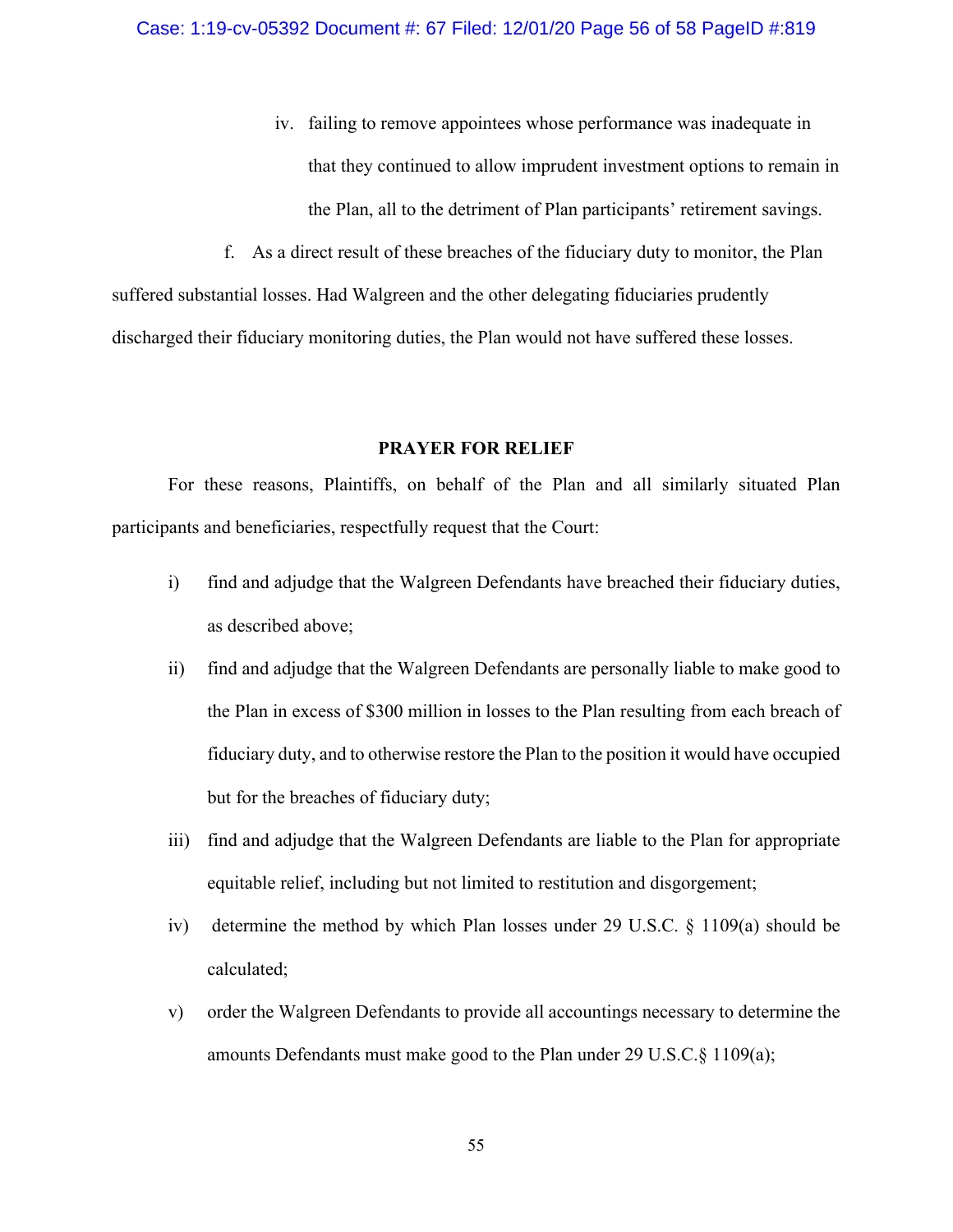- vi) surcharge against the Walgreen Defendants and in favor of the Plan all amounts involved in any transactions which such accounting reveals were improper, excessive, and/or in violation of ERISA;
- vii) remove the fiduciaries who have breached their fiduciary duties and enjoin them from future ERISA violations;
- viii) reform the Plan to include only prudent investments;
- ix) certify the Class, appoint each of the Plaintiffs as a class representative, and appoint Sanford Heisler Sharp LLP as Class Counsel;
- x) award to the Plaintiffs and the Class their attorney's fees and costs under 29 U.S.C.  $§ 1132(g)(1)$  and the common fund doctrine;
- xi) order the payment of interest to the extent it is allowed by law; and
- xii) grant other equitable or remedial relief as the Court deems appropriate.

Dated: December 1, 2020

/s/ Charles Field\_\_\_\_\_\_\_\_\_\_\_\_\_\_\_\_\_\_\_\_\_\_\_\_ \*Charles Field **SANFORD HEISLER SHARP, LLP** 655 West Broadway, Suite 1700 San Diego, CA 92101 Telephone: (619) 577-4242 Facsimile: (619) 577-4250 [cfield@sanfordheisler.com](mailto:cfield@sanfordheisler.com)

\*Kevin Sharp **SANFORD HEISLER SHARP, LLP** 611 Commerce Street, Suite 3100 Nashville, TN 37203 Ksharp@sanfordheisler.com

\*David Tracey